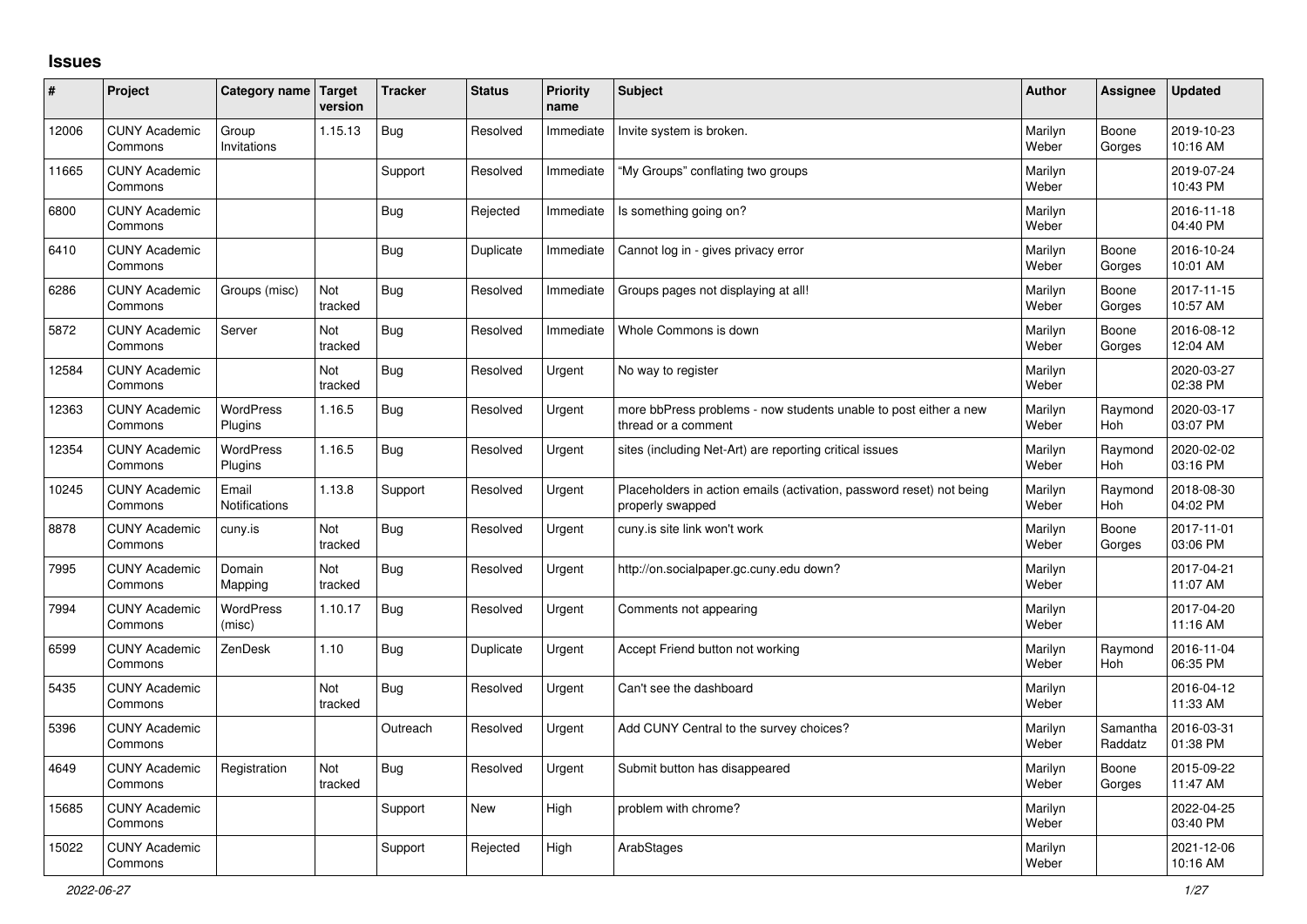| $\sharp$ | Project                         | Category name   Target            | version        | <b>Tracker</b> | <b>Status</b> | <b>Priority</b><br>name | <b>Subject</b>                                                                          | <b>Author</b>    | Assignee        | <b>Updated</b>         |
|----------|---------------------------------|-----------------------------------|----------------|----------------|---------------|-------------------------|-----------------------------------------------------------------------------------------|------------------|-----------------|------------------------|
| 14799    | <b>CUNY Academic</b><br>Commons |                                   | 1.18.19        | Support        | Resolved      | High                    | install the official Classic Widgets?                                                   | Marilyn<br>Weber |                 | 2021-09-22<br>02:17 PM |
| 14526    | <b>CUNY Academic</b><br>Commons | Registration                      | 1.18.12        | Bug            | Resolved      | High                    | registration interface won't show a space to enter nonCUNY code                         | Marilyn<br>Weber |                 | 2021-06-03<br>04:02 PM |
| 14008    | <b>CUNY Academic</b><br>Commons |                                   |                | <b>Bug</b>     | Resolved      | High                    | invisible user                                                                          | Marilyn<br>Weber |                 | 2021-02-18<br>05:53 PM |
| 13878    | <b>CUNY Academic</b><br>Commons | Group cloning                     | 1.18.4         | Support        | Resolved      | High                    | When creating Group + Site and choosing 'Clone existing', cannot<br>advance to step 2   | Marilyn<br>Weber | Jeremy<br>Felt  | 2021-02-02<br>11:02 AM |
| 13715    | <b>CUNY Academic</b><br>Commons |                                   | Not<br>tracked | <b>Bug</b>     | Resolved      | High                    | https://ulysses.commons.gc.cuny.edu down                                                | Marilyn<br>Weber |                 | 2020-12-22<br>03:02 PM |
| 13675    | <b>CUNY Academic</b><br>Commons | Group Library                     | 1.18.1         | <b>Bug</b>     | Resolved      | High                    | broken Library                                                                          | Marilyn<br>Weber |                 | 2020-12-09<br>05:02 PM |
| 13656    | <b>CUNY Academic</b><br>Commons |                                   |                | Bug            | Resolved      | High                    | site down                                                                               | Marilyn<br>Weber |                 | 2020-12-11<br>12:50 PM |
| 13633    | <b>CUNY Academic</b><br>Commons |                                   | Not<br>tracked | <b>Bug</b>     | Resolved      | High                    | PublicsLab site down                                                                    | Marilyn<br>Weber |                 | 2020-11-30<br>02:01 PM |
| 13227    | <b>CUNY Academic</b><br>Commons | Group Library                     | 1.17.2         | <b>Bug</b>     | Resolved      | High                    | folder not appearing in library                                                         | Marilyn<br>Weber |                 | 2020-08-21<br>04:22 PM |
| 13173    | <b>CUNY Academic</b><br>Commons | Group Library                     | 1.17.1         | Support        | Resolved      | High                    | all uploads to the library are silent                                                   | Marilyn<br>Weber |                 | 2020-08-10<br>04:12 PM |
| 12483    | <b>CUNY Academic</b><br>Commons |                                   | 1.16.7         | <b>Bug</b>     | Resolved      | High                    | post error                                                                              | Marilyn<br>Weber |                 | 2020-02-28<br>02:44 PM |
| 12393    | <b>CUNY Academic</b><br>Commons | <b>WordPress</b><br>(misc)        |                | Support        | Resolved      | High                    | size limit for files                                                                    | Marilyn<br>Weber |                 | 2020-02-18<br>10:13 AM |
| 9828     | <b>CUNY Academic</b><br>Commons | Domain<br>Mapping                 | 1.13.3         | Bug            | Resolved      | High                    | redirecting problem                                                                     | Marilyn<br>Weber | Raymond<br>Hoh  | 2018-05-24<br>02:39 PM |
| 9768     | <b>CUNY Academic</b><br>Commons |                                   | 1.13.2         | Bug            | Resolved      | High                    | search function on the Directory page                                                   | Marilyn<br>Weber | Boone<br>Gorges | 2018-05-14<br>08:45 PM |
| 9276     | <b>CUNY Academic</b><br>Commons |                                   |                | <b>Bug</b>     | Resolved      | High                    | problem adding a member to a group - wrong username?                                    | Marilyn<br>Weber |                 | 2018-02-25<br>12:47 PM |
| 8934     | <b>CUNY Academic</b><br>Commons | Reply By Email                    | 1.12.4         | Support        | Resolved      | High                    | RBE "could not post" email should have info about attempted From<br>address             | Marilyn<br>Weber | Raymond<br>Hoh  | 2017-12-12<br>11:25 AM |
| 8917     | <b>CUNY Academic</b><br>Commons | <b>Group Files</b>                | 1.12.3         | Bug            | Resolved      | High                    | Files not downloading from Groups properly                                              | Marilyn<br>Weber | Boone<br>Gorges | 2017-11-29<br>10:04 PM |
| 8620     | <b>CUNY Academic</b><br>Commons | ZenDesk                           | 1.11.11        | <b>Bug</b>     | Resolved      | High                    | 'Send us a message" not working                                                         | Marilyn<br>Weber | Raymond<br>Hoh  | 2017-08-29<br>04:13 PM |
| 8125     | <b>CUNY Academic</b><br>Commons | <b>WordPress</b><br><b>Themes</b> | 1.10.19        | Bug            | Resolved      | High                    | careerplan admin page failing to load with "currently unable to handle<br>this request" | Marilyn<br>Weber |                 | 2017-07-13<br>12:54 PM |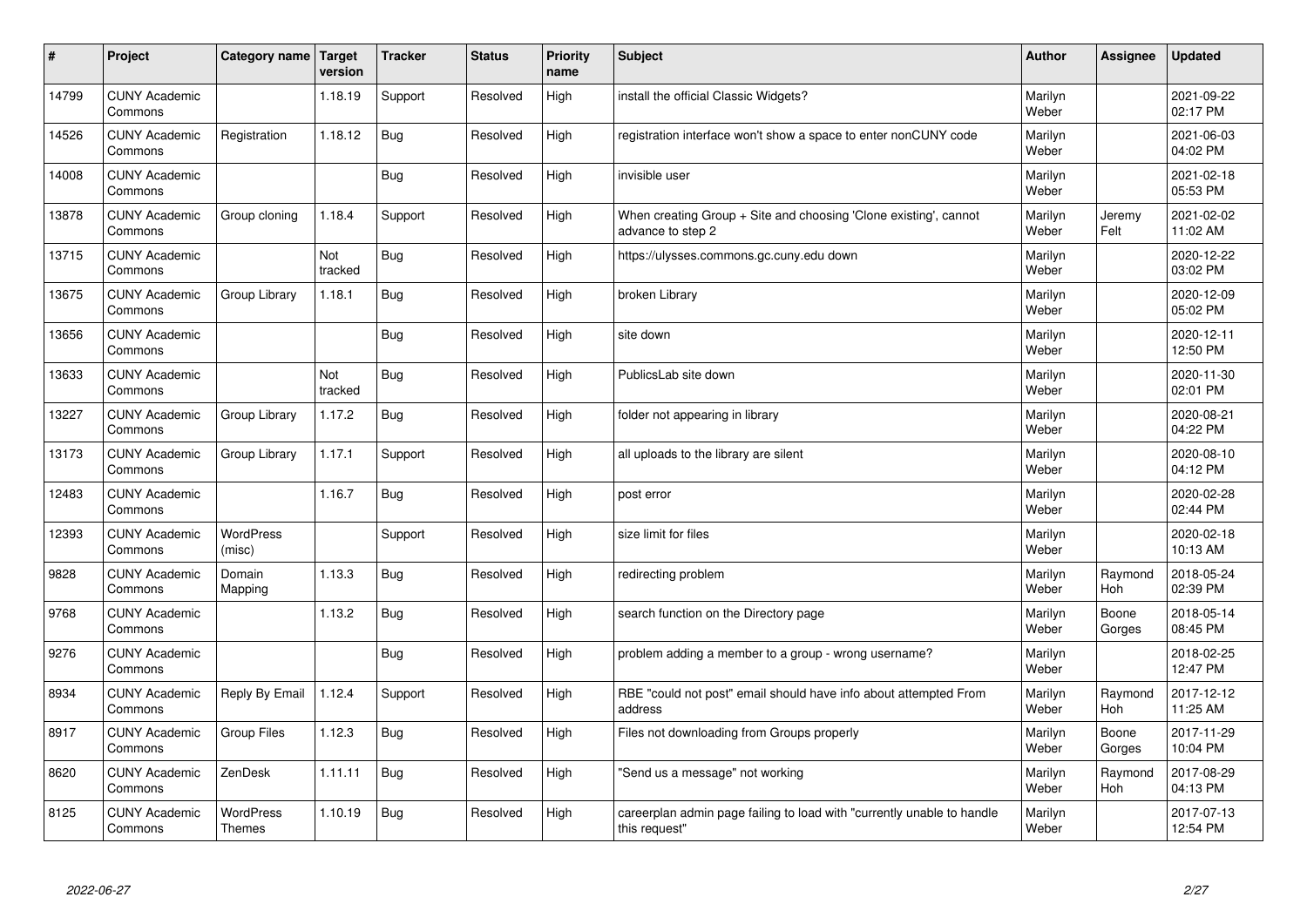| #     | Project                         | Category name   Target            | version        | <b>Tracker</b> | <b>Status</b>                       | <b>Priority</b><br>name | <b>Subject</b>                                        | <b>Author</b>    | Assignee              | <b>Updated</b>         |
|-------|---------------------------------|-----------------------------------|----------------|----------------|-------------------------------------|-------------------------|-------------------------------------------------------|------------------|-----------------------|------------------------|
| 7684  | <b>CUNY Academic</b><br>Commons | Reply By Email                    | 1.10.12        | Bug            | Resolved                            | High                    | trying to post too often error                        | Marilyn<br>Weber | Raymond<br>Hoh        | 2017-02-28<br>12:43 PM |
| 7100  | <b>CUNY Academic</b><br>Commons | <b>WordPress</b><br>Plugins       | 1.10.5         | Bug            | Resolved                            | High                    | Cincopa plugin problem                                | Marilyn<br>Weber | Boone<br>Gorges       | 2016-12-19<br>10:32 AM |
| 6602  | <b>CUNY Academic</b><br>Commons | ZenDesk                           | 1.10           | <b>Bug</b>     | Resolved                            | High                    | Add Friend button not working                         | Marilyn<br>Weber | Raymond<br>Hoh        | 2016-11-04<br>12:14 PM |
| 6107  | <b>CUNY Academic</b><br>Commons |                                   |                | <b>Bug</b>     | Resolved                            | High                    | site redirect?                                        | Marilyn<br>Weber | Boone<br>Gorges       | 2016-09-29<br>03:45 PM |
| 6101  | <b>CUNY Academic</b><br>Commons | <b>Public Portfolio</b>           |                | <b>Bug</b>     | Resolved                            | High                    | Profile update problems                               | Marilyn<br>Weber | Boone<br>Gorges       | 2016-12-01<br>03:50 PM |
| 6039  | <b>CUNY Academic</b><br>Commons | Membership                        | 1.9.28         | Bug            | Resolved                            | High                    | User cannot change her email                          | Marilyn<br>Weber |                       | 2016-09-19<br>03:03 PM |
| 5713  | <b>CUNY Academic</b><br>Commons | <b>WordPress</b><br>(misc)        | Not<br>tracked | <b>Bug</b>     | Abandoned                           | High                    | Site freezing                                         | Marilyn<br>Weber | Boone<br>Gorges       | 2017-11-15<br>10:58 AM |
| 4962  | <b>CUNY Academic</b><br>Commons | Events                            | 1.8.18         | Bug            | Resolved                            | High                    | Problems with text entry field in the Events Calendar | Marilyn<br>Weber | Raymond<br>Hoh        | 2015-12-01<br>06:57 PM |
| 4918  | <b>CUNY Academic</b><br>Commons | ZenDesk                           | Not<br>tracked | Bug            | Resolved                            | High                    | Re-directing Help Requests                            | Marilyn<br>Weber | Raymond<br><b>Hoh</b> | 2015-11-23<br>11:15 AM |
| 4880  | <b>CUNY Academic</b><br>Commons | Password<br>Reset                 | Not<br>tracked | Support        | Resolved                            | High                    | CUNY Central person having password trouble           | Marilyn<br>Weber |                       | 2015-11-10<br>12:40 PM |
| 4734  | <b>CUNY Academic</b><br>Commons | <b>BuddyPress</b><br><b>Docs</b>  | 1.8.13         | <b>Bug</b>     | Resolved                            | High                    | Problems with "Create New Doc"                        | Marilyn<br>Weber | Boone<br>Gorges       | 2015-10-09<br>07:53 AM |
| 4657  | <b>CUNY Academic</b><br>Commons | Group Forums                      | 1.8.18         | <b>Bug</b>     | Resolved                            | High                    | Submit button disappears in new post mode in forum    | Marilyn<br>Weber | Raymond<br><b>Hoh</b> | 2015-12-01<br>11:15 PM |
| 3593  | <b>CUNY Academic</b><br>Commons | Registration                      | 1.7.2          | Bug            | Resolved                            | High                    | registration problems                                 | Marilyn<br>Weber | Boone<br>Gorges       | 2014-11-01<br>02:57 PM |
| 3530  | <b>CUNY Academic</b><br>Commons | Server                            | Not<br>tracked | Bug            | Resolved                            | High                    | Commons running very slowly/ "connection lost"        | Marilyn<br>Weber | <b>Matt Gold</b>      | 2014-10-08<br>09:34 AM |
| 3417  | <b>CUNY Academic</b><br>Commons | <b>BuddyPress</b><br>(misc)       | Not<br>tracked | <b>Bug</b>     | Rejected                            | High                    | copying two commons groups                            | Marilyn<br>Weber | Marilyn<br>Weber      | 2014-11-05<br>09:56 AM |
| 3121  | <b>CUNY Academic</b><br>Commons | <b>WordPress</b><br><b>Themes</b> | 1.5.21         | Bug            | Resolved                            | High                    | Add Academica theme?                                  | Marilyn<br>Weber | Boone<br>Gorges       | 2014-03-24<br>11:04 AM |
| 2994  | <b>CUNY Academic</b><br>Commons | <b>BuddyPress</b><br>(misc)       | 1.5.16         | <b>Bug</b>     | Resolved                            | High                    | 'My forums" link gives "page not found" error         | Marilyn<br>Weber | Boone<br>Gorges       | 2014-01-29<br>03:44 PM |
| 16291 | <b>CUNY Academic</b><br>Commons | Site cloning                      | 2.0.2          | Support        | Staged for<br>Production<br>Release | Normal                  | Images coming up blank in Media Library               | Marilyn<br>Weber | Raymond<br><b>Hoh</b> | 2022-06-23<br>08:28 PM |
| 16198 | <b>CUNY Academic</b><br>Commons |                                   | 2.0.1          | Bug            | Resolved                            | Normal                  | Change role to                                        | Marilyn<br>Weber | Boone<br>Gorges       | 2022-06-14<br>11:35 AM |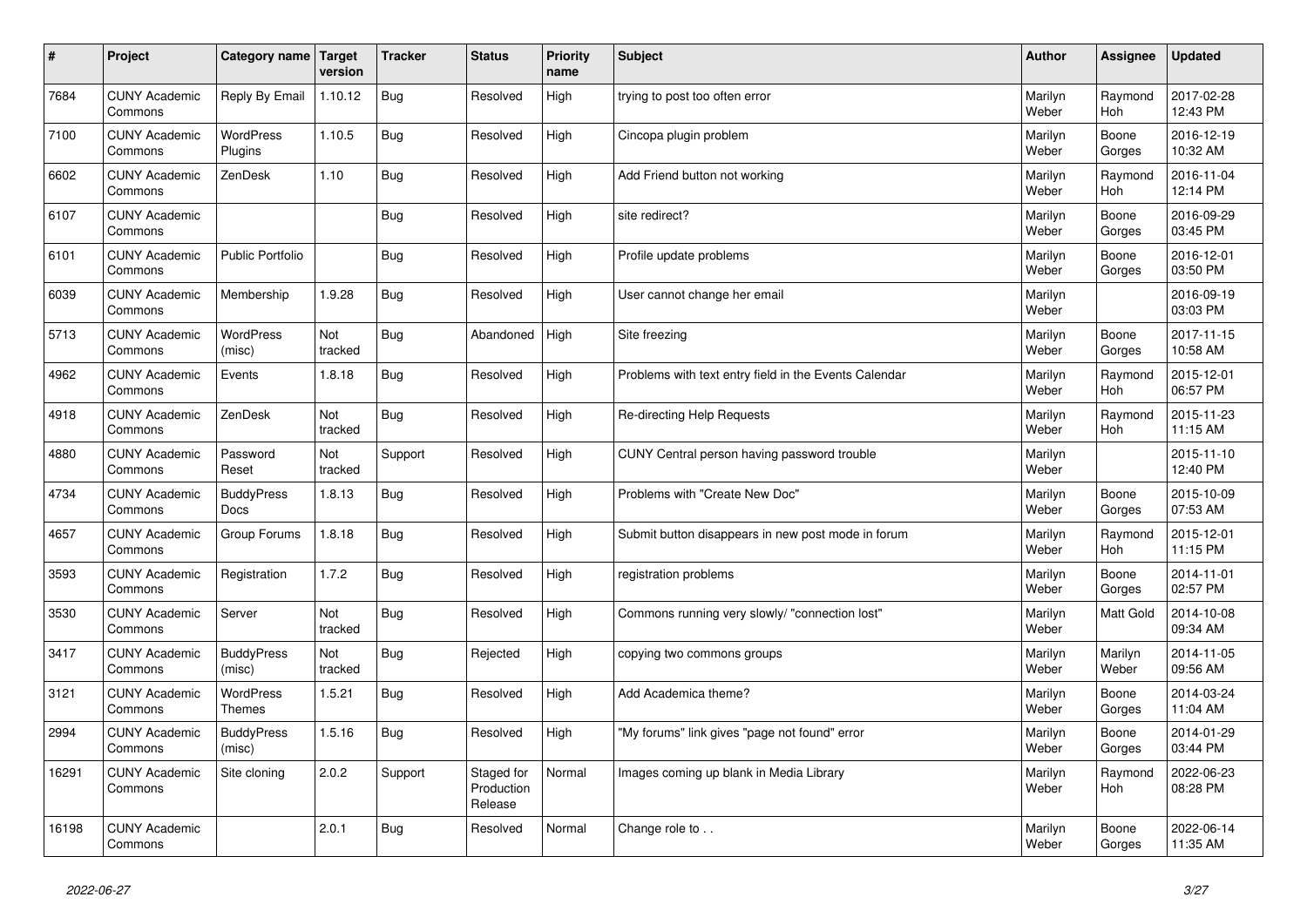| #     | Project                         | Category name               | Target<br>version | <b>Tracker</b> | <b>Status</b>        | <b>Priority</b><br>name | <b>Subject</b>                                                                          | <b>Author</b>    | Assignee              | <b>Updated</b>         |
|-------|---------------------------------|-----------------------------|-------------------|----------------|----------------------|-------------------------|-----------------------------------------------------------------------------------------|------------------|-----------------------|------------------------|
| 16172 | <b>CUNY Academic</b><br>Commons | <b>WordPress</b><br>(misc)  | 2.0.2             | Bug            | Resolved             | Normal                  | 'Lost your password" link not in error messge                                           | Marilyn<br>Weber | Raymond<br>Hoh        | 2022-06-14<br>09:21 PM |
| 16110 | <b>CUNY Academic</b><br>Commons |                             |                   | Support        | Reporter<br>Feedback | Normal                  | remove Creative Commons license from pages?                                             | Marilyn<br>Weber | Raymond<br>Hoh        | 2022-05-17<br>06:11 PM |
| 16099 | <b>CUNY Academic</b><br>Commons |                             |                   | Support        | Reporter<br>Feedback | Normal                  | request for Newsletter Glue                                                             | Marilyn<br>Weber |                       | 2022-05-13<br>12:14 PM |
| 15978 | <b>CUNY Academic</b><br>Commons | WordPress -<br>Media        | 2.0.2             | Support        | Reporter<br>Feedback | Normal                  | tex files?                                                                              | Marilyn<br>Weber | Raymond<br><b>Hoh</b> | 2022-06-14<br>11:36 AM |
| 15816 | <b>CUNY Academic</b><br>Commons |                             | Not<br>tracked    | Support        | <b>New</b>           | Normal                  | slow loading at SPS                                                                     | Marilyn<br>Weber |                       | 2022-04-05<br>01:26 PM |
| 15655 | <b>CUNY Academic</b><br>Commons |                             | 2.0.2             | Support        | Reporter<br>Feedback | Normal                  | Event Aggregator plugin?                                                                | Marilyn<br>Weber |                       | 2022-06-14<br>11:36 AM |
| 15654 | <b>CUNY Academic</b><br>Commons | <b>WordPress</b><br>Plugins | 1.19.6            | Support        | Resolved             | Normal                  | Numerous Copies of Events showing up                                                    | Marilyn<br>Weber | Boone<br>Gorges       | 2022-03-22<br>11:30 AM |
| 15610 | <b>CUNY Academic</b><br>Commons | <b>WordPress</b><br>Plugins | Not<br>tracked    | Support        | Rejected             | Normal                  | Loops & Logic plugin                                                                    | Marilyn<br>Weber | Raymond<br>Hoh        | 2022-03-19<br>11:16 AM |
| 15565 | <b>CUNY Academic</b><br>Commons |                             |                   | Support        | New                  | Normal                  | Events - send updates to an email listserv                                              | Marilyn<br>Weber |                       | 2022-03-10<br>01:06 PM |
| 15545 | <b>CUNY Academic</b><br>Commons | WordPress<br>Plugins        | 1.19.5            | Feature        | Resolved             | Normal                  | 'ZI Hide Featured Image" plugin request                                                 | Marilyn<br>Weber | Boone<br>Gorges       | 2022-03-09<br>10:09 AM |
| 15370 | <b>CUNY Academic</b><br>Commons |                             |                   | Support        | Reporter<br>Feedback | Normal                  | All-in-One Event Calendar?                                                              | Marilyn<br>Weber |                       | 2022-02-17<br>11:03 AM |
| 15279 | <b>CUNY Academic</b><br>Commons |                             |                   | Bug            | Rejected             | Normal                  | big delay - cloning the history site                                                    | Marilyn<br>Weber |                       | 2022-02-09<br>01:49 PM |
| 15269 | <b>CUNY Academic</b><br>Commons | Redmine                     | Not<br>tracked    | Support        | Resolved             | Normal                  | Segal Theater sites                                                                     | Marilyn<br>Weber |                       | 2022-02-07<br>04:11 PM |
| 15266 | <b>CUNY Academic</b><br>Commons |                             |                   | Support        | Resolved             | Normal                  | Just an appreciation                                                                    | Marilyn<br>Weber |                       | 2022-02-07<br>10:42 AM |
| 15260 | <b>CUNY Academic</b><br>Commons |                             |                   | Support        | Reporter<br>Feedback | Normal                  | Diacritical markings   European Stages                                                  | Marilyn<br>Weber |                       | 2022-02-04<br>08:16 AM |
| 15252 | <b>CUNY Academic</b><br>Commons | Layout                      | Not<br>tracked    | Bug            | Resolved             | Normal                  | visual glitch with the Segal Center webpage                                             | Marilyn<br>Weber | Raymond<br>Hoh        | 2022-02-03<br>04:56 PM |
| 15241 | <b>CUNY Academic</b><br>Commons | Onboarding                  | 1.19.3            | Design/UX      | Resolved             | Normal                  | white on gray                                                                           | Marilyn<br>Weber | Boone<br>Gorges       | 2022-02-08<br>02:38 PM |
| 15211 | <b>CUNY Academic</b><br>Commons | Blogs<br>(BuddyPress)       | 1.19.2            | Support        | Resolved             | Normal                  | No good error reporting for already-used domain name when creating a<br>site in Firefox | Marilyn<br>Weber | Boone<br>Gorges       | 2022-01-25<br>11:33 AM |
| 15169 | <b>CUNY Academic</b><br>Commons |                             | 2.0.2             | Support        | Reporter<br>Feedback | Normal                  | new Prelude website zipfiles for custom theme and other files.                          | Marilyn<br>Weber |                       | 2022-06-14<br>11:36 AM |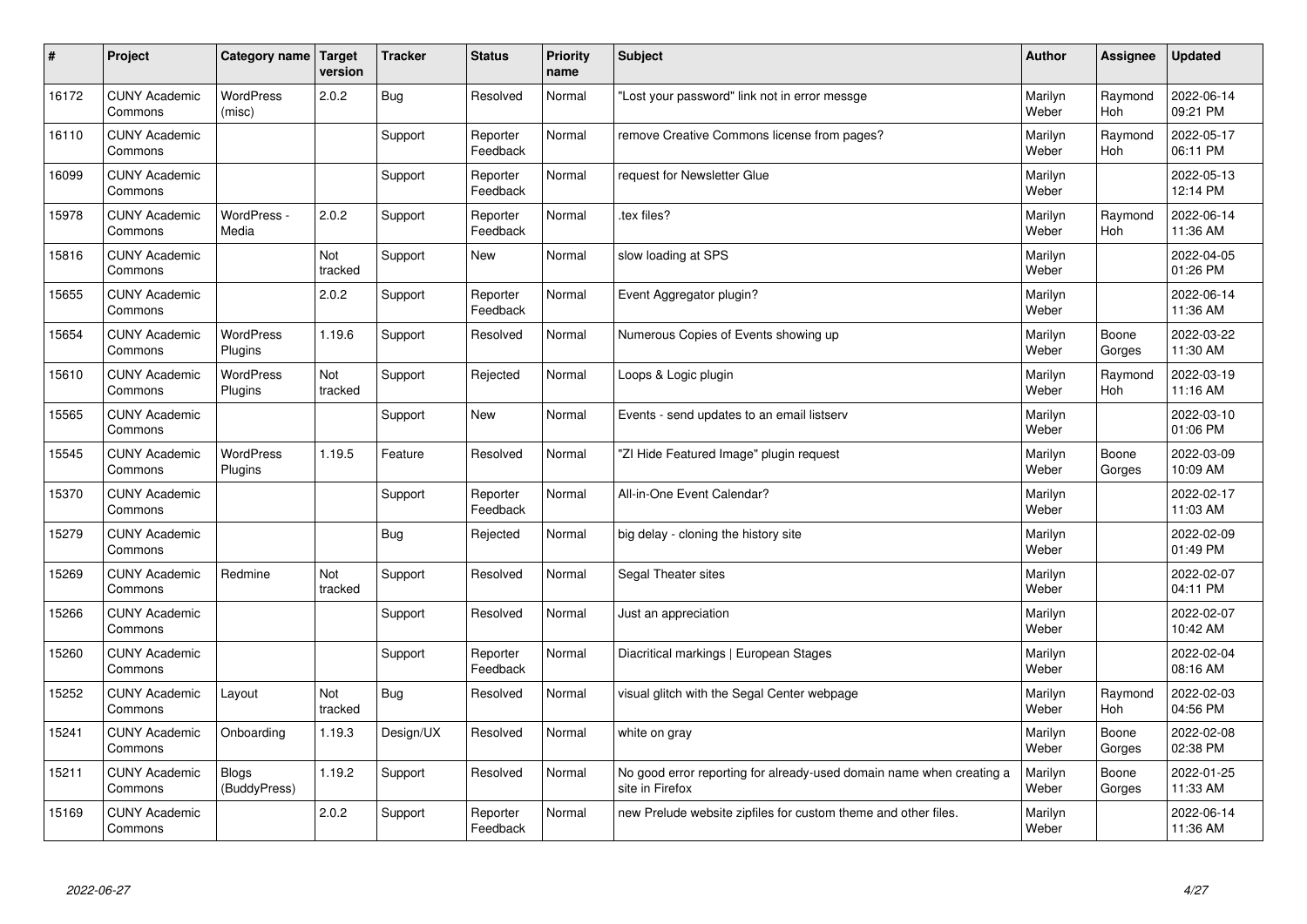| #     | Project                         | Category name   Target            | version        | <b>Tracker</b> | <b>Status</b>        | <b>Priority</b><br>name | <b>Subject</b>                                                  | <b>Author</b>    | Assignee              | <b>Updated</b>         |
|-------|---------------------------------|-----------------------------------|----------------|----------------|----------------------|-------------------------|-----------------------------------------------------------------|------------------|-----------------------|------------------------|
| 15120 | <b>CUNY Academic</b><br>Commons |                                   |                | Support        | Resolved             | Normal                  | embed Zoom recordings in a post?                                | Marilyn<br>Weber |                       | 2021-12-29<br>08:15 AM |
| 15045 | <b>CUNY Academic</b><br>Commons |                                   |                | Support        | <b>New</b>           | Normal                  | no result for KCeL in the search box on the commons             | Marilyn<br>Weber |                       | 2021-12-10<br>11:29 AM |
| 15025 | <b>CUNY Academic</b><br>Commons |                                   |                | Support        | Duplicate            | Normal                  | emails for all the papers on the commons that have been changed | Marilyn<br>Weber |                       | 2021-12-02<br>11:57 AM |
| 14973 | <b>CUNY Academic</b><br>Commons |                                   |                | Support        | Resolved             | Normal                  | <b>Mail Poet</b>                                                | Marilyn<br>Weber |                       | 2021-12-06<br>10:20 AM |
| 14972 | <b>CUNY Academic</b><br>Commons |                                   |                | Support        | Rejected             | Normal                  | Mailchimp plugin                                                | Marilyn<br>Weber |                       | 2021-11-17<br>02:13 PM |
| 14911 | <b>CUNY Academic</b><br>Commons | <b>WordPress</b><br><b>Themes</b> | Not<br>tracked | Support        | <b>New</b>           | Normal                  | Twentytwentyone theme                                           | Marilyn<br>Weber |                       | 2021-10-28<br>10:37 AM |
| 14900 | <b>CUNY Academic</b><br>Commons |                                   | Not<br>tracked | Support        | Reporter<br>Feedback | Normal                  | previous theme?                                                 | Marilyn<br>Weber |                       | 2021-10-25<br>10:31 AM |
| 14891 | <b>CUNY Academic</b><br>Commons |                                   | Not<br>tracked | Support        | Resolved             | Normal                  | changing site template after creation?                          | Marilyn<br>Weber |                       | 2022-04-27<br>04:58 PM |
| 14889 | <b>CUNY Academic</b><br>Commons | Events                            | 1.19.0         | Support        | Resolved             | Normal                  | events in group - can they be edited by all admins?             | Marilyn<br>Weber | Raymond<br>Hoh        | 2021-12-13<br>03:31 PM |
| 14885 | <b>CUNY Academic</b><br>Commons | <b>WordPress</b><br>Plugins       | 1.18.22        | Bug            | Resolved             | Normal                  | Long Loading Times -- Wordpress Admin Site                      | Marilyn<br>Weber | Raymond<br><b>Hoh</b> | 2021-10-26<br>12:28 PM |
| 14850 | <b>CUNY Academic</b><br>Commons |                                   |                | Support        | Abandoned            | Normal                  | brooklyn waterfront site "connection not secure"                | Marilyn<br>Weber |                       | 2022-04-27<br>04:56 PM |
| 14813 | <b>CUNY Academic</b><br>Commons |                                   | Not<br>tracked | Support        | Resolved             | Normal                  | raise the file size limit                                       | Marilyn<br>Weber |                       | 2021-09-30<br>12:02 PM |
| 14812 | <b>CUNY Academic</b><br>Commons |                                   | Not<br>tracked | Support        | Resolved             | Normal                  | Custom Sidebars and Wordpress 5.6                               | Marilyn<br>Weber |                       | 2021-09-30<br>10:43 AM |
| 14784 | <b>CUNY Academic</b><br>Commons |                                   |                | Support        | Reporter<br>Feedback | Normal                  | User report of logo problem when using Customizer theme         | Marilyn<br>Weber |                       | 2021-09-17<br>10:25 AM |
| 14734 | <b>CUNY Academic</b><br>Commons | <b>WordPress</b><br><b>Themes</b> | 1.18.18        | Support        | Resolved             | Normal                  | missing section of Sujatha Fernandes' site                      | Marilyn<br>Weber | Raymond<br>Hoh        | 2021-09-06<br>04:15 PM |
| 14718 | <b>CUNY Academic</b><br>Commons |                                   | Not<br>tracked | Support        | Resolved             | Normal                  | User wants to recover deleted account                           | Marilyn<br>Weber |                       | 2021-08-30<br>02:46 PM |
| 14711 | <b>CUNY Academic</b><br>Commons |                                   |                | Support        | Rejected             | Normal                  | Custom Facebook Feed plugin problem                             | Marilyn<br>Weber |                       | 2022-04-27<br>04:29 PM |
| 14625 | <b>CUNY Academic</b><br>Commons |                                   | Not<br>tracked | Support        | Rejected             | Normal                  | image won't appear in slideshow.                                | Marilyn<br>Weber |                       | 2021-07-27<br>10:33 AM |
| 14606 | <b>CUNY Academic</b><br>Commons | <b>WordPress</b><br>(misc)        | Not<br>tracked | Support        | Rejected             | Normal                  | calendar wrong month                                            | Marilyn<br>Weber |                       | 2021-07-23<br>12:11 PM |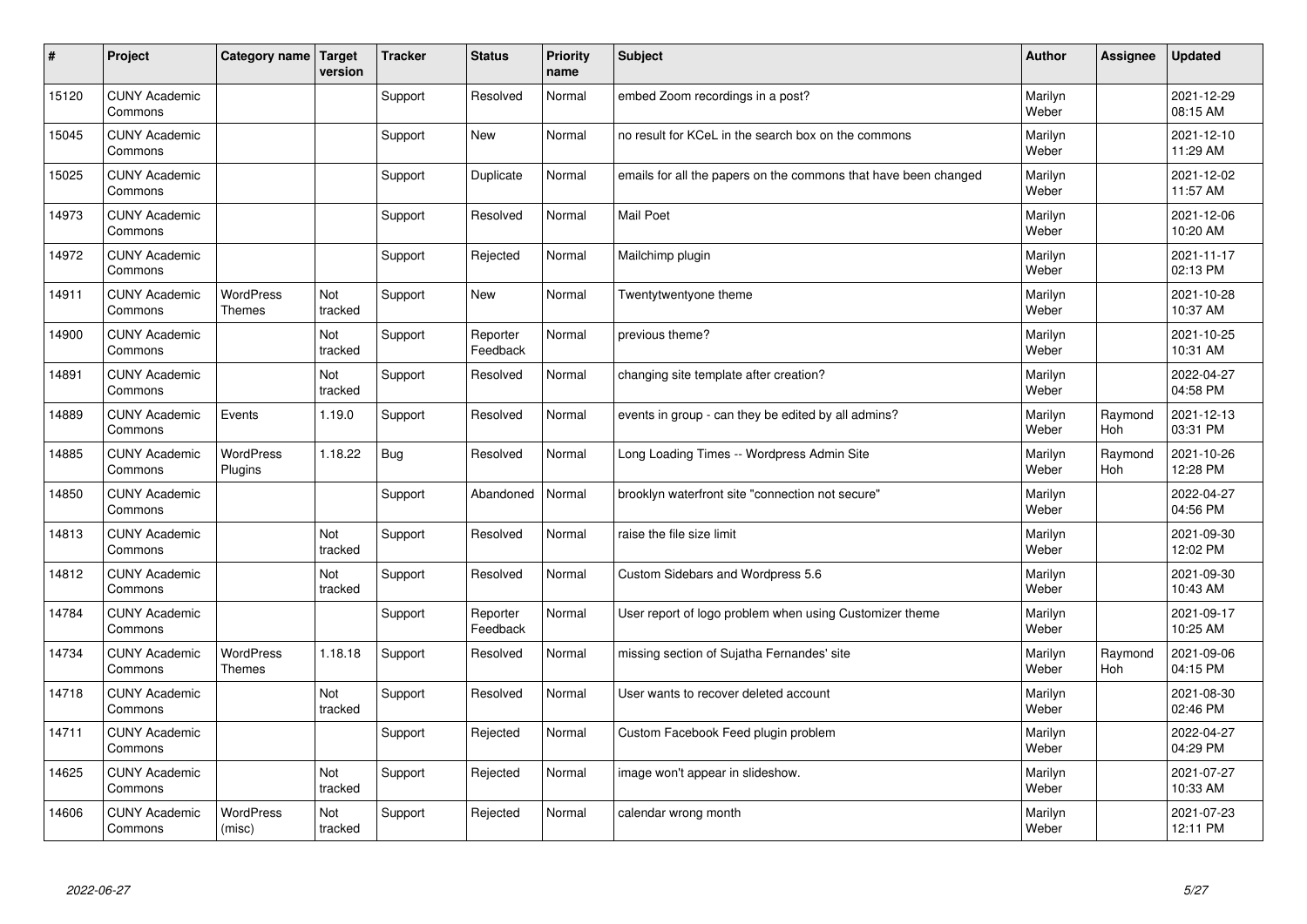| $\sharp$ | Project                         | Category name   Target            | version        | <b>Tracker</b> | <b>Status</b>        | <b>Priority</b><br>name | <b>Subject</b>                                                              | <b>Author</b>    | Assignee        | <b>Updated</b>         |
|----------|---------------------------------|-----------------------------------|----------------|----------------|----------------------|-------------------------|-----------------------------------------------------------------------------|------------------|-----------------|------------------------|
| 14594    | <b>CUNY Academic</b><br>Commons |                                   | Not<br>tracked | Support        | Resolved             | Normal                  | Administration email verification?                                          | Marilyn<br>Weber |                 | 2021-07-12<br>11:40 AM |
| 14534    | <b>CUNY Academic</b><br>Commons | <b>WordPress</b><br>Plugins       | 1.18.12        | Support        | Resolved             | Normal                  | Share This Image plugin?                                                    | Marilyn<br>Weber |                 | 2021-06-08<br>11:50 AM |
| 14509    | <b>CUNY Academic</b><br>Commons | <b>WordPress</b><br>Plugins       | 1.18.12        | Bug            | Resolved             | Normal                  | Elementor Editor problem                                                    | Marilyn<br>Weber |                 | 2021-06-08<br>09:55 AM |
| 14448    | <b>CUNY Academic</b><br>Commons | Password<br>Reset                 | Not<br>tracked | <b>Bug</b>     | Rejected             | Normal                  | password reset weirdness                                                    | Marilyn<br>Weber | Raymond<br>Hoh  | 2021-05-12<br>01:34 PM |
| 14411    | <b>CUNY Academic</b><br>Commons | <b>WordPress</b><br><b>Themes</b> | 1.18.10        | Bug            | Resolved             | Normal                  | logo problems                                                               | Marilyn<br>Weber |                 | 2021-05-03<br>04:37 PM |
| 14410    | <b>CUNY Academic</b><br>Commons |                                   | 1.18.10        | <b>Bug</b>     | Resolved             | Normal                  | events calendar problem?                                                    | Marilyn<br>Weber |                 | 2021-05-10<br>04:45 PM |
| 14404    | <b>CUNY Academic</b><br>Commons |                                   | Not<br>tracked | Support        | Resolved             | Normal                  | blocked IP of user?                                                         | Marilyn<br>Weber |                 | 2021-05-10<br>01:00 PM |
| 14398    | <b>CUNY Academic</b><br>Commons |                                   | Not<br>tracked | Support        | Reporter<br>Feedback | Normal                  | Events plug-in notification problem                                         | Marilyn<br>Weber |                 | 2021-05-11<br>11:21 AM |
| 14389    | <b>CUNY Academic</b><br>Commons |                                   |                | Support        | Abandoned            | Normal                  | WebflowIO?                                                                  | Marilyn<br>Weber |                 | 2021-09-14<br>10:45 AM |
| 14378    | <b>CUNY Academic</b><br>Commons |                                   | Not<br>tracked | Support        | Resolved             | Normal                  | PPTX files unfetchable                                                      | Marilyn<br>Weber |                 | 2021-05-11<br>11:25 AM |
| 14369    | <b>CUNY Academic</b><br>Commons | WordPress -<br>Media              | Not<br>tracked | Support        | Resolved             | Normal                  | renewed problem with ppsx files                                             | Marilyn<br>Weber |                 | 2021-04-27<br>12:44 PM |
| 14360    | <b>CUNY Academic</b><br>Commons |                                   |                | Support        | Rejected             | Normal                  | danielgerouldarchives.org?                                                  | Marilyn<br>Weber |                 | 2021-04-27<br>10:42 AM |
| 14344    | <b>CUNY Academic</b><br>Commons | Domain<br>Mapping                 | Not<br>tracked | Support        | Resolved             | Normal                  | arabstages.org site down                                                    | Marilyn<br>Weber | Raymond<br>Hoh  | 2021-04-19<br>01:42 PM |
| 14304    | <b>CUNY Academic</b><br>Commons | Group Library                     | 1.18.8         | Bug            | Resolved             | Normal                  | Library items change folders when adding subsequent items in new<br>folders | Marilyn<br>Weber | Boone<br>Gorges | 2021-04-13<br>11:21 AM |
| 14270    | <b>CUNY Academic</b><br>Commons | WordPress<br><b>Themes</b>        | 1.18.8         | Support        | Resolved             | Normal                  | grid theme?                                                                 | Marilyn<br>Weber |                 | 2021-04-13<br>11:20 AM |
| 14265    | <b>CUNY Academic</b><br>Commons | <b>WordPress</b><br>Plugins       | 1.18.10        | Support        | Resolved             | Normal                  | separate the tag cloud in the blog sidebar                                  | Marilyn<br>Weber | Boone<br>Gorges | 2021-05-12<br>05:19 PM |
| 14246    | <b>CUNY Academic</b><br>Commons |                                   | 1.18.8         | Support        | Resolved             | Normal                  | 'Weekly jQuery Migrate Status Update"                                       | Marilyn<br>Weber |                 | 2021-04-13<br>11:08 AM |
| 14242    | <b>CUNY Academic</b><br>Commons |                                   |                | Support        | Resolved             | Normal                  | LAILAC site missing content                                                 | Marilyn<br>Weber |                 | 2021-03-27<br>08:40 AM |
| 14148    | <b>CUNY Academic</b><br>Commons |                                   |                | Support        | Abandoned            | Normal                  | post notification problem                                                   | Marilyn<br>Weber |                 | 2021-09-14<br>10:43 AM |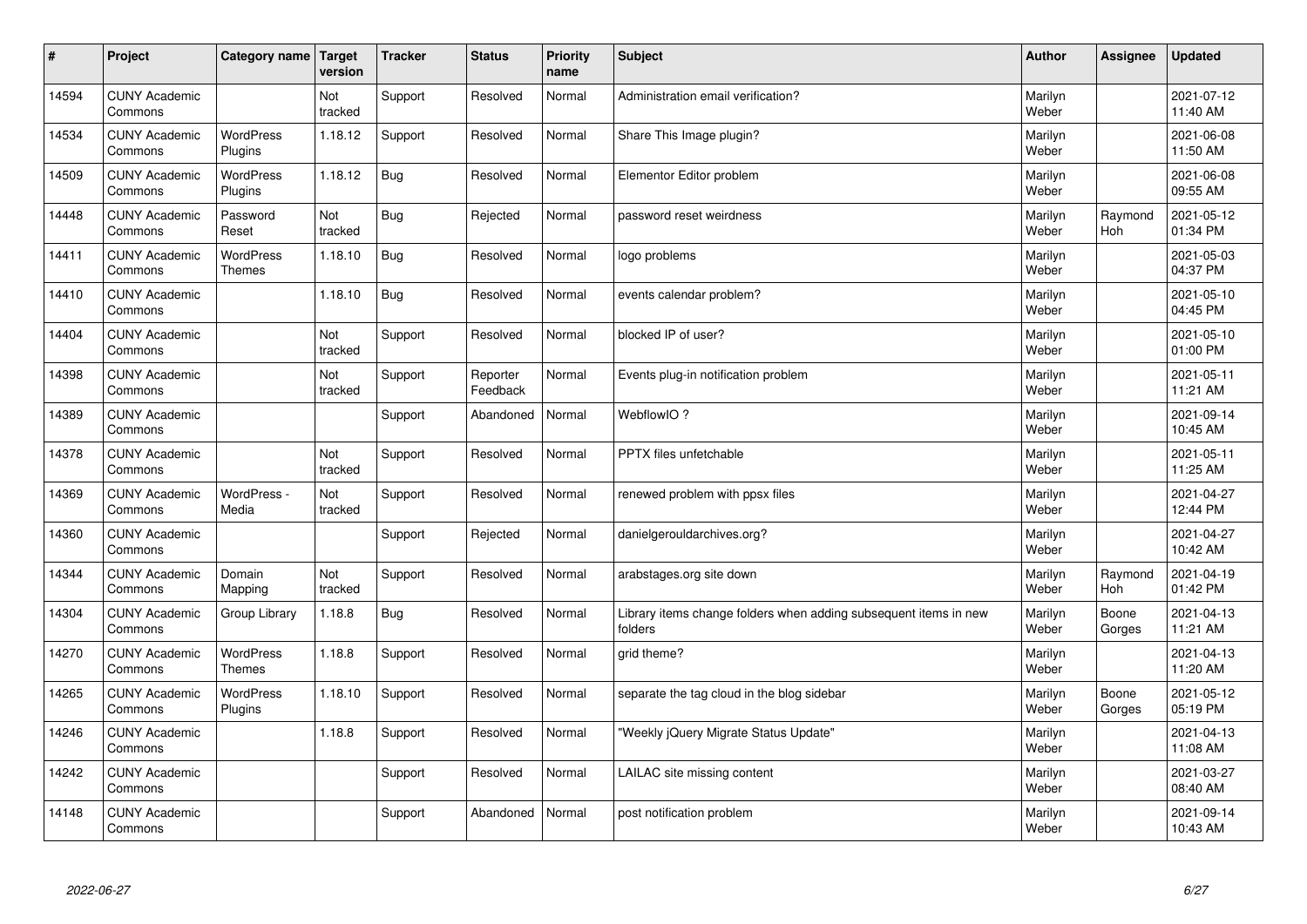| #     | Project                         | Category name               | Target<br>version | <b>Tracker</b> | <b>Status</b>        | <b>Priority</b><br>name | <b>Subject</b>                               | <b>Author</b>    | Assignee        | <b>Updated</b>         |
|-------|---------------------------------|-----------------------------|-------------------|----------------|----------------------|-------------------------|----------------------------------------------|------------------|-----------------|------------------------|
| 14129 | <b>CUNY Academic</b><br>Commons | Onboarding                  | 1.18.6            | Support        | Resolved             | Normal                  | can only see some invites sent               | Marilyn<br>Weber | Raymond<br>Hoh  | 2021-04-09<br>09:00 AM |
| 14077 | <b>CUNY Academic</b><br>Commons | <b>WordPress</b><br>Plugins | 1.18.7            | Support        | Resolved             | Normal                  | Elementor Pro plugin for the slider          | Marilyn<br>Weber | Raymond<br>Hoh  | 2021-03-23<br>11:43 AM |
| 14075 | <b>CUNY Academic</b><br>Commons | <b>WordPress</b><br>Plugins | Not<br>tracked    | Bug            | Resolved             | Normal                  | sludigitalportfolios.commons.gc.cuny.edu     | Marilyn<br>Weber | Boone<br>Gorges | 2021-03-01<br>10:46 AM |
| 14074 | <b>CUNY Academic</b><br>Commons | <b>WordPress</b><br>(misc)  | Not<br>tracked    | Support        | Reporter<br>Feedback | Normal                  | page password protection problem             | Marilyn<br>Weber |                 | 2021-03-02<br>11:03 AM |
| 14019 | <b>CUNY Academic</b><br>Commons | <b>WordPress</b><br>Plugins | 1.18.5            | Bug            | Resolved             | Normal                  | smorales.commons.gc.cuny.edu                 | Marilyn<br>Weber | Boone<br>Gorges | 2021-02-23<br>11:06 AM |
| 14016 | <b>CUNY Academic</b><br>Commons |                             |                   | Support        | Rejected             | Normal                  | PDFs not downloading                         | Marilyn<br>Weber |                 | 2021-02-22<br>11:00 AM |
| 14012 | <b>CUNY Academic</b><br>Commons | <b>WordPress</b><br>Plugins | 1.18.5            | Support        | Resolved             | Normal                  | Open External Links in a New Window plugin?  | Marilyn<br>Weber | Boone<br>Gorges | 2021-03-02<br>02:07 PM |
| 13975 | <b>CUNY Academic</b><br>Commons | Social Paper                | Not<br>tracked    | Support        | Reporter<br>Feedback | Normal                  | can't approve comments on Social Paper paper | Marilyn<br>Weber |                 | 2021-02-12<br>09:33 AM |
| 13958 | <b>CUNY Academic</b><br>Commons |                             | 1.18.4            | Support        | Resolved             | Normal                  | calendar widget problem                      | Marilyn<br>Weber |                 | 2021-02-09<br>11:05 AM |
| 13947 | <b>CUNY Academic</b><br>Commons | WordPress<br>Plugins        | 1.18.4            | Bug            | Resolved             | Normal                  | Elementor plugin problem                     | Marilyn<br>Weber | Raymond<br>Hoh  | 2021-02-08<br>09:34 PM |
| 13944 | <b>CUNY Academic</b><br>Commons | WordPress<br>Plugins        | 1.18.4            | Support        | Resolved             | Normal                  | 3D FlipBook request                          | Marilyn<br>Weber |                 | 2021-02-09<br>11:05 AM |
| 13929 | <b>CUNY Academic</b><br>Commons |                             | 1.18.4            | Support        | Resolved             | Normal                  | update error message                         | Marilyn<br>Weber | Boone<br>Gorges | 2021-02-09<br>11:05 AM |
| 13918 | <b>CUNY Academic</b><br>Commons |                             | Not<br>tracked    | Support        | Rejected             | Normal                  | MailPoet Newsletters Premium plugin          | Marilyn<br>Weber |                 | 2021-02-09<br>11:01 AM |
| 13916 | <b>CUNY Academic</b><br>Commons |                             |                   | Support        | Rejected             | Normal                  | <b>Custom Sidebars</b>                       | Marilyn<br>Weber |                 | 2021-02-23<br>10:45 AM |
| 13846 | <b>CUNY Academic</b><br>Commons | <b>WordPress</b><br>Plugins | 1.18.3            | Support        | Resolved             | Normal                  | Yoast SEO plugin problem                     | Marilyn<br>Weber |                 | 2021-01-19<br>05:34 PM |
| 13841 | <b>CUNY Academic</b><br>Commons | <b>WordPress</b><br>Plugins | 1.18.3            | Support        | Resolved             | Normal                  | Folders plugin request                       | Marilyn<br>Weber | Boone<br>Gorges | 2021-01-26<br>04:43 PM |
| 13827 | <b>CUNY Academic</b><br>Commons | Group Forums                | 1.18.3            | Bug            | Resolved             | Normal                  | more forum post problems                     | Marilyn<br>Weber | Raymond<br>Hoh  | 2021-01-22<br>08:19 PM |
| 13826 | <b>CUNY Academic</b><br>Commons |                             |                   | Support        | Resolved             | Normal                  | January 14th                                 | Marilyn<br>Weber |                 | 2021-01-26<br>04:26 PM |
| 13783 | <b>CUNY Academic</b><br>Commons |                             | 1.18.2            | Support        | Resolved             | Normal                  | new CUNY OneSearch url                       | Marilyn<br>Weber |                 | 2021-01-14<br>04:53 PM |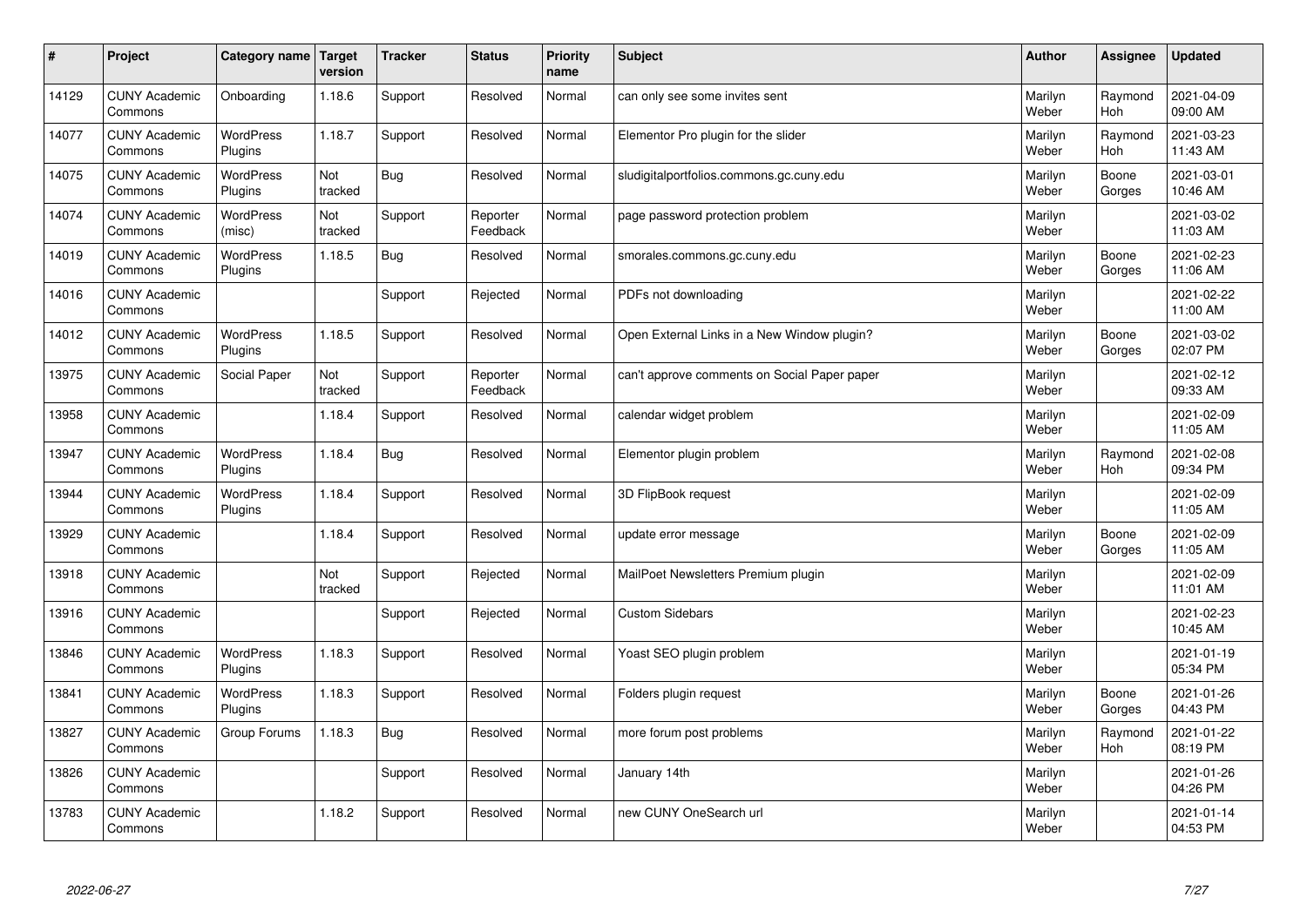| $\pmb{\#}$ | Project                         | Category name                     | Target<br>version | <b>Tracker</b> | <b>Status</b>        | <b>Priority</b><br>name | <b>Subject</b>                            | <b>Author</b>    | Assignee        | <b>Updated</b>         |
|------------|---------------------------------|-----------------------------------|-------------------|----------------|----------------------|-------------------------|-------------------------------------------|------------------|-----------------|------------------------|
| 13768      | <b>CUNY Academic</b><br>Commons | Domain<br>Mapping                 | Not<br>tracked    | <b>Bug</b>     | Resolved             | Normal                  | patricksweeney.commons.gc.cuny.edu down   | Marilyn<br>Weber | Raymond<br>Hoh  | 2021-01-12<br>10:47 AM |
| 13741      | <b>CUNY Academic</b><br>Commons | WordPress<br>Plugins              | 1.18.3            | Support        | Resolved             | Normal                  | Ensemble Video Plugin                     | Marilyn<br>Weber |                 | 2021-01-26<br>04:43 PM |
| 13738      | <b>CUNY Academic</b><br>Commons |                                   | 1.18.1            | Support        | Resolved             | Normal                  | theme requests from a non-CUY person      | Marilyn<br>Weber |                 | 2020-12-23<br>11:34 AM |
| 13710      | <b>CUNY Academic</b><br>Commons |                                   | Not<br>tracked    | Support        | Resolved             | Normal                  | small change to Hosting Partner Handbook  | Marilyn<br>Weber |                 | 2020-12-16<br>04:29 PM |
| 13699      | <b>CUNY Academic</b><br>Commons |                                   | Not<br>tracked    | Support        | Resolved             | Normal                  | Martin Segal Center site down             | Marilyn<br>Weber | Raymond<br>Hoh  | 2020-12-22<br>03:03 PM |
| 13641      | <b>CUNY Academic</b><br>Commons |                                   | 1.18.2            | Support        | Resolved             | Normal                  | follow up to migration request            | Marilyn<br>Weber | Boone<br>Gorges | 2021-01-12<br>10:59 AM |
| 13637      | <b>CUNY Academic</b><br>Commons |                                   |                   | Support        | Abandoned            | Normal                  | All-in-One Migration plugin request       | Marilyn<br>Weber |                 | 2020-12-08<br>10:46 AM |
| 13596      | <b>CUNY Academic</b><br>Commons |                                   |                   | Support        | Abandoned            | Normal                  | invited as Author but show as Contributor | Marilyn<br>Weber |                 | 2021-09-14<br>10:41 AM |
| 13584      | <b>CUNY Academic</b><br>Commons |                                   |                   | Support        | Abandoned            | Normal                  | Graphy theme question                     | Marilyn<br>Weber |                 | 2021-09-14<br>10:41 AM |
| 13541      | <b>CUNY Academic</b><br>Commons |                                   | Not<br>tracked    | Support        | Resolved             | Normal                  | add a page template to OER site.          | Marilyn<br>Weber |                 | 2020-11-11<br>11:12 AM |
| 13521      | <b>CUNY Academic</b><br>Commons | Onboarding                        | 1.17.7            | Support        | Resolved             | Normal                  | sent invitations page                     | Marilyn<br>Weber | Raymond<br>Hoh  | 2020-11-10<br>10:31 AM |
| 13512      | <b>CUNY Academic</b><br>Commons | <b>WordPress</b><br><b>Themes</b> | 1.17.7            | Support        | Resolved             | Normal                  | theme update                              | Marilyn<br>Weber |                 | 2020-11-16<br>04:46 PM |
| 13441      | <b>CUNY Academic</b><br>Commons |                                   | 1.17.5            | Support        | Resolved             | Normal                  | ongoing user problems with daily digests  | Marilyn<br>Weber |                 | 2020-10-13<br>10:02 AM |
| 13378      | <b>CUNY Academic</b><br>Commons |                                   | 1.17.5            | <b>Bug</b>     | Resolved             | Normal                  | problem on one of my sites                | Marilyn<br>Weber |                 | 2020-09-24<br>05:27 PM |
| 13341      | <b>CUNY Academic</b><br>Commons | Group Forums                      | 1.17.4            | Bug            | Resolved             | Normal                  | Forum reply problems                      | Marilyn<br>Weber | Raymond<br>Hoh  | 2020-09-22<br>12:08 PM |
| 13328      | <b>CUNY Academic</b><br>Commons | Group Forums                      | Not<br>tracked    | <b>Bug</b>     | Reporter<br>Feedback | Normal                  | cross-posting in two related groups       | Marilyn<br>Weber | Raymond<br>Hoh  | 2020-09-15<br>10:39 PM |
| 13295      | <b>CUNY Academic</b><br>Commons |                                   | Not<br>tracked    | Support        | Resolved             | Normal                  | can't find new user                       | Marilyn<br>Weber |                 | 2020-09-08<br>10:18 AM |
| 13288      | <b>CUNY Academic</b><br>Commons |                                   |                   | Support        | Abandoned            | Normal                  | log in problems on iPhone 6               | Marilyn<br>Weber |                 | 2020-10-27<br>10:26 AM |
| 13286      | <b>CUNY Academic</b><br>Commons |                                   | Not<br>tracked    | Support        | New                  | Normal                  | problem connecting with WordPress app     | Marilyn<br>Weber | Raymond<br>Hoh  | 2020-09-08<br>11:16 AM |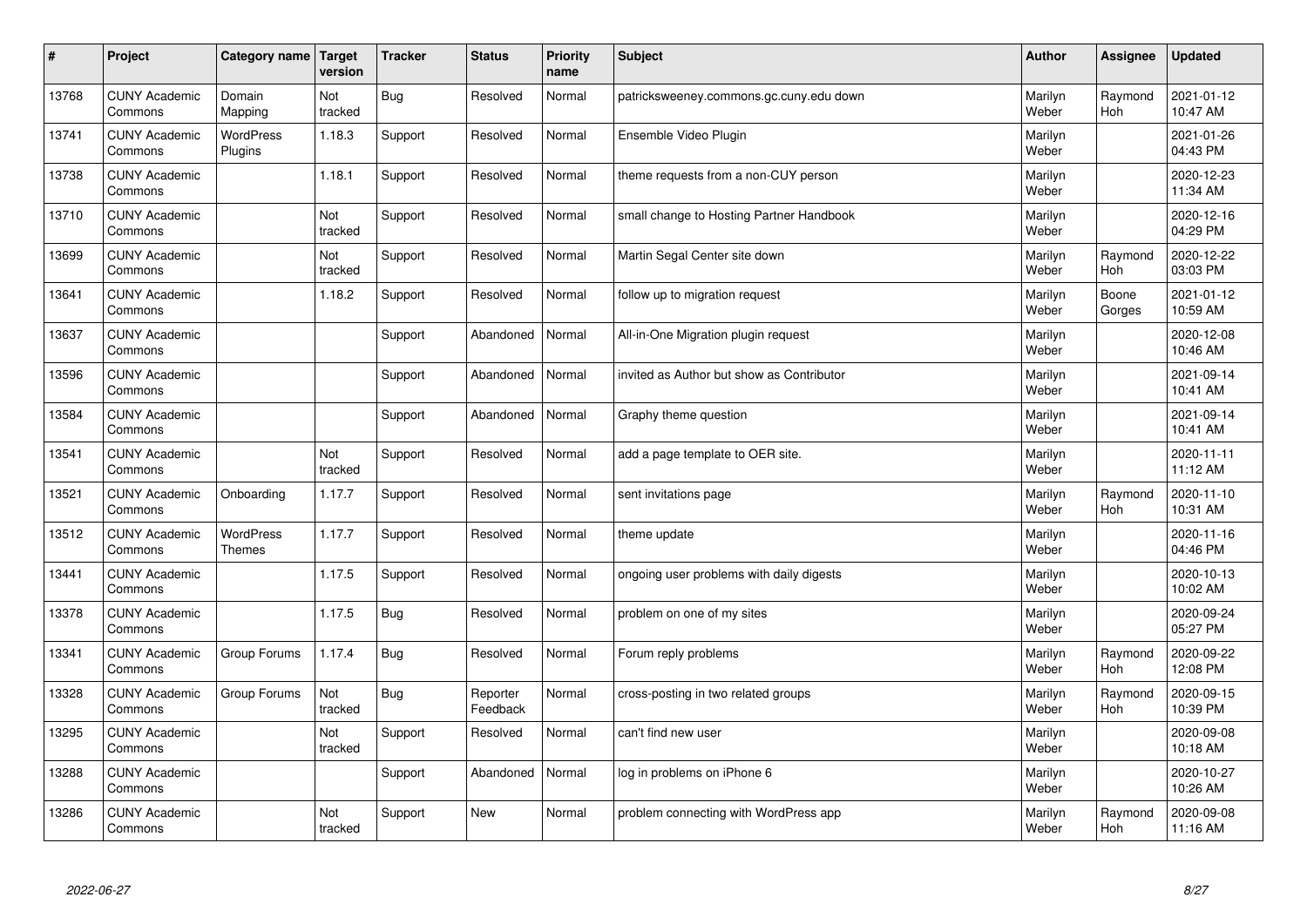| #     | Project                         | Category name   Target            | version        | <b>Tracker</b> | <b>Status</b>        | <b>Priority</b><br>name | <b>Subject</b>                                                                 | <b>Author</b>    | Assignee              | <b>Updated</b>         |
|-------|---------------------------------|-----------------------------------|----------------|----------------|----------------------|-------------------------|--------------------------------------------------------------------------------|------------------|-----------------------|------------------------|
| 13255 | <b>CUNY Academic</b><br>Commons |                                   | Not<br>tracked | Support        | Reporter<br>Feedback | Normal                  | Accessibility problems                                                         | Marilyn<br>Weber |                       | 2020-09-01<br>05:48 PM |
| 13238 | <b>CUNY Academic</b><br>Commons | WordPress -<br>Media              | 1.17.3         | Support        | Resolved             | Normal                  | allow ppsx file?                                                               | Marilyn<br>Weber | Raymond<br><b>Hoh</b> | 2020-09-10<br>11:46 AM |
| 13217 | <b>CUNY Academic</b><br>Commons |                                   |                | Support        | Rejected             | Normal                  | upload recordings of our past webinars?                                        | Marilyn<br>Weber |                       | 2020-08-25<br>07:56 AM |
| 13185 | <b>CUNY Academic</b><br>Commons | <b>WordPress</b><br><b>Themes</b> | 1.17.2         | Support        | Resolved             | Normal                  | Less theme?                                                                    | Marilyn<br>Weber |                       | 2020-08-25<br>11:26 AM |
| 13184 | <b>CUNY Academic</b><br>Commons | <b>WordPress</b><br>Plugins       | 1.17.2         | Support        | Resolved             | Normal                  | google translate plugin                                                        | Marilyn<br>Weber |                       | 2020-08-25<br>11:36 AM |
| 13169 | <b>CUNY Academic</b><br>Commons |                                   | 1.17.4         | Support        | Rejected             | Normal                  | footer logo image has no alt-text                                              | Marilyn<br>Weber |                       | 2020-09-22<br>10:18 AM |
| 13160 | <b>CUNY Academic</b><br>Commons |                                   |                | Support        | Rejected             | Normal                  | site not working on iphone                                                     | Marilyn<br>Weber |                       | 2020-08-25<br>10:58 AM |
| 13159 | <b>CUNY Academic</b><br>Commons | Group Library                     | Not<br>tracked | Support        | Resolved             | Normal                  | changing folder names?                                                         | Marilyn<br>Weber | Boone<br>Gorges       | 2020-08-27<br>08:59 AM |
| 13138 | <b>CUNY Academic</b><br>Commons | Group Library                     | Not<br>tracked | Support        | Resolved             | Normal                  | moving Library contents for Steve Brier                                        | Marilyn<br>Weber |                       | 2020-08-03<br>04:00 PM |
| 13134 | <b>CUNY Academic</b><br>Commons | Site cloning                      | 1.17.1         | Support        | Resolved             | Normal                  | New site (a clone) point to old dashboard                                      | Marilyn<br>Weber |                       | 2020-08-12<br>03:22 PM |
| 13121 | <b>CUNY Academic</b><br>Commons |                                   |                | Support        | Rejected             | Normal                  | embed a DropBox Paper file                                                     | Marilyn<br>Weber |                       | 2020-08-25<br>10:56 AM |
| 13116 | <b>CUNY Academic</b><br>Commons | ZenDesk                           | 1.17.1         | Support        | Resolved             | Normal                  | support/send us a message link obscured                                        | Marilyn<br>Weber | Raymond<br>Hoh        | 2020-07-29<br>09:33 PM |
| 13091 | <b>CUNY Academic</b><br>Commons |                                   | 1.17.0         | Support        | Resolved             | Normal                  | problem with latex (math equations)                                            | Marilyn<br>Weber |                       | 2020-07-28<br>11:09 AM |
| 13085 | <b>CUNY Academic</b><br>Commons | Domain<br>Mapping                 | Not<br>tracked | Support        | Resolved             | Normal                  | domain mapping request                                                         | Marilyn<br>Weber | Matt Gold             | 2020-07-28<br>03:33 PM |
| 13065 | <b>CUNY Academic</b><br>Commons |                                   | Not<br>tracked | Support        | Resolved             | Normal                  | can't invite new user to group                                                 | Marilyn<br>Weber |                       | 2020-07-22<br>04:24 PM |
| 13034 | <b>CUNY Academic</b><br>Commons |                                   | Not<br>tracked | Support        | Reporter<br>Feedback | Normal                  | a site is asking people to join the Commons to get a download                  | Marilyn<br>Weber |                       | 2020-07-12<br>07:23 AM |
| 13016 | <b>CUNY Academic</b><br>Commons | Shortcodes and<br>embeds          | 1.16.15        | Support        | Resolved             | Normal                  | possible to run code examples, like in Jupyter Notebooks?                      | Marilyn<br>Weber |                       | 2020-07-16<br>11:52 AM |
| 13013 | <b>CUNY Academic</b><br>Commons |                                   | Not<br>tracked | <b>Bug</b>     | Resolved             | Normal                  | an invite to Group Admins from Brian Foote?!                                   | Marilyn<br>Weber |                       | 2020-07-07<br>02:36 PM |
| 13012 | <b>CUNY Academic</b><br>Commons | <b>WordPress</b><br>(misc)        |                | Support        | Rejected             | Normal                  | icon image associated with the teaching template's Creative Commons<br>License | Marilyn<br>Weber | Raymond<br>Hoh        | 2020-08-25<br>10:56 AM |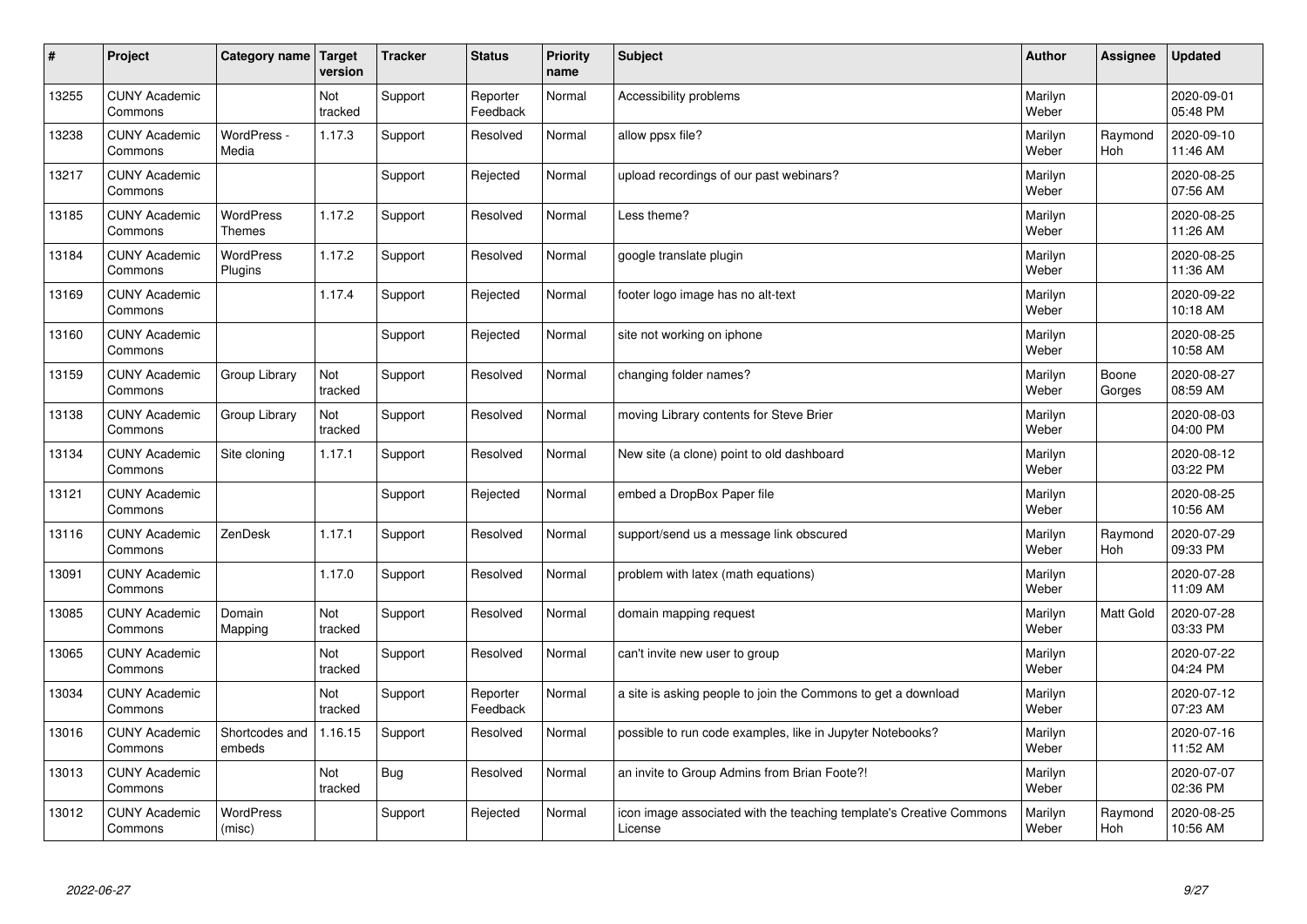| #     | Project                         | Category name                     | Target<br>version | <b>Tracker</b> | <b>Status</b>        | <b>Priority</b><br>name | <b>Subject</b>                                                                             | <b>Author</b>    | Assignee              | <b>Updated</b>         |
|-------|---------------------------------|-----------------------------------|-------------------|----------------|----------------------|-------------------------|--------------------------------------------------------------------------------------------|------------------|-----------------------|------------------------|
| 12999 | <b>CUNY Academic</b><br>Commons |                                   | 1.18.1            | Support        | Resolved             | Normal                  | request for Dentist theme                                                                  | Marilyn<br>Weber | Boone<br>Gorges       | 2020-12-22<br>03:31 PM |
| 12986 | <b>CUNY Academic</b><br>Commons |                                   |                   | Support        | Rejected             | Normal                  | Someone is trying to create accounts using random CUNY entity emails                       | Marilyn<br>Weber |                       | 2020-07-02<br>09:47 PM |
| 12960 | <b>CUNY Academic</b><br>Commons |                                   | 1.16.14           | Support        | Resolved             | Normal                  | mutiple plugin in requests                                                                 | Marilyn<br>Weber | Boone<br>Gorges       | 2020-06-23<br>10:53 AM |
| 12905 | <b>CUNY Academic</b><br>Commons |                                   | 1.16.14           | Support        | Resolved             | Normal                  | trouble embedding a flipbook from Flipsnack                                                | Marilyn<br>Weber | Boone<br>Gorges       | 2020-06-23<br>10:53 AM |
| 12861 | <b>CUNY Academic</b><br>Commons |                                   |                   | Support        | Resolved             | Normal                  | trouble with YouTube                                                                       | Marilyn<br>Weber | Raymond<br>Hoh        | 2020-06-09<br>11:16 AM |
| 12777 | <b>CUNY Academic</b><br>Commons |                                   | 1.16.14           | Support        | Resolved             | Normal                  | request to include custom javascript into a Commons-hosted site                            | Marilyn<br>Weber |                       | 2020-06-16<br>04:03 PM |
| 12741 | <b>CUNY Academic</b><br>Commons | <b>WordPress</b><br>Plugins       | Not<br>tracked    | Support        | Reporter<br>Feedback | Normal                  | <b>Tableau Public Viz Block</b>                                                            | Marilyn<br>Weber | Raymond<br><b>Hoh</b> | 2020-05-12<br>11:00 AM |
| 12676 | <b>CUNY Academic</b><br>Commons | WordPress<br>Plugins              | 1.16.10           | Support        | Resolved             | Normal                  | request for Require Post Category plug-in                                                  | Marilyn<br>Weber |                       | 2020-04-28<br>11:03 AM |
| 12543 | <b>CUNY Academic</b><br>Commons | <b>Public Portfolio</b>           | Not<br>tracked    | Support        | Resolved             | Normal                  | User cannot find profile edit button                                                       | Marilyn<br>Weber | scott voth            | 2020-03-22<br>02:49 PM |
| 12515 | <b>CUNY Academic</b><br>Commons | cuny.is                           | 1.16.7            | Support        | Resolved             | Normal                  | AJAX actions on cuny is admin page are failing                                             | Marilyn<br>Weber |                       | 2020-03-10<br>11:57 AM |
| 12487 | <b>CUNY Academic</b><br>Commons | Group Forums                      | 1.16.7            | Bug            | Resolved             | Normal                  | group posting problems?                                                                    | Marilyn<br>Weber | Raymond<br>Hoh        | 2020-03-10<br>11:40 AM |
| 12427 | <b>CUNY Academic</b><br>Commons |                                   | Not<br>tracked    | Support        | Resolved             | Normal                  | organizing PDF on a site?                                                                  | Marilyn<br>Weber | scott voth            | 2020-03-10<br>11:11 AM |
| 12395 | <b>CUNY Academic</b><br>Commons | Spam/Spam<br>Prevention           | Not<br>tracked    | Support        | Resolved             | Normal                  | comments again being blocked                                                               | Marilyn<br>Weber | Raymond<br>Hoh        | 2020-03-10<br>11:13 AM |
| 12382 | <b>CUNY Academic</b><br>Commons | Membership                        | Not<br>tracked    | Support        | <b>New</b>           | Normal                  | Email request change                                                                       | Marilyn<br>Weber | Marilyn<br>Weber      | 2020-02-06<br>12:56 PM |
| 12360 | <b>CUNY Academic</b><br>Commons | <b>WordPress</b><br><b>Themes</b> | Not<br>tracked    | Bug            | Reporter<br>Feedback | Normal                  | site just says "DANTE We are currently in maintenance mode, please<br>check back shortly." | Marilyn<br>Weber |                       | 2020-02-04<br>12:13 PM |
| 12352 | <b>CUNY Academic</b><br>Commons |                                   | Not<br>tracked    | Support        | New                  | Normal                  | 'posts list" page builder block option                                                     | Marilyn<br>Weber |                       | 2020-02-03<br>01:29 PM |
| 12350 | <b>CUNY Academic</b><br>Commons | <b>Blogs</b><br>(BuddyPress)      | Not<br>tracked    | Support        | Reporter<br>Feedback | Normal                  | URL creation problem                                                                       | Marilyn<br>Weber |                       | 2020-02-03<br>11:27 AM |
| 12346 | <b>CUNY Academic</b><br>Commons | Redmine                           |                   | Support        | Resolved             | Normal                  | another Redmine request                                                                    | Marilyn<br>Weber | <b>Matt Gold</b>      | 2020-01-30<br>08:20 PM |
| 12334 | <b>CUNY Academic</b><br>Commons |                                   |                   | Support        | Resolved             | Normal                  | request for a Redmine account                                                              | Marilyn<br>Weber | <b>Matt Gold</b>      | 2020-01-30<br>12:01 PM |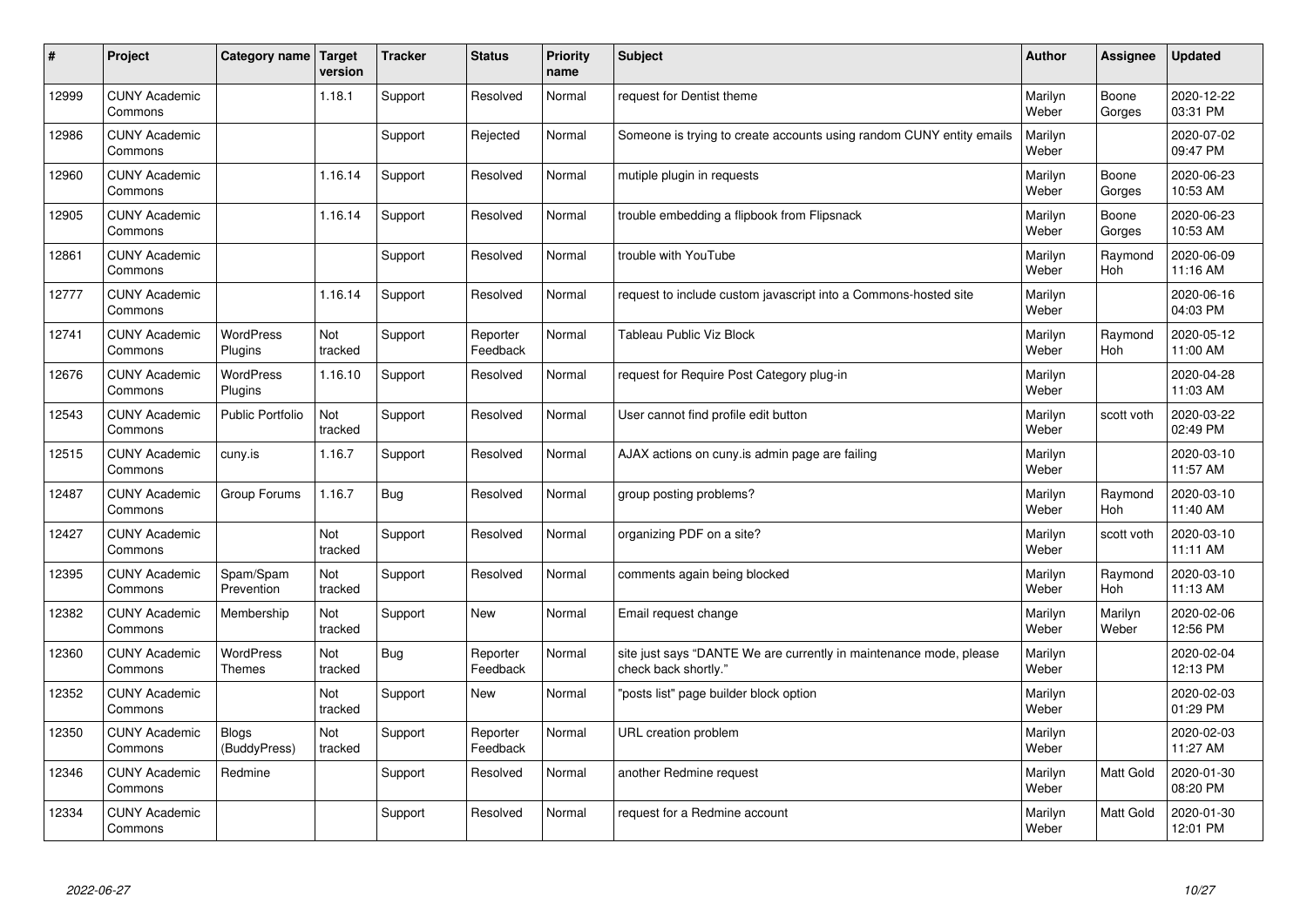| $\pmb{\#}$ | Project                         | Category name                     | <b>Target</b><br>version | <b>Tracker</b> | <b>Status</b> | <b>Priority</b><br>name | <b>Subject</b>                                                                       | <b>Author</b>    | Assignee        | <b>Updated</b>         |
|------------|---------------------------------|-----------------------------------|--------------------------|----------------|---------------|-------------------------|--------------------------------------------------------------------------------------|------------------|-----------------|------------------------|
| 12302      | <b>CUNY Academic</b><br>Commons | <b>WordPress</b><br>Themes        | 1.16.4                   | Support        | Resolved      | Normal                  | Pictorio theme request                                                               | Marilyn<br>Weber | Raymond<br>Hoh  | 2020-01-28<br>11:44 AM |
| 12205      | <b>CUNY Academic</b><br>Commons |                                   |                          | Support        | Rejected      | Normal                  | possible update to the 2019 theme?                                                   | Marilyn<br>Weber |                 | 2020-01-14<br>12:08 PM |
| 12190      | <b>CUNY Academic</b><br>Commons | <b>Blogs</b><br>(BuddyPress)      | Not<br>tracked           | Support        | Resolved      | Normal                  | Site avatar in directory is not what user expects                                    | Marilyn<br>Weber |                 | 2019-12-12<br>08:51 PM |
| 12176      | <b>CUNY Academic</b><br>Commons |                                   | Not<br>tracked           | Support        | Resolved      | Normal                  | Mp4s?                                                                                | Marilyn<br>Weber |                 | 2019-12-05<br>11:04 AM |
| 12165      | <b>CUNY Academic</b><br>Commons | <b>BuddyPress</b><br>(misc)       | Not<br>tracked           | Support        | Resolved      | Normal                  | two reports of Profile problems                                                      | Marilyn<br>Weber | Boone<br>Gorges | 2019-12-04<br>05:06 PM |
| 12156      | <b>CUNY Academic</b><br>Commons | <b>Blogs</b><br>(BuddyPress)      | Not<br>tracked           | Support        | Resolved      | Normal                  | My Sites list (Commons Profile or Sites directory) doesn't match toolbar<br>dropdown | Marilyn<br>Weber |                 | 2019-12-11<br>10:20 AM |
| 12137      | <b>CUNY Academic</b><br>Commons | <b>WordPress</b><br><b>Themes</b> | Not<br>tracked           | Support        | Resolved      | Normal                  | media player problem                                                                 | Marilyn<br>Weber |                 | 2019-12-12<br>08:52 PM |
| 12038      | <b>CUNY Academic</b><br>Commons |                                   | 1.15.13                  | Bug            | Resolved      | Normal                  | admin visibility problem at careerplan.commons.gc.cuny.edu                           | Marilyn<br>Weber |                 | 2019-11-12<br>10:20 AM |
| 11977      | <b>CUNY Academic</b><br>Commons |                                   | Not<br>tracked           | Support        | Resolved      | Normal                  | please remove me from many sites                                                     | Marilyn<br>Weber |                 | 2019-11-21<br>01:05 PM |
| 11976      | <b>CUNY Academic</b><br>Commons | WordPress<br><b>Themes</b>        | Not<br>tracked           | Support        | Resolved      | Normal                  | ColorMag request                                                                     | Marilyn<br>Weber |                 | 2021-02-01<br>10:25 AM |
| 11964      | <b>CUNY Academic</b><br>Commons | Layout                            | 1.15.12                  | Bug            | Resolved      | Normal                  | https://commons.gc.cuny.edu/create/ not displaying correctly in Edge                 | Marilyn<br>Weber | Raymond<br>Hoh  | 2019-10-22<br>11:54 AM |
| 11961      | <b>CUNY Academic</b><br>Commons | Membership                        | Not<br>tracked           | Support        | Resolved      | Normal                  | switch email for student user                                                        | Marilyn<br>Weber |                 | 2019-10-09<br>01:56 PM |
| 11922      | <b>CUNY Academic</b><br>Commons | Membership                        | Not<br>tracked           | Support        | Resolved      | Normal                  | https://commons.gc.cuny.edu/members/cunyhealthequity/                                | Marilyn<br>Weber |                 | 2019-10-02<br>04:05 PM |
| 11915      | <b>CUNY Academic</b><br>Commons |                                   | Not<br>tracked           | Support        | Resolved      | Normal                  | User not in list                                                                     | Marilyn<br>Weber |                 | 2019-10-28<br>10:13 AM |
| 11912      | <b>CUNY Academic</b><br>Commons |                                   |                          | Support        | Resolved      | Normal                  | influence search results?                                                            | Marilyn<br>Weber |                 | 2020-02-11<br>10:51 AM |
| 11908      | <b>CUNY Academic</b><br>Commons | Spam/Spam<br>Prevention           | 1.17.7                   | Support        | Resolved      | Normal                  | overeager spam filter                                                                | Marilyn<br>Weber | Raymond<br>Hoh  | 2020-11-05<br>04:36 PM |
| 11907      | <b>CUNY Academic</b><br>Commons | <b>Public Portfolio</b>           | 1.15.13                  | Support        | Resolved      | Normal                  | more publications problems (in profile)                                              | Marilyn<br>Weber |                 | 2019-11-04<br>11:16 AM |
| 11896      | <b>CUNY Academic</b><br>Commons |                                   | Not<br>tracked           | Support        | Resolved      | Normal                  | https://thenurseswritingproject.commons.gc.cuny.edu                                  | Marilyn<br>Weber |                 | 2019-09-24<br>08:09 AM |
| 11866      | <b>CUNY Academic</b><br>Commons | <b>WordPress</b><br><b>Themes</b> | 1.15.10                  | Support        | Resolved      | Normal                  | problem with project widget and the 'skills' to generate tags                        | Marilyn<br>Weber | Raymond<br>Hoh  | 2019-09-19<br>03:20 PM |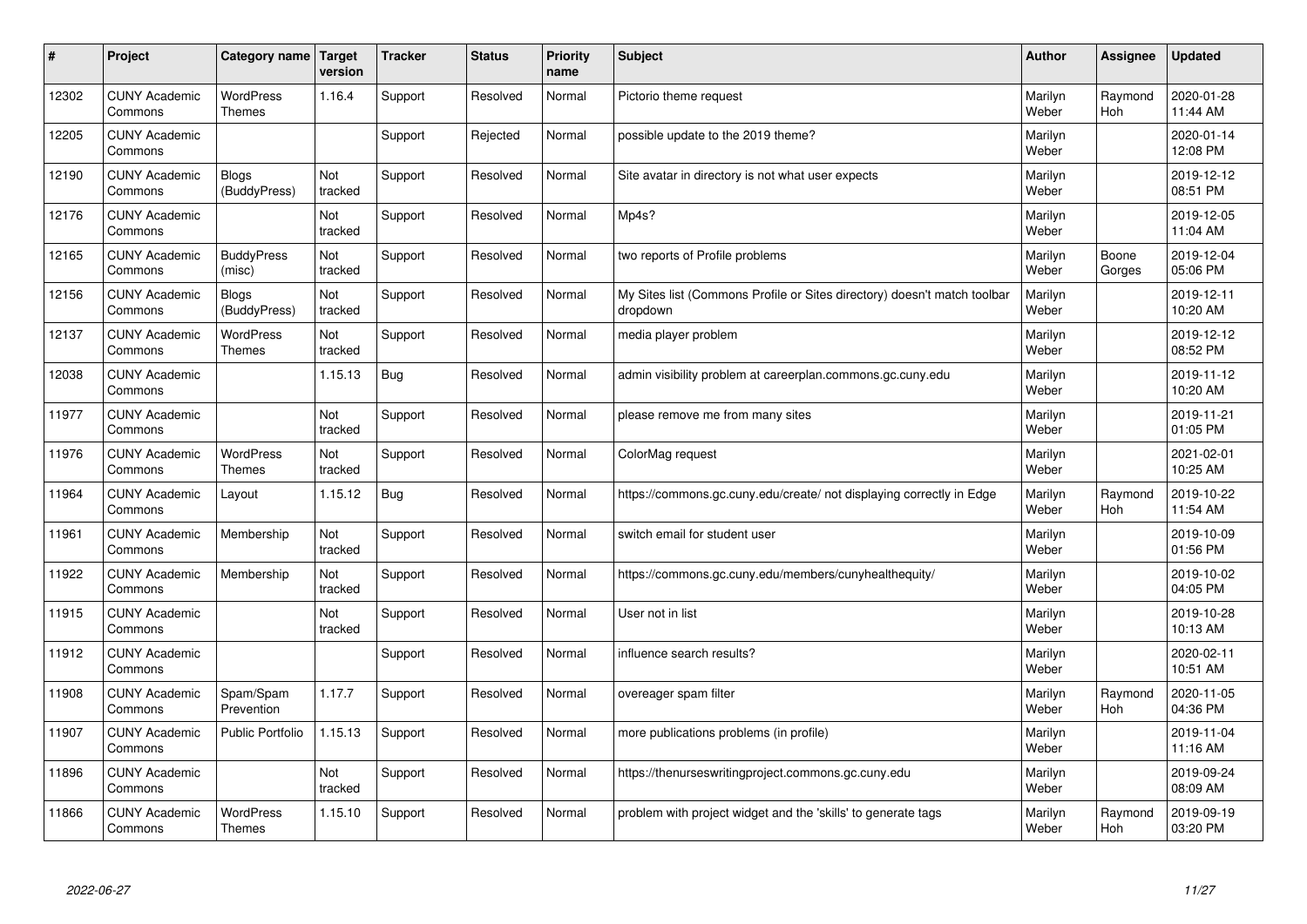| #     | Project                         | Category name               | Target<br>version | <b>Tracker</b> | <b>Status</b>        | <b>Priority</b><br>name | <b>Subject</b>                                                                                         | <b>Author</b>    | Assignee        | <b>Updated</b>         |
|-------|---------------------------------|-----------------------------|-------------------|----------------|----------------------|-------------------------|--------------------------------------------------------------------------------------------------------|------------------|-----------------|------------------------|
| 11865 | <b>CUNY Academic</b><br>Commons | Onboarding                  | 1.15.10           | Bug            | Resolved             | Normal                  | Site name not appearing in "Membership" lists of Invitation modal                                      | Marilyn<br>Weber | Boone<br>Gorges | 2019-09-24<br>11:09 AM |
| 11848 | <b>CUNY Academic</b><br>Commons |                             | Not<br>tracked    | Support        | Hold                 | Normal                  | a Dean of Faculty wants to share a large file                                                          | Marilyn<br>Weber |                 | 2019-09-24<br>08:44 AM |
| 11832 | <b>CUNY Academic</b><br>Commons | <b>WordPress</b><br>Plugins | 1.15.11           | Support        | Resolved             | Normal                  | Yoast SEO premium for sexgenlab.org                                                                    | Marilyn<br>Weber |                 | 2019-10-08<br>11:22 AM |
| 11813 | <b>CUNY Academic</b><br>Commons | <b>WordPress</b><br>Plugins | 1.15.9            | Support        | Resolved             | Normal                  | 'Change Password Protected Message" plugin requests                                                    | Marilyn<br>Weber |                 | 2019-09-10<br>05:57 PM |
| 11811 | <b>CUNY Academic</b><br>Commons |                             | Not<br>tracked    | Support        | Duplicate            | Normal                  | Content of Publications widget on profile page being erased on save                                    | Marilyn<br>Weber |                 | 2019-10-08<br>11:16 AM |
| 11787 | <b>CUNY Academic</b><br>Commons |                             | Not<br>tracked    | Support        | Reporter<br>Feedback | Normal                  | automated comments notifications on ZenDesk                                                            | Marilyn<br>Weber |                 | 2019-08-26<br>06:18 PM |
| 11771 | <b>CUNY Academic</b><br>Commons |                             | Not<br>tracked    | Support        | Reporter<br>Feedback | Normal                  | post displays in sections                                                                              | Marilyn<br>Weber |                 | 2019-08-20<br>10:34 AM |
| 11650 | <b>CUNY Academic</b><br>Commons |                             | Not<br>tracked    | Support        | Resolved             | Normal                  | https://commons.gc.cuny.edu/groups/introduction-to-literary-studies-engl<br>ish-252-at-hunter-college/ | Marilyn<br>Weber |                 | 2019-07-18<br>02:28 PM |
| 11647 | <b>CUNY Academic</b><br>Commons |                             | 1.15.6            | Support        | Resolved             | Normal                  | <b>Tribulant Newsletters update</b>                                                                    | Marilyn<br>Weber |                 | 2019-07-18<br>02:27 PM |
| 11634 | <b>CUNY Academic</b><br>Commons | <b>WordPress</b><br>(misc)  | Not<br>tracked    | <b>Bug</b>     | Rejected             | Normal                  | 'Insert Read More Tag" working oddly                                                                   | Marilyn<br>Weber | Raymond<br>Hoh  | 2019-07-15<br>11:48 PM |
| 11609 | <b>CUNY Academic</b><br>Commons |                             | 1.15.5            | Support        | Resolved             | Normal                  | <b>Mixed Content flag</b>                                                                              | Marilyn<br>Weber |                 | 2019-06-27<br>06:54 PM |
| 11567 | <b>CUNY Academic</b><br>Commons | Group Files                 | 1.15.4            | <b>Bug</b>     | Resolved             | Normal                  | Group files pagination doesn't work properly in folders                                                | Marilyn<br>Weber | Boone<br>Gorges | 2019-06-25<br>04:22 PM |
| 11519 | <b>CUNY Academic</b><br>Commons |                             | Not<br>tracked    | Support        | Assigned             | Normal                  | comment option not appearing                                                                           | Marilyn<br>Weber |                 | 2019-09-24<br>10:28 AM |
| 11516 | <b>CUNY Academic</b><br>Commons | Membership                  | Not<br>tracked    | Support        | Resolved             | Normal                  | request for email change                                                                               | Marilyn<br>Weber |                 | 2019-06-04<br>01:48 PM |
| 11509 | <b>CUNY Academic</b><br>Commons |                             | Not<br>tracked    | Support        | Reporter<br>Feedback | Normal                  | deleted Page causing a Menu problem?                                                                   | Marilyn<br>Weber |                 | 2019-06-04<br>09:54 AM |
| 11483 | <b>CUNY Academic</b><br>Commons |                             | 1.15.2            | <b>Bug</b>     | Resolved             | Normal                  | "Add New user" not working                                                                             | Marilyn<br>Weber |                 | 2019-05-21<br>02:26 PM |
| 11453 | <b>CUNY Academic</b><br>Commons | WordPress<br>(misc)         | 1.15.2            | <b>Bug</b>     | Resolved             | Normal                  | 403 error on Firefox                                                                                   | Marilyn<br>Weber | Raymond<br>Hoh  | 2019-05-28<br>11:46 AM |
| 11448 | <b>CUNY Academic</b><br>Commons | <b>BuddyPress</b><br>(misc) | 1.15.1            | Support        | Resolved             | Normal                  | sole administrator listed on sites is not an admin at all?                                             | Marilyn<br>Weber | Raymond<br>Hoh  | 2019-05-14<br>11:15 AM |
| 11294 | <b>CUNY Academic</b><br>Commons | Account<br>settings         | Not<br>tracked    | Support        | Resolved             | Normal                  | student emgail change                                                                                  | Marilyn<br>Weber | Matt Gold       | 2019-04-07<br>09:11 PM |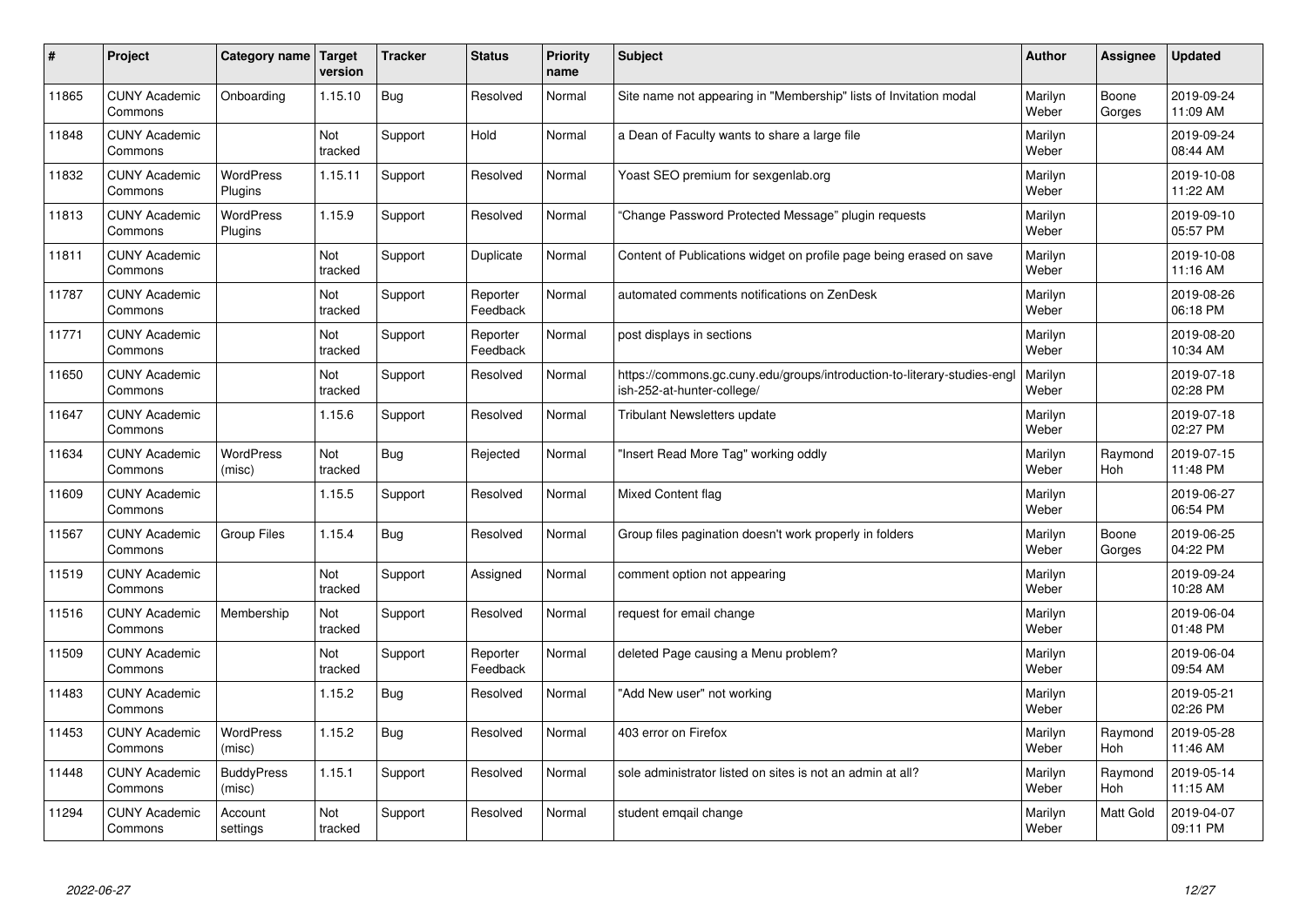| $\sharp$ | Project                         | Category name   Target            | version        | <b>Tracker</b> | <b>Status</b>        | <b>Priority</b><br>name | <b>Subject</b>                                               | <b>Author</b>    | Assignee       | <b>Updated</b>         |
|----------|---------------------------------|-----------------------------------|----------------|----------------|----------------------|-------------------------|--------------------------------------------------------------|------------------|----------------|------------------------|
| 11267    | <b>CUNY Academic</b><br>Commons |                                   |                | Support        | Rejected             | Normal                  | signing up with a nonCUNY signup code from the Register page | Marilyn<br>Weber |                | 2019-03-26<br>03:00 PM |
| 11233    | <b>CUNY Academic</b><br>Commons |                                   | 1.14.9         | Support        | Resolved             | Normal                  | Hotiar?                                                      | Marilyn<br>Weber |                | 2019-03-26<br>12:10 PM |
| 11225    | <b>CUNY Academic</b><br>Commons |                                   | Not<br>tracked | Support        | Resolved             | Normal                  | bulk upload?                                                 | Marilyn<br>Weber |                | 2019-09-18<br>10:31 AM |
| 11217    | <b>CUNY Academic</b><br>Commons | Membership                        | Not<br>tracked | Support        | Resolved             | Normal                  | Another email update                                         | Marilyn<br>Weber |                | 2019-03-12<br>03:37 PM |
| 11211    | <b>CUNY Academic</b><br>Commons | <b>WordPress</b><br><b>Themes</b> | 1.14.8         | Support        | Resolved             | Normal                  | user needs to edit the HTML coding                           | Marilyn<br>Weber |                | 2019-03-12<br>11:20 AM |
| 11210    | <b>CUNY Academic</b><br>Commons | Membership                        | Not<br>tracked | Support        | Resolved             | Normal                  | Please change the email                                      | Marilyn<br>Weber |                | 2019-03-11<br>04:16 PM |
| 11205    | <b>CUNY Academic</b><br>Commons | <b>WordPress</b><br>Plugins       | Not<br>tracked | Support        | Resolved             | Normal                  | problems with Google calendar                                | Marilyn<br>Weber | Raymond<br>Hoh | 2019-03-11<br>02:17 PM |
| 11198    | <b>CUNY Academic</b><br>Commons |                                   | Not<br>tracked | Support        | Resolved             | Normal                  | former CUNY employee                                         | Marilyn<br>Weber |                | 2019-03-07<br>02:21 PM |
| 11149    | <b>CUNY Academic</b><br>Commons |                                   | Not<br>tracked | Support        | Reporter<br>Feedback | Normal                  | comments getting blocked                                     | Marilyn<br>Weber | Raymond<br>Hoh | 2019-03-26<br>11:40 AM |
| 11147    | <b>CUNY Academic</b><br>Commons | Membership                        | Not<br>tracked | Support        | Resolved             | Normal                  | employee email change                                        | Marilyn<br>Weber |                | 2019-03-12<br>03:58 PM |
| 11127    | <b>CUNY Academic</b><br>Commons | Membership                        | Not<br>tracked | Support        | Resolved             | Normal                  | user with new campus affiliation                             | Marilyn<br>Weber |                | 2019-02-19<br>02:09 PM |
| 11091    | <b>CUNY Academic</b><br>Commons | <b>BuddyPress</b><br><b>Docs</b>  | 1.14.7         | Support        | Resolved             | Normal                  | word limit for comments on a group doc?                      | Marilyn<br>Weber |                | 2019-02-26<br>02:04 PM |
| 11088    | <b>CUNY Academic</b><br>Commons | Group Blogs                       | Not<br>tracked | Bug            | Resolved             | Normal                  | no notification for comments                                 | Marilyn<br>Weber |                | 2019-02-15<br>03:30 PM |
| 11031    | <b>CUNY Academic</b><br>Commons |                                   | Not<br>tracked | Support        | Resolved             | Normal                  | new group with seemingly old topics                          | Marilyn<br>Weber |                | 2019-02-11<br>12:17 PM |
| 11029    | <b>CUNY Academic</b><br>Commons | Authentication                    | 1.14.9         | Support        | Resolved             | Normal                  | Sujatha Fernandes cannot edit her site                       | Marilyn<br>Weber | Raymond<br>Hoh | 2019-03-26<br>12:10 PM |
| 11017    | <b>CUNY Academic</b><br>Commons |                                   | Not<br>tracked | Support        | Resolved             | Normal                  | site didn't save?                                            | Marilyn<br>Weber |                | 2019-01-25<br>03:47 PM |
| 11006    | <b>CUNY Academic</b><br>Commons | Groups (misc)                     | 1.14.6         | Support        | Resolved             | Normal                  | removing members from a group isn't working                  | Marilyn<br>Weber |                | 2019-01-24<br>03:18 PM |
| 11003    | <b>CUNY Academic</b><br>Commons |                                   | Not<br>tracked | Support        | Resolved             | Normal                  | user email change                                            | Marilyn<br>Weber |                | 2019-01-24<br>02:50 PM |
| 11002    | <b>CUNY Academic</b><br>Commons |                                   | Not<br>tracked | Support        | Resolved             | Normal                  | open link in a new tab not working                           | Marilyn<br>Weber |                | 2019-06-03<br>07:57 PM |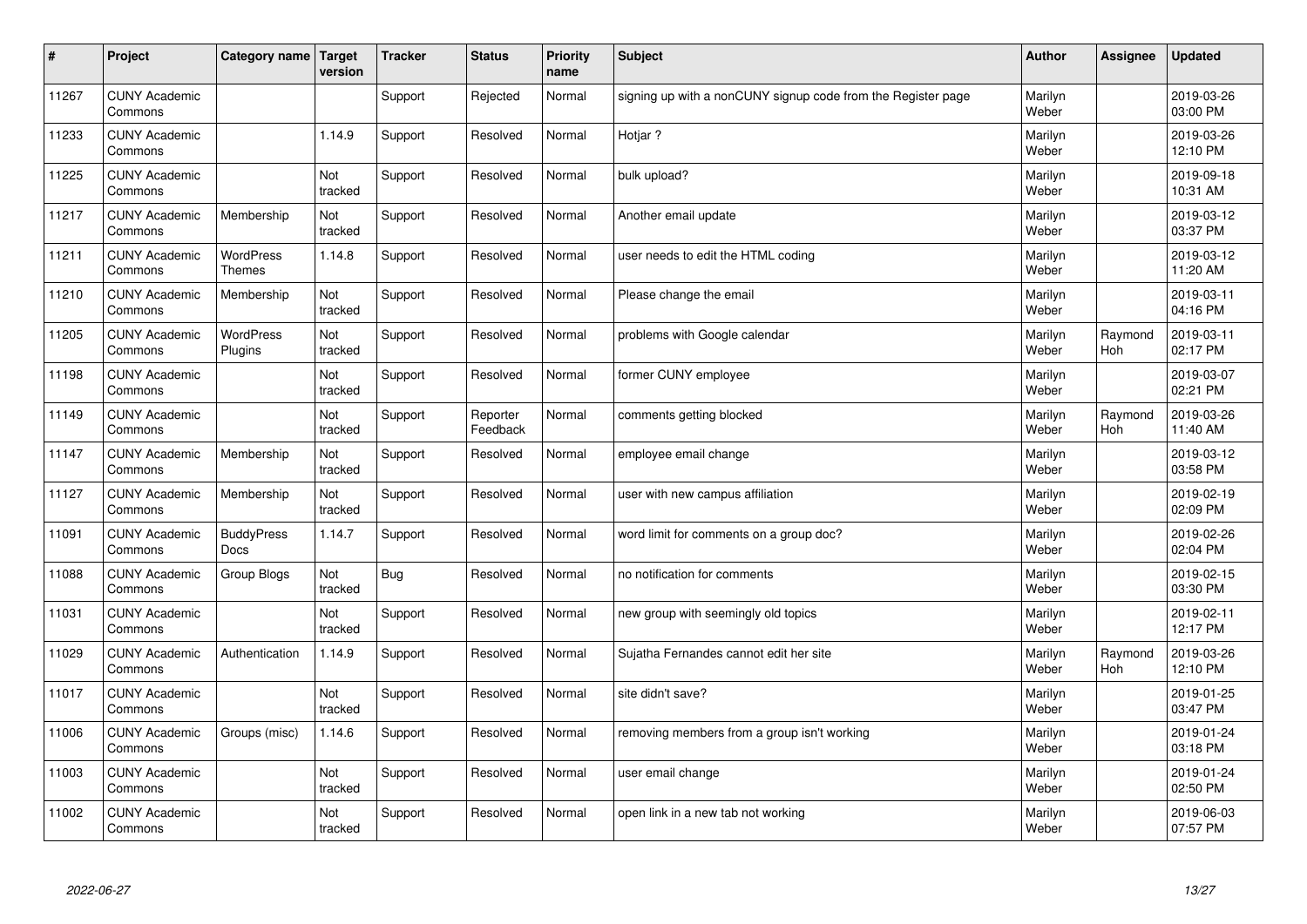| #     | Project                         | Category name   Target | version        | <b>Tracker</b> | <b>Status</b>        | <b>Priority</b><br>name | <b>Subject</b>                                  | <b>Author</b>    | Assignee        | <b>Updated</b>         |
|-------|---------------------------------|------------------------|----------------|----------------|----------------------|-------------------------|-------------------------------------------------|------------------|-----------------|------------------------|
| 10986 | <b>CUNY Academic</b><br>Commons |                        | Not<br>tracked | Support        | Resolved             | Normal                  | PDF embedder provoking error                    | Marilyn<br>Weber |                 | 2019-03-29<br>04:28 PM |
| 10941 | <b>CUNY Academic</b><br>Commons | Membership             | Not<br>tracked | Support        | Resolved             | Normal                  | update user email                               | Marilyn<br>Weber |                 | 2019-02-13<br>02:24 PM |
| 10932 | <b>CUNY Academic</b><br>Commons |                        |                | Support        | Resolved             | Normal                  | add me as admin to meenaalexander.com           | Marilyn<br>Weber | Matt Gold       | 2019-01-09<br>02:12 PM |
| 10910 | <b>CUNY Academic</b><br>Commons | Membership             | Not<br>tracked | Support        | Resolved             | Normal                  | request to be an admin to a prof's site         | Marilyn<br>Weber |                 | 2019-01-04<br>10:45 AM |
| 10850 | <b>CUNY Academic</b><br>Commons |                        |                | Support        | Rejected             | Normal                  | Gravity form being resent                       | Marilyn<br>Weber |                 | 2018-12-20<br>10:18 PM |
| 10838 | <b>CUNY Academic</b><br>Commons |                        | 1.15.3         | Support        | Rejected             | Normal                  | two plugin/theme requests from a digital fellow | Marilyn<br>Weber |                 | 2019-06-11<br>10:31 AM |
| 10820 | <b>CUNY Academic</b><br>Commons |                        | Not<br>tracked | Support        | Resolved             | Normal                  | retrieve deleted pages/posts                    | Marilyn<br>Weber |                 | 2018-12-13<br>06:33 PM |
| 10810 | <b>CUNY Academic</b><br>Commons | WordPress<br>(misc)    | 1.14.2         | <b>Bug</b>     | Resolved             | Normal                  | Sites set as public are becoming private        | Marilyn<br>Weber |                 | 2018-12-11<br>10:15 AM |
| 10772 | <b>CUNY Academic</b><br>Commons | Groups (misc)          | 1.14.2         | <b>Bug</b>     | Resolved             | Normal                  | can't create groups                             | Marilyn<br>Weber |                 | 2018-12-04<br>10:42 AM |
| 10657 | <b>CUNY Academic</b><br>Commons |                        | Not<br>tracked | Support        | Reporter<br>Feedback | Normal                  | child theme problems                            | Marilyn<br>Weber |                 | 2018-11-08<br>01:19 PM |
| 10606 | <b>CUNY Academic</b><br>Commons | cdev.gc.cuny.ed<br>П   | Not<br>tracked | Support        | Resolved             | Normal                  | problems with testing environment               | Marilyn<br>Weber |                 | 2018-11-02<br>10:27 AM |
| 10571 | <b>CUNY Academic</b><br>Commons |                        | Not<br>tracked | Support        | Abandoned            | Normal                  | newsletter queue problem                        | Marilyn<br>Weber |                 | 2018-12-10<br>03:58 PM |
| 10562 | <b>CUNY Academic</b><br>Commons |                        |                | Bug            | Rejected             | Normal                  | Commons is down                                 | Marilyn<br>Weber |                 | 2018-10-23<br>10:49 AM |
| 10537 | <b>CUNY Academic</b><br>Commons |                        | Not<br>tracked | <b>Bug</b>     | Resolved             | Normal                  | jpegs not showing                               | Marilyn<br>Weber |                 | 2018-10-23<br>10:51 AM |
| 10440 | <b>CUNY Academic</b><br>Commons |                        | Not<br>tracked | Support        | Resolved             | Normal                  | Acert post problem                              | Marilyn<br>Weber |                 | 2018-12-10<br>03:57 PM |
| 10407 | <b>CUNY Academic</b><br>Commons |                        | Not<br>tracked | Support        | Resolved             | Normal                  | toolbar problem                                 | Marilyn<br>Weber | Boone<br>Gorges | 2018-10-23<br>10:52 AM |
| 10387 | <b>CUNY Academic</b><br>Commons | Membership             | Not<br>tracked | Support        | Resolved             | Normal                  | remove user page                                | Marilyn<br>Weber |                 | 2018-09-28<br>02:26 PM |
| 10361 | <b>CUNY Academic</b><br>Commons | Group Forums           | 1.13.10        | <b>Bug</b>     | Resolved             | Normal                  | forum post pending oddity                       | Marilyn<br>Weber |                 | 2018-09-25<br>10:45 AM |
| 10298 | <b>CUNY Academic</b><br>Commons |                        | Not<br>tracked | Support        | Resolved             | Normal                  | RSS feed to itunes problem                      | Marilyn<br>Weber |                 | 2018-12-10<br>03:57 PM |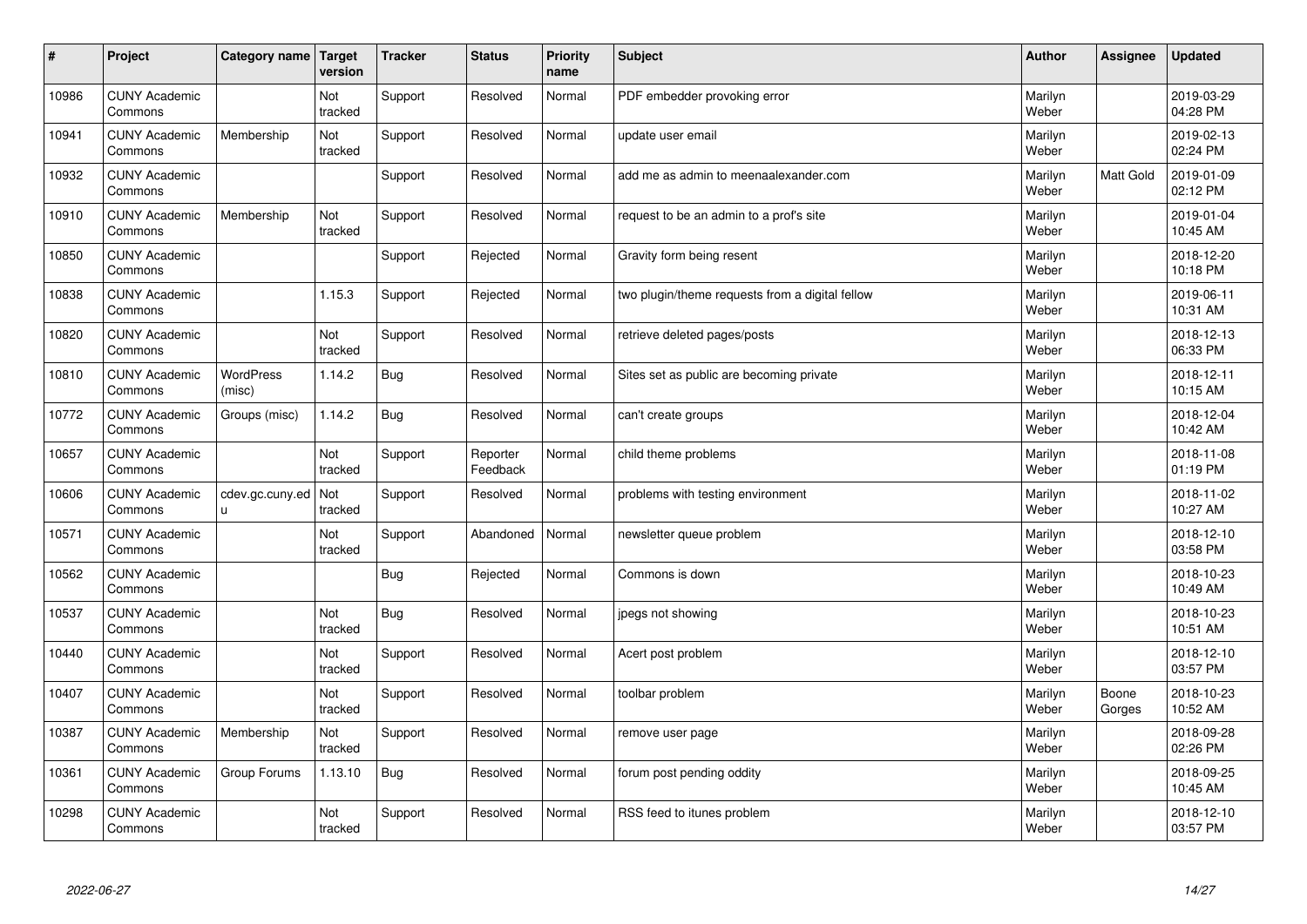| #     | Project                         | Category name   Target            | version        | <b>Tracker</b> | <b>Status</b>        | <b>Priority</b><br>name | <b>Subject</b>                                          | <b>Author</b>    | Assignee         | Updated                |
|-------|---------------------------------|-----------------------------------|----------------|----------------|----------------------|-------------------------|---------------------------------------------------------|------------------|------------------|------------------------|
| 10273 | <b>CUNY Academic</b><br>Commons | Registration                      | Not<br>tracked | Support        | Reporter<br>Feedback | Normal                  | users combining CF and campus address                   | Marilyn<br>Weber |                  | 2019-09-18<br>10:58 AM |
| 10266 | <b>CUNY Academic</b><br>Commons |                                   |                | Support        | Resolved             | Normal                  | GC email change requested                               | Marilyn<br>Weber | <b>Matt Gold</b> | 2018-08-30<br>03:07 PM |
| 10260 | <b>CUNY Academic</b><br>Commons |                                   |                | <b>Bug</b>     | Rejected             | Normal                  | bad activation email                                    | Marilyn<br>Weber |                  | 2018-08-30<br>01:25 PM |
| 10257 | <b>CUNY Academic</b><br>Commons | Membership                        | Not<br>tracked | Support        | Resolved             | Normal                  | change the email from @login.cuny.edu to campu email    | Marilyn<br>Weber |                  | 2018-12-10<br>03:55 PM |
| 10256 | <b>CUNY Academic</b><br>Commons |                                   |                | Support        | Resolved             | Normal                  | email change requested                                  | Marilyn<br>Weber | Matt Gold        | 2018-08-29<br>02:52 PM |
| 10240 | <b>CUNY Academic</b><br>Commons | <b>WordPress</b><br>Plugins       | 1.13.8         | Support        | Resolved             | Normal                  | require-featured-image plug-in request                  | Marilyn<br>Weber |                  | 2018-08-29<br>05:15 PM |
| 10239 | <b>CUNY Academic</b><br>Commons |                                   | Not<br>tracked | Support        | Resolved             | Normal                  | musicroombooking.commons.gc.cuny.edu                    | Marilyn<br>Weber |                  | 2018-08-29<br>03:06 PM |
| 10227 | <b>CUNY Academic</b><br>Commons |                                   |                | Support        | Resolved             | Normal                  | user incorrectly entered her email address              | Marilyn<br>Weber | Matt Gold        | 2018-08-26<br>08:55 PM |
| 10176 | <b>CUNY Academic</b><br>Commons | Documentation                     | Not<br>tracked | Bug            | Resolved             | Normal                  | domain mapping requests                                 | Marilyn<br>Weber | scott voth       | 2018-08-29<br>05:30 PM |
| 10133 | <b>CUNY Academic</b><br>Commons | WordPress<br>(misc)               | Not<br>tracked | Support        | Resolved             | Normal                  | two Commons sites to be migrated elsewhere              | Marilyn<br>Weber |                  | 2018-12-10<br>03:54 PM |
| 10101 | <b>CUNY Academic</b><br>Commons |                                   | 1.13.7         | <b>Bug</b>     | Resolved             | Normal                  | URL changes within Manage section of groups             | Marilyn<br>Weber |                  | 2018-08-03<br>01:54 PM |
| 10066 | <b>CUNY Academic</b><br>Commons | Membership                        | Not<br>tracked | Support        | Resolved             | Normal                  | add me as an admin to https://pkms.commons.gc.cuny.edu/ | Marilyn<br>Weber |                  | 2018-07-26<br>11:54 AM |
| 10059 | <b>CUNY Academic</b><br>Commons | <b>WordPress</b><br><b>Themes</b> | Not<br>tracked | Support        | Resolved             | Normal                  | Magazine Premium theme for new site                     | Marilyn<br>Weber |                  | 2020-02-17<br>03:39 PM |
| 10035 | <b>CUNY Academic</b><br>Commons |                                   | Not<br>tracked | Bug            | Resolved             | Normal                  | Reconnecting user to site                               | Marilyn<br>Weber |                  | 2018-07-23<br>11:55 AM |
| 10006 | <b>CUNY Academic</b><br>Commons | Membership                        | Not<br>tracked | Support        | Resolved             | Normal                  | another email change request                            | Marilyn<br>Weber |                  | 2018-07-13<br>12:36 PM |
| 9996  | <b>CUNY Academic</b><br>Commons | Membership                        | Not<br>tracked | Support        | Rejected             | Normal                  | user email change request                               | Marilyn<br>Weber |                  | 2018-07-16<br>10:49 AM |
| 9992  | <b>CUNY Academic</b><br>Commons |                                   | 1.13.6         | Bug            | Resolved             | Normal                  | ACERT website down again                                | Marilyn<br>Weber |                  | 2018-07-10<br>12:15 PM |
| 9965  | <b>CUNY Academic</b><br>Commons | <b>WordPress</b><br>Plugins       | 1.13.4         | Support        | Resolved             | Normal                  | plug-in request for OneTone Companion                   | Marilyn<br>Weber | Raymond<br>Hoh   | 2018-06-26<br>12:00 PM |
| 9955  | <b>CUNY Academic</b><br>Commons | <b>WordPress</b><br>Plugins       | 1.13.4         | Support        | Rejected             | Normal                  | docx converter plugin?                                  | Marilyn<br>Weber |                  | 2018-06-26<br>11:39 AM |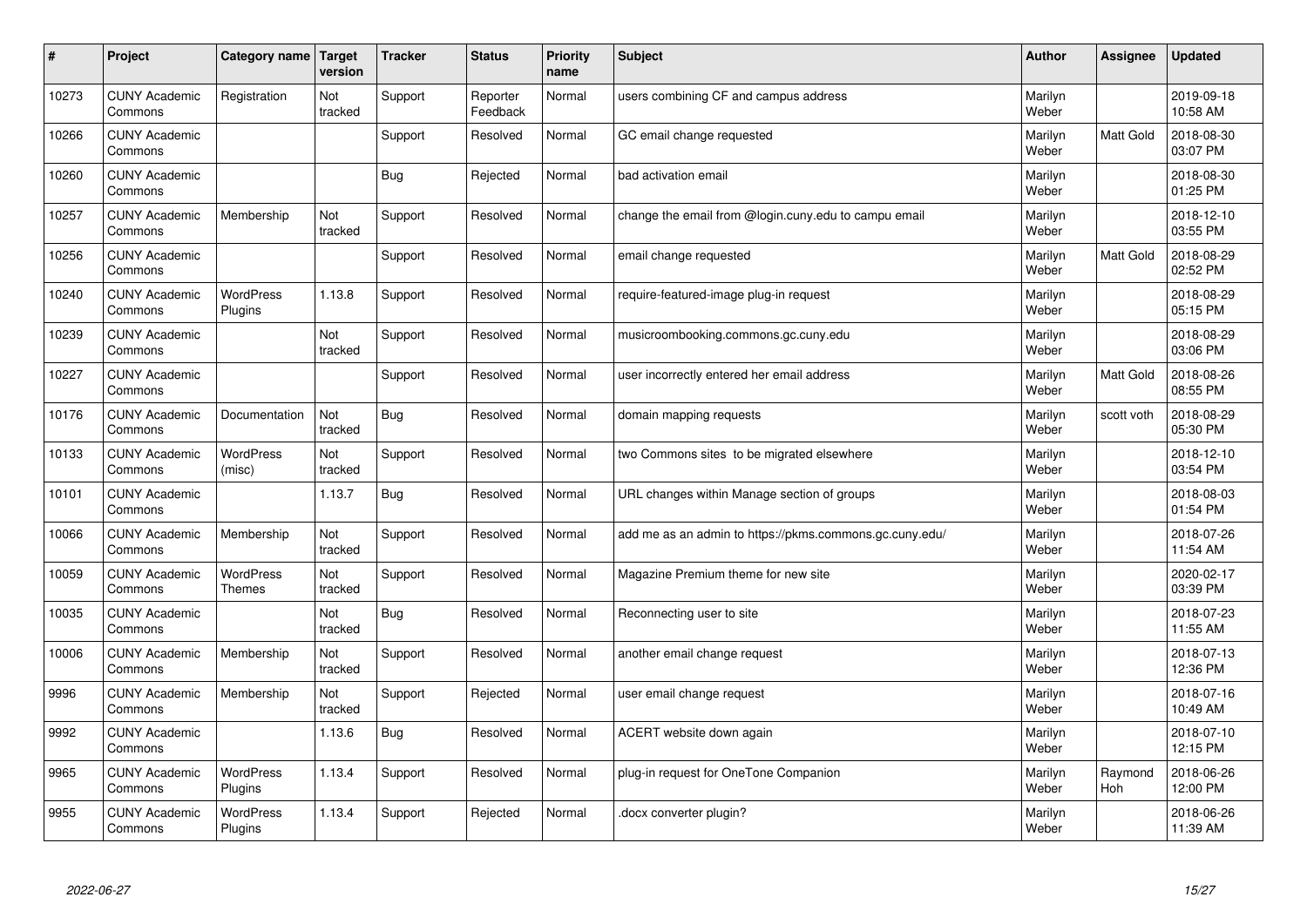| $\sharp$ | Project                         | Category name   Target      | version           | <b>Tracker</b> | <b>Status</b> | <b>Priority</b><br>name | <b>Subject</b>                                     | <b>Author</b>    | Assignee         | <b>Updated</b>         |
|----------|---------------------------------|-----------------------------|-------------------|----------------|---------------|-------------------------|----------------------------------------------------|------------------|------------------|------------------------|
| 9949     | <b>CUNY Academic</b><br>Commons |                             | 1.13.4            | Support        | Resolved      | Normal                  | raise storage space limit?                         | Marilyn<br>Weber | Boone<br>Gorges  | 2018-06-26<br>12:00 PM |
| 9928     | <b>CUNY Academic</b><br>Commons | Account<br>settings         |                   | Support        | Resolved      | Normal                  | email change request from former student           | Marilyn<br>Weber | <b>Matt Gold</b> | 2018-06-14<br>10:20 AM |
| 9927     | <b>CUNY Academic</b><br>Commons | Membership                  | Not<br>tracked    | Support        | Resolved      | Normal                  | wrong email used                                   | Marilyn<br>Weber | Matt Gold        | 2018-06-14<br>10:21 AM |
| 9919     | <b>CUNY Academic</b><br>Commons |                             | Not<br>tracked    | Bug            | Resolved      | Normal                  | admin of https://sphcurriculum.commons.gc.cuny.edu | Marilyn<br>Weber |                  | 2018-06-12<br>09:37 PM |
| 9889     | <b>CUNY Academic</b><br>Commons |                             | Not<br>tracked    | Support        | Resolved      | Normal                  | remove comments from activity feed?                | Marilyn<br>Weber |                  | 2018-12-10<br>03:53 PM |
| 9888     | <b>CUNY Academic</b><br>Commons | <b>WordPress</b><br>Plugins | 1.13.3            | Support        | Resolved      | Normal                  | Business directory Plug-in request                 | Marilyn<br>Weber |                  | 2018-06-12<br>11:52 AM |
| 9886     | <b>CUNY Academic</b><br>Commons | cuny.is                     | Not<br>tracked    | Support        | Resolved      | Normal                  | cuny.is SSL                                        | Marilyn<br>Weber |                  | 2018-10-26<br>02:07 PM |
| 9885     | <b>CUNY Academic</b><br>Commons |                             |                   | Support        | Rejected      | Normal                  | Publications field problem                         | Marilyn<br>Weber |                  | 2018-06-06<br>01:18 PM |
| 9835     | <b>CUNY Academic</b><br>Commons | Group Forums                | Future<br>release | <b>Bug</b>     | Assigned      | Normal                  | add a "like" function?                             | Marilyn<br>Weber | Erik<br>Trainer  | 2018-06-05<br>01:49 PM |
| 9834     | <b>CUNY Academic</b><br>Commons |                             |                   | Support        | Duplicate     | Normal                  | add a "like" function                              | Marilyn<br>Weber |                  | 2018-05-25<br>10:38 AM |
| 9823     | <b>CUNY Academic</b><br>Commons | Account<br>settings         | Not<br>tracked    | Support        | Resolved      | Normal                  | email change                                       | Marilyn<br>Weber | Matt Gold        | 2018-05-23<br>01:58 PM |
| 9787     | <b>CUNY Academic</b><br>Commons | Registration                |                   | Support        | Resolved      | Normal                  | email change request                               | Marilyn<br>Weber | Matt Gold        | 2018-05-16<br>09:55 PM |
| 9780     | <b>CUNY Academic</b><br>Commons |                             | Not<br>tracked    | Support        | Resolved      | Normal                  | remove the phone number on this profile?           | Marilyn<br>Weber |                  | 2018-05-15<br>10:35 AM |
| 9779     | <b>CUNY Academic</b><br>Commons | Membership                  | Not<br>tracked    | Support        | Resolved      | Normal                  | user not sure if she is registered.                | Marilyn<br>Weber |                  | 2018-12-10<br>03:53 PM |
| 9767     | <b>CUNY Academic</b><br>Commons | Registration                | Not<br>tracked    | Support        | Resolved      | Normal                  | user deleted account but now needs one             | Marilyn<br>Weber |                  | 2018-05-11<br>02:39 PM |
| 9726     | <b>CUNY Academic</b><br>Commons | WordPress<br>Plugins        | Not<br>tracked    | Support        | Abandoned     | Normal                  | technical error on Contact page                    | Marilyn<br>Weber |                  | 2018-12-10<br>03:53 PM |
| 9725     | <b>CUNY Academic</b><br>Commons |                             | Not<br>tracked    | Support        | Resolved      | Normal                  | problems with deleting a site                      | Marilyn<br>Weber |                  | 2018-05-07<br>10:24 PM |
| 9684     | <b>CUNY Academic</b><br>Commons |                             |                   | Support        | Rejected      | Normal                  | SEO cleanup for newlaborforum.cuny.edu             | Marilyn<br>Weber |                  | 2018-04-30<br>10:29 AM |
| 9659     | <b>CUNY Academic</b><br>Commons | Account<br>settings         |                   | Support        | Resolved      | Normal                  | user email change                                  | Marilyn<br>Weber | <b>Matt Gold</b> | 2018-04-24<br>12:08 PM |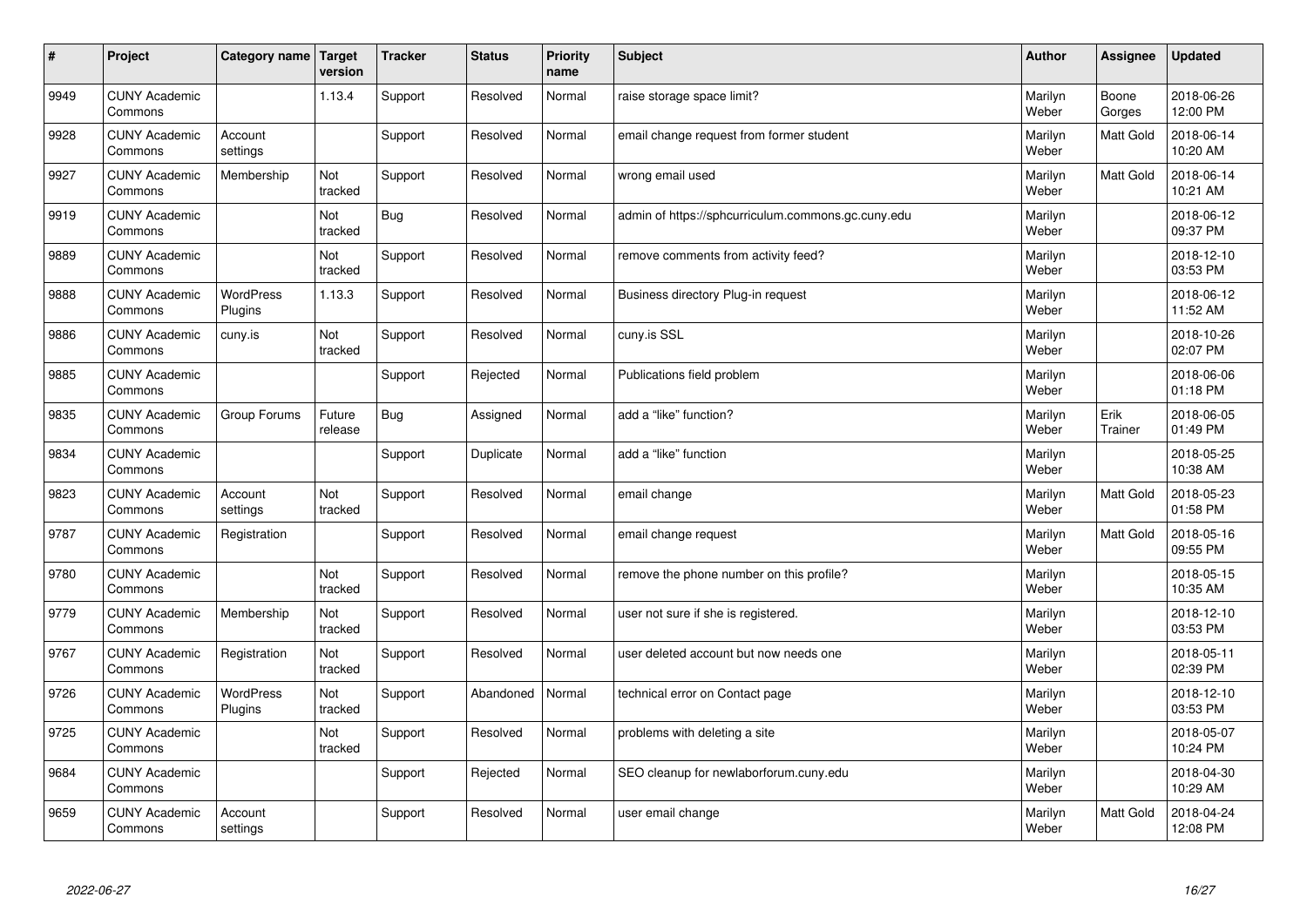| $\sharp$ | Project                         | Category name                     | Target<br>version | <b>Tracker</b> | <b>Status</b>        | <b>Priority</b><br>name | <b>Subject</b>                                      | <b>Author</b>    | Assignee        | Updated                |
|----------|---------------------------------|-----------------------------------|-------------------|----------------|----------------------|-------------------------|-----------------------------------------------------|------------------|-----------------|------------------------|
| 9604     | <b>CUNY Academic</b><br>Commons |                                   | Not<br>tracked    | Support        | Resolved             | Normal                  | I (Marilyn) can only log into cdev as teststudent   | Marilyn<br>Weber |                 | 2018-04-21<br>10:20 AM |
| 9587     | <b>CUNY Academic</b><br>Commons |                                   |                   | Support        | Rejected             | Normal                  | possible request for the "PDF Poster" plugin        | Marilyn<br>Weber |                 | 2018-04-24<br>10:52 AM |
| 9541     | <b>CUNY Academic</b><br>Commons | <b>WordPress</b><br>(misc)        | Not<br>tracked    | Support        | Resolved             | Normal                  | repeating header banner                             | Marilyn<br>Weber | Raymond<br>Hoh  | 2018-04-06<br>12:33 PM |
| 9535     | <b>CUNY Academic</b><br>Commons |                                   | Not<br>tracked    | Support        | Resolved             | Normal                  | admin for https://video.commons.gc.cuny.edu/?       | Marilyn<br>Weber | Matt Gold       | 2018-04-13<br>05:06 PM |
| 9518     | <b>CUNY Academic</b><br>Commons |                                   | Not<br>tracked    | Support        | Rejected             | Normal                  | problems with site on Internet Explorer             | Marilyn<br>Weber | Raymond<br>Hoh  | 2019-03-11<br>11:18 PM |
| 9500     | <b>CUNY Academic</b><br>Commons | <b>WordPress</b><br>Plugins       | 1.12.12           | Support        | Resolved             | Normal                  | PowerPoint in the media library?                    | Marilyn<br>Weber | Raymond<br>Hoh  | 2018-04-12<br>02:28 PM |
| 9499     | <b>CUNY Academic</b><br>Commons | <b>WordPress</b><br>(misc)        | Not<br>tracked    | Support        | Resolved             | Normal                  | tiny question - preventing dates on posts?          | Marilyn<br>Weber | Raymond<br>Hoh  | 2018-04-04<br>03:55 PM |
| 9477     | <b>CUNY Academic</b><br>Commons | Account<br>settings               |                   | Support        | Resolved             | Normal                  | email change request                                | Marilyn<br>Weber | Matt Gold       | 2018-03-24<br>08:53 AM |
| 9470     | <b>CUNY Academic</b><br>Commons |                                   |                   | Bug            | Resolved             | Normal                  | Users not appearing via "Add New"                   | Marilyn<br>Weber |                 | 2018-03-22<br>07:44 PM |
| 9355     | <b>CUNY Academic</b><br>Commons |                                   | Not<br>tracked    | Support        | Resolved             | Normal                  | 14gb of video?                                      | Marilyn<br>Weber |                 | 2018-03-13<br>11:56 AM |
| 9340     | <b>CUNY Academic</b><br>Commons | <b>WordPress</b><br>Plugins       | 1.12.10           | <b>Bug</b>     | Resolved             | Normal                  | change the web preview?                             | Marilyn<br>Weber | Raymond<br>Hoh  | 2018-03-13<br>11:50 AM |
| 9335     | <b>CUNY Academic</b><br>Commons | <b>WordPress</b><br><b>Themes</b> | 1.12.10           | <b>Bug</b>     | Resolved             | Normal                  | clone http://digitalscholarship.ccny.cuny.edu site? | Marilyn<br>Weber | Boone<br>Gorges | 2018-03-14<br>12:43 PM |
| 9330     | <b>CUNY Academic</b><br>Commons | <b>WordPress</b><br>Plugins       | 1.12.10           | Bug            | Resolved             | Normal                  | part 2 of problems with the Leaflet plug -in        | Marilyn<br>Weber |                 | 2018-03-04<br>05:58 PM |
| 9282     | <b>CUNY Academic</b><br>Commons | Group Forums                      | 1.12.9            | Bug            | Resolved             | Normal                  | 'Forum ID is missing" error?                        | Marilyn<br>Weber |                 | 2018-02-27<br>10:32 AM |
| 9275     | <b>CUNY Academic</b><br>Commons |                                   |                   | Support        | Rejected             | Normal                  | soft chalk page?                                    | Marilyn<br>Weber | Boone<br>Gorges | 2018-04-09<br>10:37 AM |
| 9224     | <b>CUNY Academic</b><br>Commons | <b>Group Files</b>                | 1.13              | Feature        | Resolved             | Normal                  | attachments to forum posts clutter up Files area    | Marilyn<br>Weber | Boone<br>Gorges | 2018-03-22<br>03:34 PM |
| 9223     | <b>CUNY Academic</b><br>Commons |                                   | Not<br>tracked    | Support        | Resolved             | Normal                  | moving wordpress sites                              | Marilyn<br>Weber |                 | 2018-02-18<br>08:44 PM |
| 9207     | <b>CUNY Academic</b><br>Commons |                                   | Future<br>release | Support        | Reporter<br>Feedback | Normal                  | display dashboards made in Tableau?                 | Marilyn<br>Weber | Boone<br>Gorges | 2018-04-10<br>10:42 AM |
| 9192     | <b>CUNY Academic</b><br>Commons | <b>WordPress</b><br>Plugins       | 1.12.8            | <b>Bug</b>     | Resolved             | Normal                  | problems with the Leaflet plug -in                  | Marilyn<br>Weber | Boone<br>Gorges | 2018-02-13<br>11:07 AM |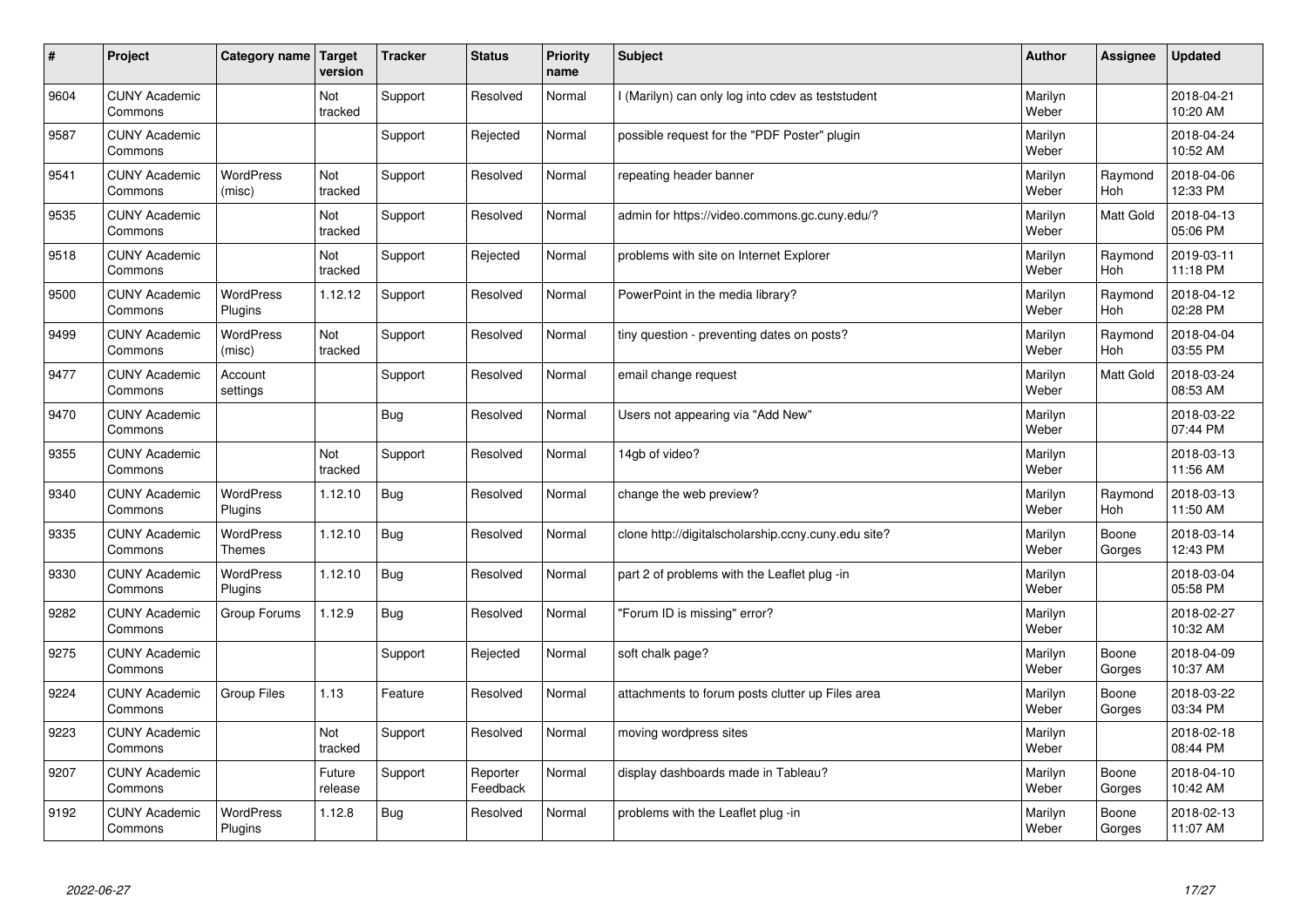| $\sharp$ | Project                         | Category name   Target            | version        | <b>Tracker</b> | <b>Status</b> | <b>Priority</b><br>name | <b>Subject</b>                                     | <b>Author</b>    | Assignee              | <b>Updated</b>         |
|----------|---------------------------------|-----------------------------------|----------------|----------------|---------------|-------------------------|----------------------------------------------------|------------------|-----------------------|------------------------|
| 9163     | <b>CUNY Academic</b><br>Commons | Layout                            | 1.12.8         | Support        | Resolved      | Normal                  | Mobile responsiveness issues                       | Marilyn<br>Weber | Raymond<br><b>Hoh</b> | 2018-02-13<br>10:49 AM |
| 9162     | <b>CUNY Academic</b><br>Commons | Registration                      | Not<br>tracked | Support        | Resolved      | Normal                  | email change due to user error                     | Marilyn<br>Weber | Matt Gold             | 2018-02-13<br>11:11 AM |
| 9154     | <b>CUNY Academic</b><br>Commons | Events                            | 1.12.8         | Bug            | Resolved      | Normal                  | problem with group calendar                        | Marilyn<br>Weber | Raymond<br>Hoh        | 2018-02-13<br>10:49 AM |
| 9134     | <b>CUNY Academic</b><br>Commons | Membership                        | Not<br>tracked | Support        | Abandoned     | Normal                  | former user                                        | Marilyn<br>Weber | <b>Matt Gold</b>      | 2019-09-18<br>10:26 AM |
| 9133     | <b>CUNY Academic</b><br>Commons |                                   |                | Support        | Duplicate     | Normal                  | webrecorder.io                                     | Marilyn<br>Weber |                       | 2018-01-29<br>10:34 AM |
| 9131     | <b>CUNY Academic</b><br>Commons |                                   |                | Support        | Resolved      | Normal                  | webrecorder.io via Firefox                         | Marilyn<br>Weber |                       | 2018-01-29<br>11:11 AM |
| 9130     | <b>CUNY Academic</b><br>Commons | Homepage<br>Slides                | Not<br>tracked | <b>Bug</b>     | Resolved      | Normal                  | too many redirects                                 | Marilyn<br>Weber |                       | 2018-01-29<br>10:27 AM |
| 9087     | <b>CUNY Academic</b><br>Commons | WordPress<br>Plugins              | 1.12.7         | Support        | Resolved      | Normal                  | request for WP Social Sharing                      | Marilyn<br>Weber |                       | 2018-01-23<br>11:17 AM |
| 9078     | <b>CUNY Academic</b><br>Commons | <b>WordPress</b><br>Plugins       | 1.12.7         | Support        | Resolved      | Normal                  | arcgis web maps?                                   | Marilyn<br>Weber | Raymond<br><b>Hoh</b> | 2018-01-23<br>11:11 AM |
| 9062     | <b>CUNY Academic</b><br>Commons |                                   | Not<br>tracked | Bug            | Resolved      | Normal                  | re-add me as admin of https://commons.gc.cuny.edu/ | Marilyn<br>Weber |                       | 2018-01-08<br>12:03 PM |
| 9033     | <b>CUNY Academic</b><br>Commons |                                   |                | Support        | Rejected      | Normal                  | Site search terms                                  | Marilyn<br>Weber |                       | 2017-12-22<br>01:10 PM |
| 9026     | <b>CUNY Academic</b><br>Commons | <b>WordPress</b><br>Plugins       | 1.12.6         | Support        | Resolved      | Normal                  | plugin request from Carlos Guevara                 | Marilyn<br>Weber |                       | 2018-01-03<br>09:33 AM |
| 9004     | <b>CUNY Academic</b><br>Commons | Membership                        | Not<br>tracked | Support        | Resolved      | Normal                  | email change request                               | Marilyn<br>Weber |                       | 2017-12-14<br>12:27 PM |
| 8978     | <b>CUNY Academic</b><br>Commons | Groups (misc)                     | Not<br>tracked | Support        | Resolved      | Normal                  | removing old groups                                | Marilyn<br>Weber |                       | 2018-12-10<br>03:52 PM |
| 8941     | <b>CUNY Academic</b><br>Commons | <b>WordPress</b><br><b>Themes</b> | 1.13.1         | Support        | Resolved      | Normal                  | Theme request: ColorNews                           | Marilyn<br>Weber |                       | 2018-05-08<br>10:42 AM |
| 8937     | <b>CUNY Academic</b><br>Commons |                                   | Not<br>tracked | <b>Bug</b>     | Resolved      | Normal                  | videos gone                                        | Marilyn<br>Weber |                       | 2017-12-01<br>11:27 AM |
| 8924     | <b>CUNY Academic</b><br>Commons | WordPress<br>Plugins              | 1.12.4         | Bug            | Resolved      | Normal                  | auto-remove feature on http://pcp.gc.cuny.edu      | Marilyn<br>Weber | Matt Gold             | 2017-12-04<br>10:18 AM |
| 8908     | <b>CUNY Academic</b><br>Commons | <b>WordPress</b><br>Plugins       | 1.12.2         | Support        | Resolved      | Normal                  | Plugin request from Steve Brier                    | Marilyn<br>Weber |                       | 2017-11-27<br>11:39 AM |
| 8906     | <b>CUNY Academic</b><br>Commons | Redmine                           | Not<br>tracked | Support        | Resolved      | Normal                  | Redmine access?                                    | Marilyn<br>Weber | <b>Matt Gold</b>      | 2017-11-13<br>06:02 PM |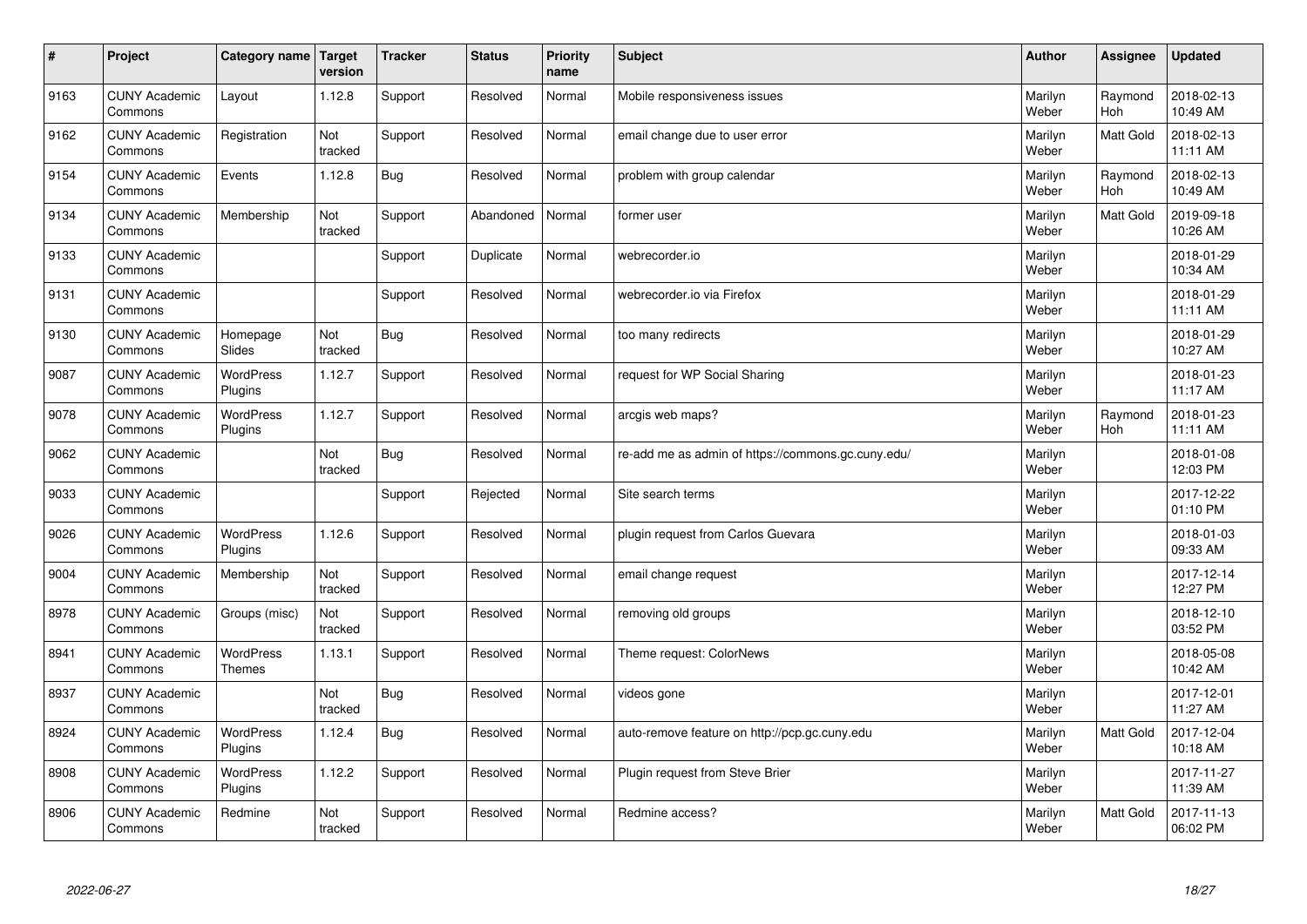| $\sharp$ | Project                         | Category name   Target      | version        | <b>Tracker</b> | <b>Status</b> | <b>Priority</b><br>name | <b>Subject</b>                                           | <b>Author</b>    | Assignee  | <b>Updated</b>         |
|----------|---------------------------------|-----------------------------|----------------|----------------|---------------|-------------------------|----------------------------------------------------------|------------------|-----------|------------------------|
| 8893     | <b>CUNY Academic</b><br>Commons | Social Paper                | 1.12.1         | Support        | Resolved      | Normal                  | Social paper won't connect to group?                     | Marilyn<br>Weber |           | 2017-12-11<br>01:16 PM |
| 8882     | <b>CUNY Academic</b><br>Commons |                             | Not<br>tracked | Support        | Resolved      | Normal                  | question about search engines                            | Marilyn<br>Weber |           | 2017-11-01<br>03:26 PM |
| 8873     | <b>CUNY Academic</b><br>Commons |                             | Not<br>tracked | Support        | Resolved      | Normal                  | maximum file upload size?                                | Marilyn<br>Weber |           | 2017-10-30<br>11:23 AM |
| 8855     | <b>CUNY Academic</b><br>Commons |                             | Not<br>tracked | Support        | Resolved      | Normal                  | another email change request                             | Marilyn<br>Weber |           | 2017-10-25<br>10:55 AM |
| 8848     | <b>CUNY Academic</b><br>Commons |                             | Not<br>tracked | Support        | Resolved      | Normal                  | email change request                                     | Marilyn<br>Weber |           | 2017-10-24<br>11:19 AM |
| 8768     | <b>CUNY Academic</b><br>Commons |                             | Not<br>tracked | Support        | Resolved      | Normal                  | unsafe redirect?                                         | Marilyn<br>Weber |           | 2017-10-06<br>12:14 PM |
| 8729     | <b>CUNY Academic</b><br>Commons |                             | Not<br>tracked | Support        | Resolved      | Normal                  | email change                                             | Marilyn<br>Weber |           | 2017-09-25<br>02:14 PM |
| 8726     | <b>CUNY Academic</b><br>Commons |                             |                | Support        | Resolved      | Normal                  | Redirect problem                                         | Marilyn<br>Weber |           | 2017-09-21<br>12:14 PM |
| 8721     | <b>CUNY Academic</b><br>Commons | <b>WordPress</b><br>Plugins | 1.11.13        | <b>Bug</b>     | Resolved      | Normal                  | more problems with Events calendar                       | Marilyn<br>Weber |           | 2017-09-21<br>10:35 AM |
| 8693     | <b>CUNY Academic</b><br>Commons | WordPress<br>Plugins        |                | Support        | Resolved      | Normal                  | Existing blog wants to replace Mailpoet with Newsletters | Marilyn<br>Weber |           | 2017-09-12<br>02:24 PM |
| 8661     | <b>CUNY Academic</b><br>Commons | Group Blogs                 | Not<br>tracked | <b>Bug</b>     | Resolved      | Normal                  | new group, old site, can't link?                         | Marilyn<br>Weber |           | 2017-11-15<br>01:26 PM |
| 8638     | <b>CUNY Academic</b><br>Commons | Group Blogs                 | 1.11.11        | Bug            | Resolved      | Normal                  | members not syncing from group to site                   | Marilyn<br>Weber |           | 2017-09-01<br>03:50 PM |
| 8630     | <b>CUNY Academic</b><br>Commons | Membership                  | Not<br>tracked | Support        | Resolved      | Normal                  | Change in email/campus                                   | Marilyn<br>Weber |           | 2017-08-30<br>03:48 PM |
| 8607     | <b>CUNY Academic</b><br>Commons |                             | Not<br>tracked | Support        | New           | Normal                  | Paypal?                                                  | Marilyn<br>Weber | Matt Gold | 2018-05-15<br>01:37 PM |
| 8577     | <b>CUNY Academic</b><br>Commons | Membership                  | Not<br>tracked | Support        | Resolved      | Normal                  | another user email change                                | Marilyn<br>Weber |           | 2017-08-25<br>10:23 AM |
| 8576     | <b>CUNY Academic</b><br>Commons | <b>WordPress</b><br>Plugins | 1.11.11        | Support        | Resolved      | Normal                  | Digital Measures plugin request                          | Marilyn<br>Weber |           | 2017-09-01<br>03:44 PM |
| 8566     | <b>CUNY Academic</b><br>Commons | Membership                  | Not<br>tracked | Support        | Resolved      | Normal                  | user email change                                        | Marilyn<br>Weber |           | 2017-11-15<br>01:27 PM |
| 8553     | <b>CUNY Academic</b><br>Commons |                             | Not<br>tracked | Support        | Resolved      | Normal                  | storage limits?                                          | Marilyn<br>Weber |           | 2017-08-18<br>04:36 PM |
| 8552     | <b>CUNY Academic</b><br>Commons | <b>WordPress</b><br>Plugins | 1.11.10        | <b>Bug</b>     | Resolved      | Normal                  | Events Calendar problem                                  | Marilyn<br>Weber |           | 2017-08-18<br>04:36 PM |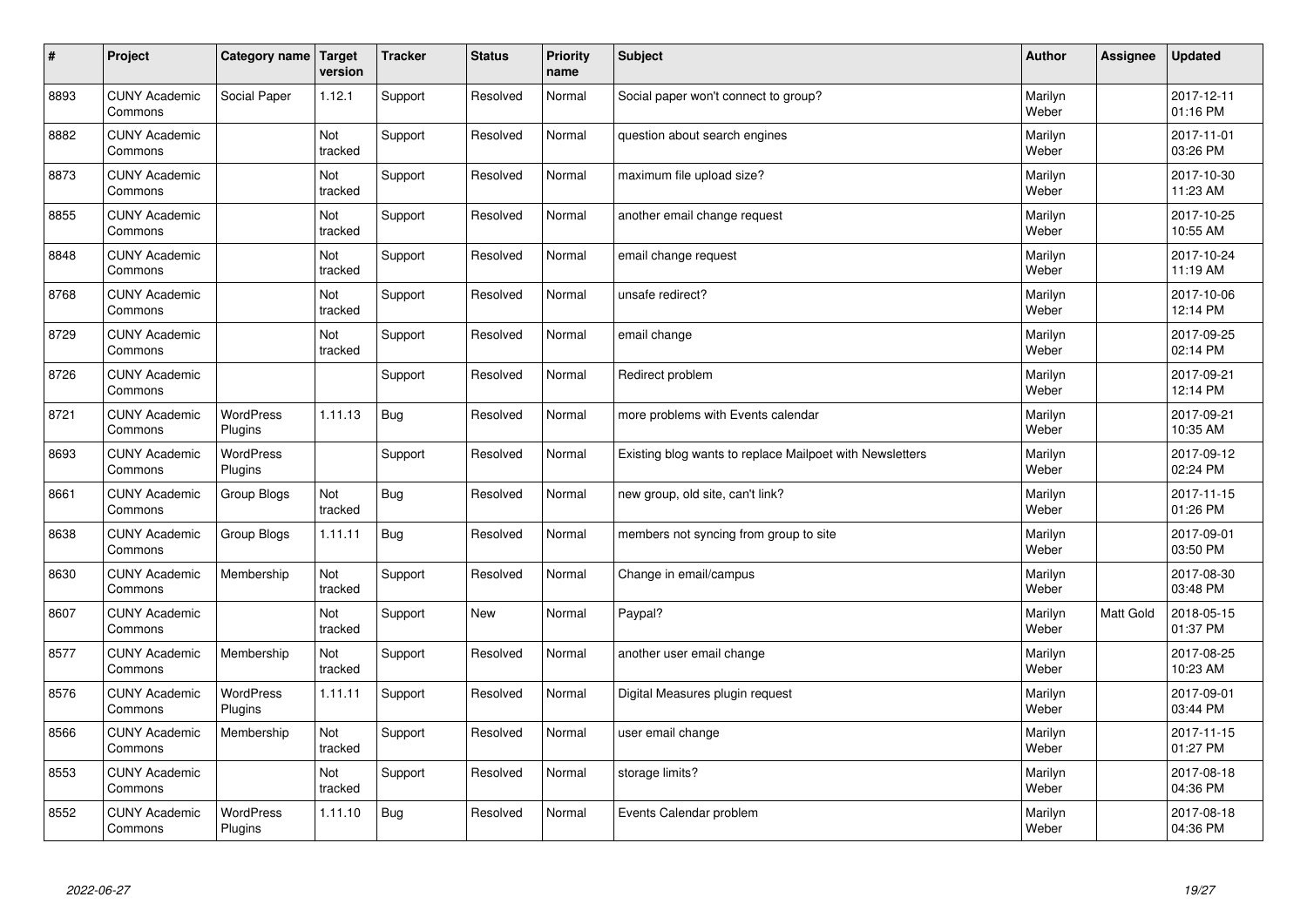| #    | Project                         | Category name               | <b>Target</b><br>version | <b>Tracker</b>     | <b>Status</b> | Priority<br>name | <b>Subject</b>                                              | <b>Author</b>    | <b>Assignee</b> | <b>Updated</b>         |
|------|---------------------------------|-----------------------------|--------------------------|--------------------|---------------|------------------|-------------------------------------------------------------|------------------|-----------------|------------------------|
| 8531 | <b>CUNY Academic</b><br>Commons | Membership                  | Not<br>tracked           | Support            | Resolved      | Normal           | admin of https://admissions.commons.gc.cuny.edu             | Marilyn<br>Weber |                 | 2017-08-15<br>04:20 PM |
| 8529 | <b>CUNY Academic</b><br>Commons |                             | Not<br>tracked           | Support            | Resolved      | Normal           | Iframe regiest?                                             | Marilyn<br>Weber |                 | 2017-08-16<br>04:40 PM |
| 8481 | <b>CUNY Academic</b><br>Commons | Membership                  | Not<br>tracked           | Support            | Resolved      | Normal           | admin of http://swipanalytic.org/organizers/                | Marilyn<br>Weber |                 | 2019-02-19<br>01:58 PM |
| 8471 | <b>CUNY Academic</b><br>Commons |                             | Not<br>tracked           | Support            | Resolved      | Normal           | admin at https://commons.gc.cuny.edu/                       | Marilyn<br>Weber |                 | 2017-09-06<br>01:50 PM |
| 8464 | <b>CUNY Academic</b><br>Commons |                             | Not<br>tracked           | Support            | Resolved      | Normal           | WP UI                                                       | Marilyn<br>Weber |                 | 2017-10-11<br>11:23 AM |
| 8459 | <b>CUNY Academic</b><br>Commons |                             | Not<br>tracked           | Documentatio<br>n. | Resolved      | Normal           | comprehensive list of plugins?                              | Marilyn<br>Weber |                 | 2017-10-11<br>11:24 AM |
| 8446 | <b>CUNY Academic</b><br>Commons | <b>WordPress</b><br>Plugins | 1.11.14                  | Support            | Resolved      | Normal           | request for multiple accordion menu plugins                 | Marilyn<br>Weber |                 | 2018-05-07<br>09:57 PM |
| 8429 | <b>CUNY Academic</b><br>Commons | Membership                  | Not<br>tracked           | Support            | Resolved      | Normal           | Please make me an admin of https://arc.commons.gc.cuny.edu  | Marilyn<br>Weber | Boone<br>Gorges | 2017-07-24<br>03:33 PM |
| 8401 | <b>CUNY Academic</b><br>Commons | Membership                  | Not<br>tracked           | Support            | Resolved      | Normal           | add me as an admin                                          | Marilyn<br>Weber | Boone<br>Gorges | 2017-07-11<br>11:40 AM |
| 8379 | <b>CUNY Academic</b><br>Commons |                             | Not<br>tracked           | Support            | Resolved      | Normal           | request for site build help                                 | Marilyn<br>Weber |                 | 2017-07-01<br>10:48 AM |
| 8308 | <b>CUNY Academic</b><br>Commons | <b>WordPress</b><br>Plugins | Not<br>tracked           | Support            | Resolved      | Normal           | WP Migration plugin                                         | Marilyn<br>Weber |                 | 2017-11-15<br>01:27 PM |
| 8289 | <b>CUNY Academic</b><br>Commons |                             | Not<br>tracked           | Support            | Resolved      | Normal           | removing my access to sites                                 | Marilyn<br>Weber | Luke<br>Waltzer | 2017-06-19<br>12:40 PM |
| 8259 | <b>CUNY Academic</b><br>Commons |                             | Not<br>tracked           | <b>Bug</b>         | Resolved      | Normal           | missing dashboard                                           | Marilyn<br>Weber |                 | 2017-11-15<br>01:28 PM |
| 8222 | <b>CUNY Academic</b><br>Commons | Membership                  | Not<br>tracked           | Support            | Resolved      | Normal           | Admin for iletc.commons.gc.cuny.edu                         | Marilyn<br>Weber | Boone<br>Gorges | 2017-06-08<br>10:06 AM |
| 8200 | <b>CUNY Academic</b><br>Commons | Groups (misc)               | Not<br>tracked           | <b>Bug</b>         | Resolved      | Normal           | Announcements has disappeared                               | Marilyn<br>Weber | Boone<br>Gorges | 2017-05-26<br>04:04 PM |
| 8195 | <b>CUNY Academic</b><br>Commons |                             |                          | Support            | Rejected      | Normal           | possible to make the Profile pic semi-hidden?               | Marilyn<br>Weber |                 | 2017-05-24<br>11:00 PM |
| 8131 | <b>CUNY Academic</b><br>Commons | WordPress<br>Plugins        | 1.11                     | <b>Bug</b>         | Resolved      | Normal           | Newsletters plug-in                                         | Marilyn<br>Weber | Boone<br>Gorges | 2017-05-11<br>09:42 PM |
| 8120 | <b>CUNY Academic</b><br>Commons | Membership                  | Not<br>tracked           | Support            | Resolved      | Normal           | add me as an admin to https://nyslavery.commons.gc.cuny.edu | Marilyn<br>Weber |                 | 2017-05-10<br>02:19 PM |
| 8098 | <b>CUNY Academic</b><br>Commons | <b>Public Portfolio</b>     | Not<br>tracked           | Bug                | Abandoned     | Normal           | Widget in profile not working                               | Marilyn<br>Weber |                 | 2017-11-15<br>01:28 PM |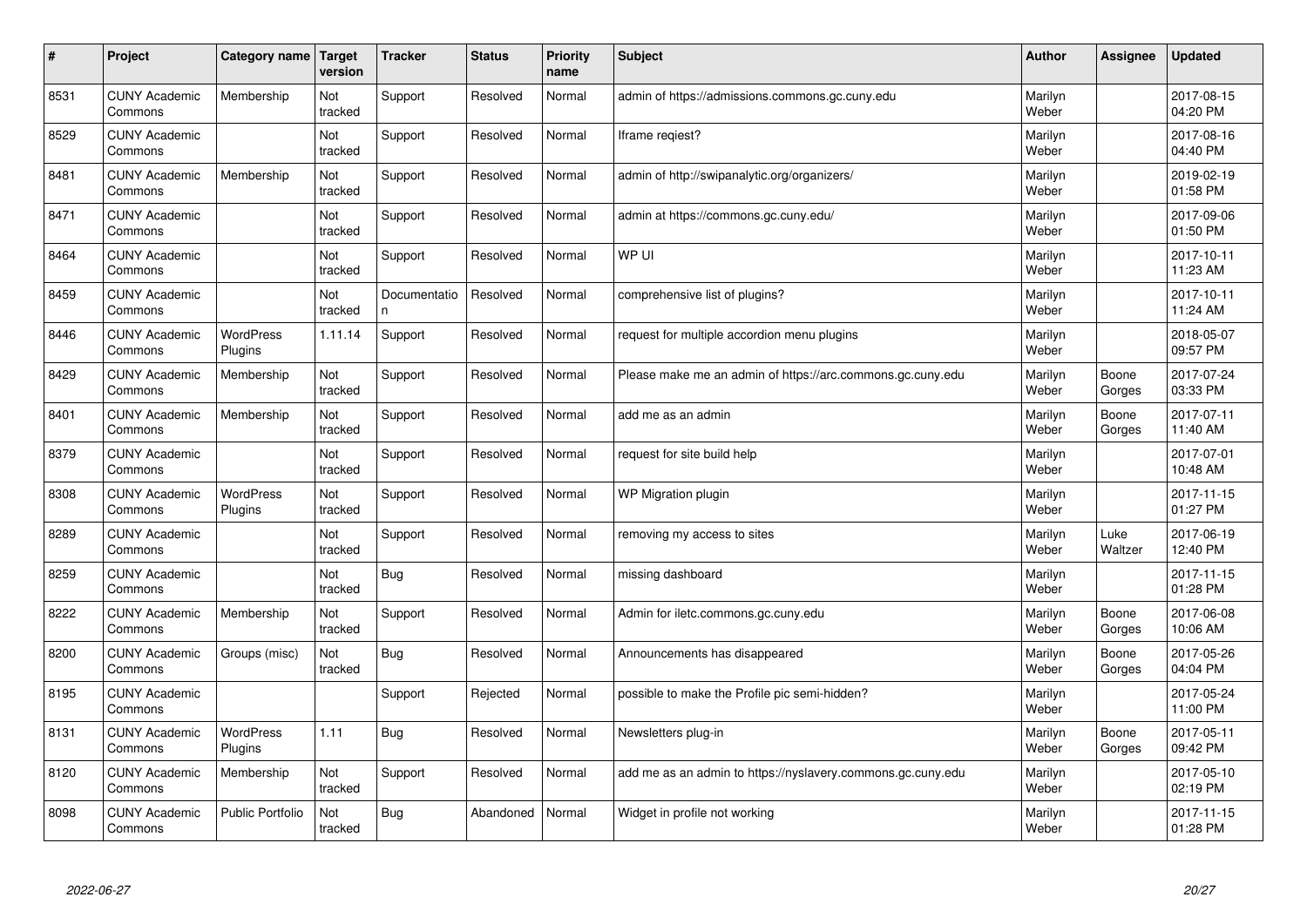| #    | Project                         | Category name Target        | version        | <b>Tracker</b> | <b>Status</b> | <b>Priority</b><br>name | <b>Subject</b>                               | <b>Author</b>    | Assignee         | Updated                |
|------|---------------------------------|-----------------------------|----------------|----------------|---------------|-------------------------|----------------------------------------------|------------------|------------------|------------------------|
| 8071 | <b>CUNY Academic</b><br>Commons | <b>WordPress</b><br>Plugins | Not<br>tracked | Support        | Rejected      | Normal                  | Anthologize                                  | Marilyn<br>Weber |                  | 2017-05-10<br>10:15 AM |
| 7972 | <b>CUNY Academic</b><br>Commons |                             | Not<br>tracked | Support        | Resolved      | Normal                  | expand the memory limit for videos?          | Marilyn<br>Weber |                  | 2017-04-20<br>10:07 AM |
| 7922 | <b>CUNY Academic</b><br>Commons | Membership                  | Not<br>tracked | Support        | Resolved      | Normal                  | add me as an admin to the MALs alumni site?  | Marilyn<br>Weber |                  | 2017-04-06<br>05:19 PM |
| 7836 | <b>CUNY Academic</b><br>Commons | Social Paper                | Not<br>tracked | Support        | Resolved      | Normal                  | missing Social Paper                         | Marilyn<br>Weber |                  | 2017-11-15<br>01:31 PM |
| 7803 | <b>CUNY Academic</b><br>Commons |                             |                | Bug            | Resolved      | Normal                  | user email change                            | Marilyn<br>Weber |                  | 2017-03-16<br>11:58 AM |
| 7785 | <b>CUNY Academic</b><br>Commons |                             | Not<br>tracked | Support        | Resolved      | Normal                  | ftp access or files?                         | Marilyn<br>Weber | Boone<br>Gorges  | 2017-03-13<br>02:34 PM |
| 7775 | <b>CUNY Academic</b><br>Commons | Membership                  | Not<br>tracked | Support        | Resolved      | Normal                  | Email change                                 | Marilyn<br>Weber |                  | 2017-03-08<br>10:09 PM |
| 7771 | <b>CUNY Academic</b><br>Commons | Membership                  | Not<br>tracked | Support        | Resolved      | Normal                  | User would like to be uncoupled from sites   | Marilyn<br>Weber | Boone<br>Gorges  | 2017-03-09<br>12:38 PM |
| 7770 | <b>CUNY Academic</b><br>Commons | <b>WordPress</b><br>Plugins | Not<br>tracked | Bug            | Abandoned     | Normal                  | Timeline.js problem                          | Marilyn<br>Weber |                  | 2017-11-15<br>01:43 PM |
| 7767 | <b>CUNY Academic</b><br>Commons |                             | Not<br>tracked | Bug            | Resolved      | Normal                  | Site loading problems                        | Marilyn<br>Weber |                  | 2017-03-21<br>09:57 PM |
| 7745 | <b>CUNY Academic</b><br>Commons | <b>WordPress</b><br>Plugins | 1.10.13        | Support        | Resolved      | Normal                  | Featured Video Plus plugin requested         | Marilyn<br>Weber |                  | 2017-03-03<br>01:51 PM |
| 7724 | <b>CUNY Academic</b><br>Commons |                             | Not<br>tracked | Support        | Abandoned     | Normal                  | User name confusion                          | Marilyn<br>Weber | Boone<br>Gorges  | 2017-11-15<br>11:12 AM |
| 7700 | <b>CUNY Academic</b><br>Commons |                             | Not<br>tracked | Support        | Abandoned     | Normal                  | slow loading Page on site                    | Marilyn<br>Weber | Boone<br>Gorges  | 2017-11-15<br>11:02 AM |
| 7685 | <b>CUNY Academic</b><br>Commons | Password<br>Reset           | Not<br>tracked | Support        | Resolved      | Normal                  | temporary password                           | Marilyn<br>Weber | Boone<br>Gorges  | 2017-02-15<br>07:36 PM |
| 7678 | <b>CUNY Academic</b><br>Commons | Groups (misc)               | Not<br>tracked | Support        | Resolved      | Normal                  | add admin to student group                   | Marilyn<br>Weber | Boone<br>Gorges  | 2017-02-15<br>11:58 AM |
| 7668 | <b>CUNY Academic</b><br>Commons | <b>WordPress</b><br>Plugins |                | Support        | Rejected      | Normal                  | Iframes question                             | Marilyn<br>Weber |                  | 2017-04-11<br>09:29 PM |
| 7619 | <b>CUNY Academic</b><br>Commons | Membership                  | Not<br>tracked | Support        | Resolved      | Normal                  | outside users for a site that isn't a class? | Marilyn<br>Weber | <b>Matt Gold</b> | 2017-11-15<br>06:18 PM |
| 7613 | <b>CUNY Academic</b><br>Commons | Registration                | Not<br>tracked | Support        | Resolved      | Normal                  | non-matriculated students                    | Marilyn<br>Weber | Boone<br>Gorges  | 2017-11-15<br>11:03 AM |
| 7608 | <b>CUNY Academic</b><br>Commons | Registration                | Not<br>tracked | Feature        | Resolved      | Normal                  | create an account                            | Marilyn<br>Weber |                  | 2017-02-15<br>10:45 PM |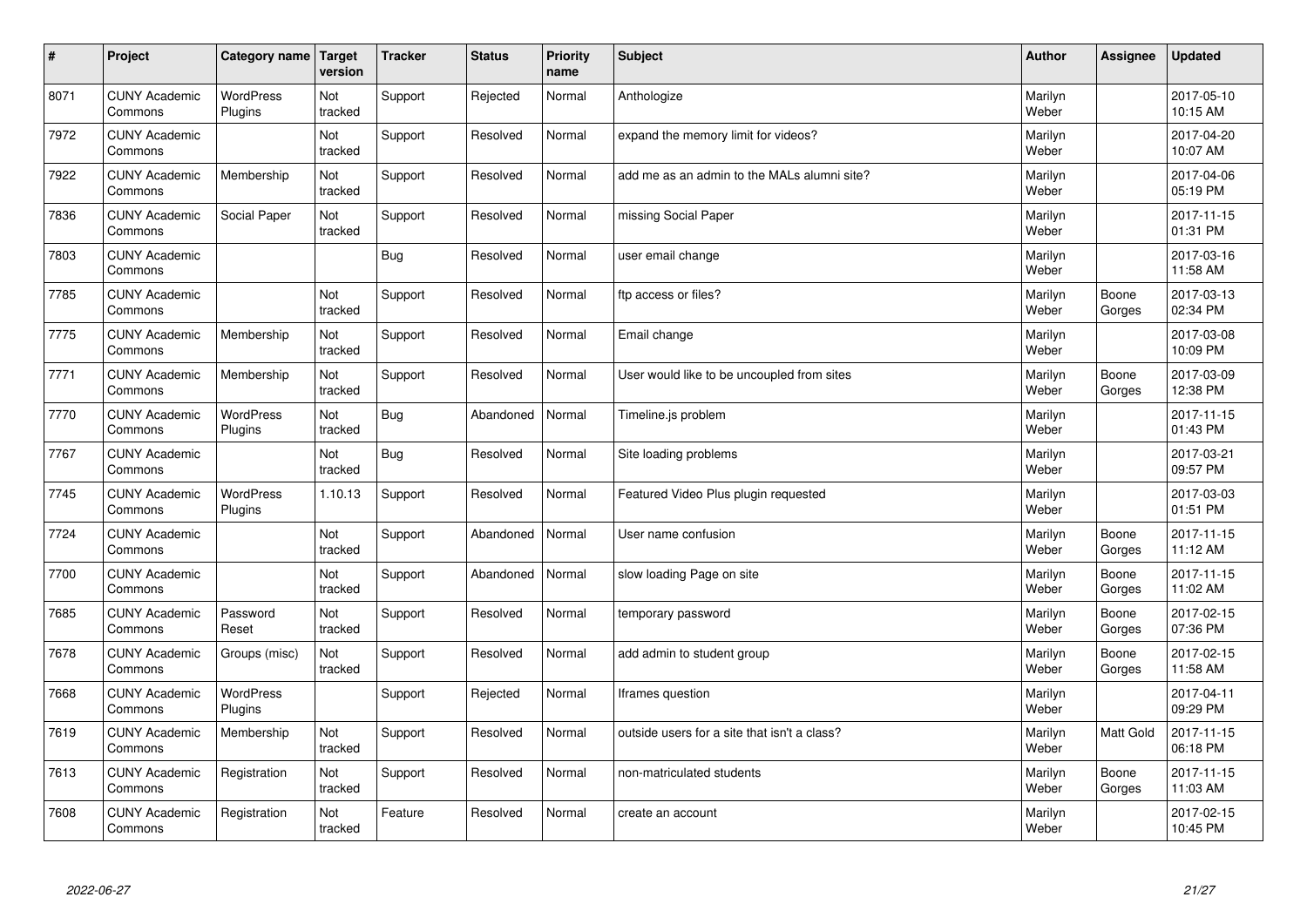| $\vert$ # | Project                         | Category name                 | <b>Target</b><br>version | <b>Tracker</b> | <b>Status</b> | <b>Priority</b><br>name | <b>Subject</b>                                                              | <b>Author</b>    | <b>Assignee</b>  | <b>Updated</b>         |
|-----------|---------------------------------|-------------------------------|--------------------------|----------------|---------------|-------------------------|-----------------------------------------------------------------------------|------------------|------------------|------------------------|
| 7607      | <b>CUNY Academic</b><br>Commons | <b>WordPress</b><br>(misc)    | Not<br>tracked           | Feature        | Resolved      | Normal                  | mp4 files                                                                   | Marilyn<br>Weber |                  | 2017-02-15<br>07:37 PM |
| 7486      | <b>CUNY Academic</b><br>Commons | Membership                    | Not<br>tracked           | Support        | Resolved      | Normal                  | changed email address                                                       | Marilyn<br>Weber |                  | 2017-01-24<br>10:00 PM |
| 7460      | <b>CUNY Academic</b><br>Commons | WordPress<br><b>Themes</b>    | 1.10.8                   | Support        | Resolved      | Normal                  | install Independent Publisher theme?                                        | Marilyn<br>Weber | Boone<br>Gorges  | 2017-01-21<br>09:34 PM |
| 7376      | <b>CUNY Academic</b><br>Commons | Email<br>Notifications        |                          | <b>Bug</b>     | Rejected      | Normal                  | automatic forwarding of blog posts not working                              | Marilyn<br>Weber | Boone<br>Gorges  | 2017-05-01<br>10:36 PM |
| 7349      | <b>CUNY Academic</b><br>Commons | Membership                    | Not<br>tracked           | <b>Bug</b>     | Resolved      | Normal                  | <b>LACUNY</b> Institute website                                             | Marilyn<br>Weber | Boone<br>Gorges  | 2017-01-11<br>04:26 PM |
| 7337      | <b>CUNY Academic</b><br>Commons | Membership                    | Not<br>tracked           | Bug            | Resolved      | Normal                  | User with new email                                                         | Marilyn<br>Weber |                  | 2017-01-06<br>11:05 AM |
| 7328      | <b>CUNY Academic</b><br>Commons | WordPress<br>Plugins          | Not<br>tracked           | <b>Bug</b>     | Resolved      | Normal                  | technical issue with the Events Manager plugin                              | Marilyn<br>Weber | Raymond<br>Hoh   | 2017-11-15<br>06:19 PM |
| 7310      | <b>CUNY Academic</b><br>Commons |                               | 1.10.7                   | <b>Bug</b>     | Resolved      | Normal                  | Friendship request mystery.                                                 | Marilyn<br>Weber | Boone<br>Gorges  | 2017-01-05<br>03:12 PM |
| 7226      | <b>CUNY Academic</b><br>Commons | Registration                  | Not<br>tracked           | Bug            | Abandoned     | Normal                  | Community college student cannot register?                                  | Marilyn<br>Weber |                  | 2017-11-15<br>01:55 PM |
| 7223      | <b>CUNY Academic</b><br>Commons | Membership                    | Not<br>tracked           | Bug            | Resolved      | Normal                  | User with two profiles would like to merge them                             | Marilyn<br>Weber | Boone<br>Gorges  | 2017-01-10<br>02:07 PM |
| 6899      | <b>CUNY Academic</b><br>Commons | Account<br>settings           | Not<br>tracked           | Support        | Resolved      | Normal                  | New user has misspelled her own name                                        | Marilyn<br>Weber | Boone<br>Gorges  | 2016-12-01<br>05:10 PM |
| 6893      | <b>CUNY Academic</b><br>Commons | Group Forums                  |                          | <b>Bug</b>     | Resolved      | Normal                  | Forum for CUNY Academic Commons Team is gone                                | Marilyn<br>Weber | Boone<br>Gorges  | 2016-12-01<br>08:08 AM |
| 6866      | <b>CUNY Academic</b><br>Commons |                               | Not<br>tracked           | Support        | Resolved      | Normal                  | User would like to have her account deleted                                 | Marilyn<br>Weber | Matt Gold        | 2017-11-15<br>05:49 PM |
| 6860      | <b>CUNY Academic</b><br>Commons | User<br>Onboarding            | 1.12                     | <b>Bug</b>     | Resolved      | Normal                  | Invitation to join a group is appearing as an invitiation to join the site! | Marilyn<br>Weber | Boone<br>Gorges  | 2017-10-30<br>10:03 AM |
| 6857      | <b>CUNY Academic</b><br>Commons | <b>Blogs</b><br>(BuddyPress)  | Not<br>tracked           | Support        | Resolved      | Normal                  | Committee on Religion website                                               | Marilyn<br>Weber | Boone<br>Gorges  | 2017-08-17<br>10:24 AM |
| 6851      | <b>CUNY Academic</b><br>Commons | Redmine                       | Not<br>tracked           | Support        | Resolved      | Normal                  | How do I help users join Redmine?                                           | Marilyn<br>Weber | <b>Matt Gold</b> | 2016-11-28<br>10:16 AM |
| 6818      | <b>CUNY Academic</b><br>Commons | Email<br><b>Notifications</b> | 1.10.3                   | Support        | Resolved      | Normal                  | No more email notifications?                                                | Marilyn<br>Weber |                  | 2016-11-22<br>02:51 PM |
| 6815      | <b>CUNY Academic</b><br>Commons | Password<br>Reset             | Not<br>tracked           | Support        | Resolved      | Normal                  | password reset requested                                                    | Marilyn<br>Weber | Matt Gold        | 2016-11-22<br>10:30 AM |
| 6812      | <b>CUNY Academic</b><br>Commons |                               | Not<br>tracked           | Support        | Resolved      | Normal                  | User cannot change email                                                    | Marilyn<br>Weber | <b>Matt Gold</b> | 2016-12-01<br>06:24 PM |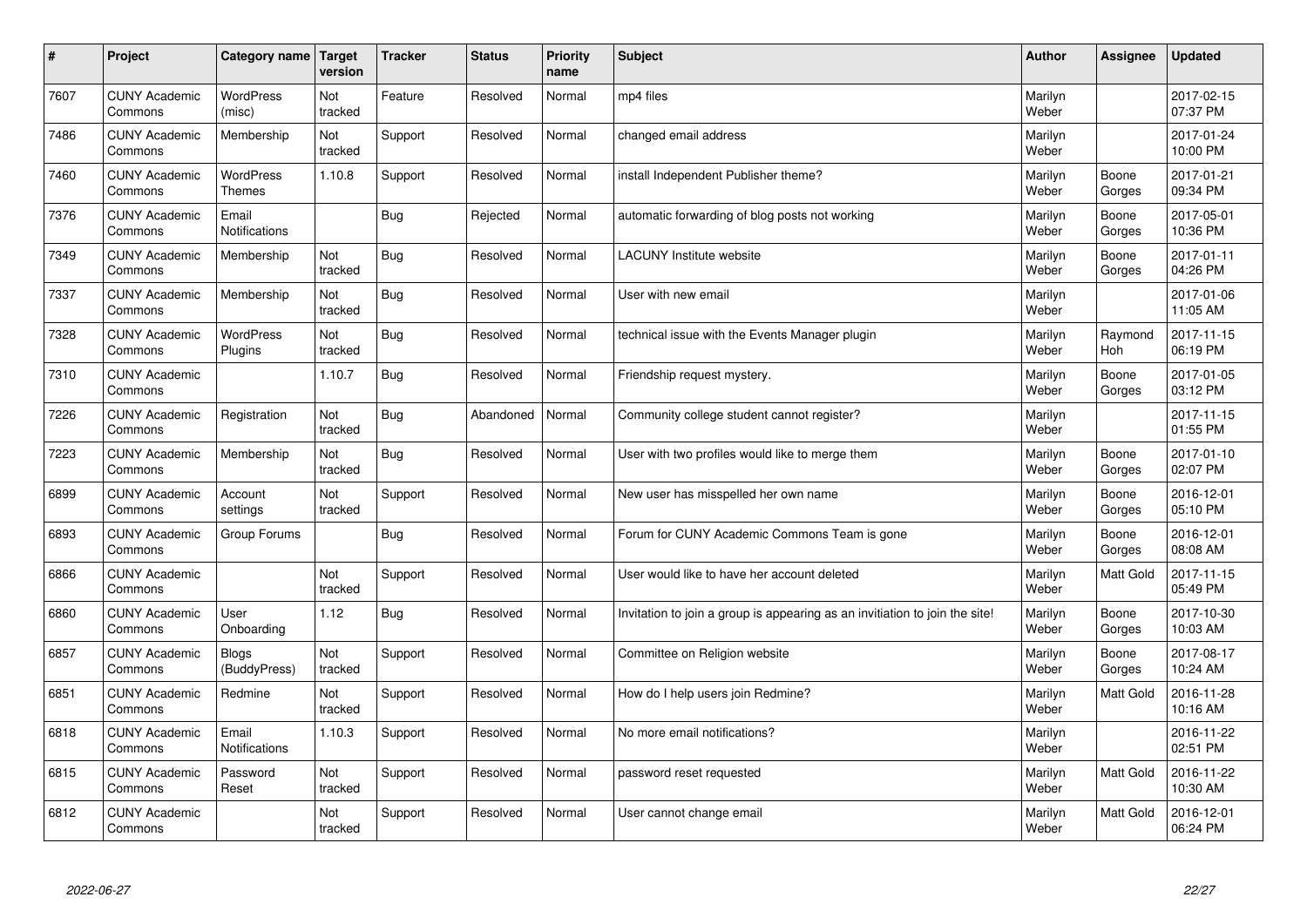| $\sharp$ | Project                         | Category name               | <b>Target</b><br>version | <b>Tracker</b> | <b>Status</b> | <b>Priority</b><br>name | <b>Subject</b>                                      | <b>Author</b>    | Assignee         | <b>Updated</b>         |
|----------|---------------------------------|-----------------------------|--------------------------|----------------|---------------|-------------------------|-----------------------------------------------------|------------------|------------------|------------------------|
| 6656     | <b>CUNY Academic</b><br>Commons | Support                     | Not<br>tracked           | Support        | Resolved      | Normal                  | Remove user profile                                 | Marilyn<br>Weber | <b>Matt Gold</b> | 2016-11-10<br>02:18 PM |
| 6626     | <b>CUNY Academic</b><br>Commons | <b>Group Files</b>          | 1.10.1                   | Bug            | Resolved      | Normal                  | Files from non-member showing up in private group   | Marilyn<br>Weber | Boone<br>Gorges  | 2016-11-07<br>03:54 PM |
| 6575     | <b>CUNY Academic</b><br>Commons | Groups (misc)               |                          | Bug            | Rejected      | Normal                  | No papers link for the group "social paper"         | Marilyn<br>Weber |                  | 2016-11-02<br>10:39 PM |
| 6338     | <b>CUNY Academic</b><br>Commons |                             |                          | Bug            | Rejected      | Normal                  | Multiple email notifications for each blog post     | Marilyn<br>Weber | Boone<br>Gorges  | 2016-10-18<br>08:45 PM |
| 6313     | <b>CUNY Academic</b><br>Commons | Groups (misc)               |                          | Bug            | Duplicate     | Normal                  | group member no longer in group, can't rejoin.      | Marilyn<br>Weber |                  | 2016-10-14<br>09:27 PM |
| 6175     | <b>CUNY Academic</b><br>Commons | Account<br>settings         |                          | Support        | Resolved      | Normal                  | Email address (user cannot access old)              | Marilyn<br>Weber | Matt Gold        | 2016-11-29<br>06:31 PM |
| 6118     | <b>CUNY Academic</b><br>Commons | cuny.is                     |                          | Feature        | Resolved      | Normal                  | Cuny.Is request from Javier Otero Peña              | Marilyn<br>Weber | Sarah<br>Morgano | 2016-10-04<br>07:02 PM |
| 6106     | <b>CUNY Academic</b><br>Commons | Server                      | Not<br>tracked           | Bug            | Resolved      | Normal                  | 504 error                                           | Marilyn<br>Weber |                  | 2017-11-15<br>01:55 PM |
| 6091     | <b>CUNY Academic</b><br>Commons | Group<br>Invitations        | Not<br>tracked           | Bug            | Resolved      | Normal                  | User cannot re-join a group                         | Marilyn<br>Weber | Boone<br>Gorges  | 2016-09-28<br>01:47 PM |
| 6025     | <b>CUNY Academic</b><br>Commons | Search                      | Not<br>tracked           | Bug            | Resolved      | Normal                  | Search function not working                         | Marilyn<br>Weber | Boone<br>Gorges  | 2016-10-12<br>09:41 AM |
| 5992     | <b>CUNY Academic</b><br>Commons | Email<br>Notifications      | Future<br>release        | Feature        | <b>New</b>    | Normal                  | Changing the From line of autogenerated blog emails | Marilyn<br>Weber |                  | 2018-09-27<br>05:19 PM |
| 5991     | <b>CUNY Academic</b><br>Commons | Email<br>Notifications      | Future<br>release        | Support        | Resolved      | Normal                  | change format of autogenerated blog emails          | Marilyn<br>Weber | Paige<br>Dupont  | 2018-01-12<br>02:55 PM |
| 5988     | <b>CUNY Academic</b><br>Commons | Support                     |                          | Support        | Rejected      | Normal                  | Forbidden error when trying to join                 | Marilyn<br>Weber | Boone<br>Gorges  | 2016-09-08<br>01:42 PM |
| 5985     | <b>CUNY Academic</b><br>Commons | Support                     | Not<br>tracked           | Support        | Resolved      | Normal                  | change user's email address (she cannot access old) | Marilyn<br>Weber | Boone<br>Gorges  | 2016-09-07<br>01:43 PM |
| 5969     | <b>CUNY Academic</b><br>Commons | Registration                | 1.9.27                   | Bug            | Resolved      | Normal                  | Queens students unable to join                      | Marilyn<br>Weber | Boone<br>Gorges  | 2016-09-04<br>09:41 PM |
| 5968     | <b>CUNY Academic</b><br>Commons | Membership                  | Not<br>tracked           | <b>Bug</b>     | Resolved      | Normal                  | Deleting account without knowing password           | Marilyn<br>Weber | <b>Matt Gold</b> | 2017-11-15<br>06:19 PM |
| 5875     | <b>CUNY Academic</b><br>Commons | <b>WordPress</b><br>Plugins | Not<br>tracked           | Bug            | Resolved      | Normal                  | Events Calendar garbled in IE                       | Marilyn<br>Weber | Marilyn<br>Weber | 2017-11-15<br>05:45 PM |
| 5844     | <b>CUNY Academic</b><br>Commons |                             | Not<br>tracked           | Support        | Resolved      | Normal                  | edit Host Files on Windows 10 problems              | Marilyn<br>Weber |                  | 2016-07-27<br>09:08 AM |
| 5834     | <b>CUNY Academic</b><br>Commons |                             |                          | Bug            | Resolved      | Normal                  | My access to cdev                                   | Marilyn<br>Weber | Boone<br>Gorges  | 2016-07-25<br>03:12 PM |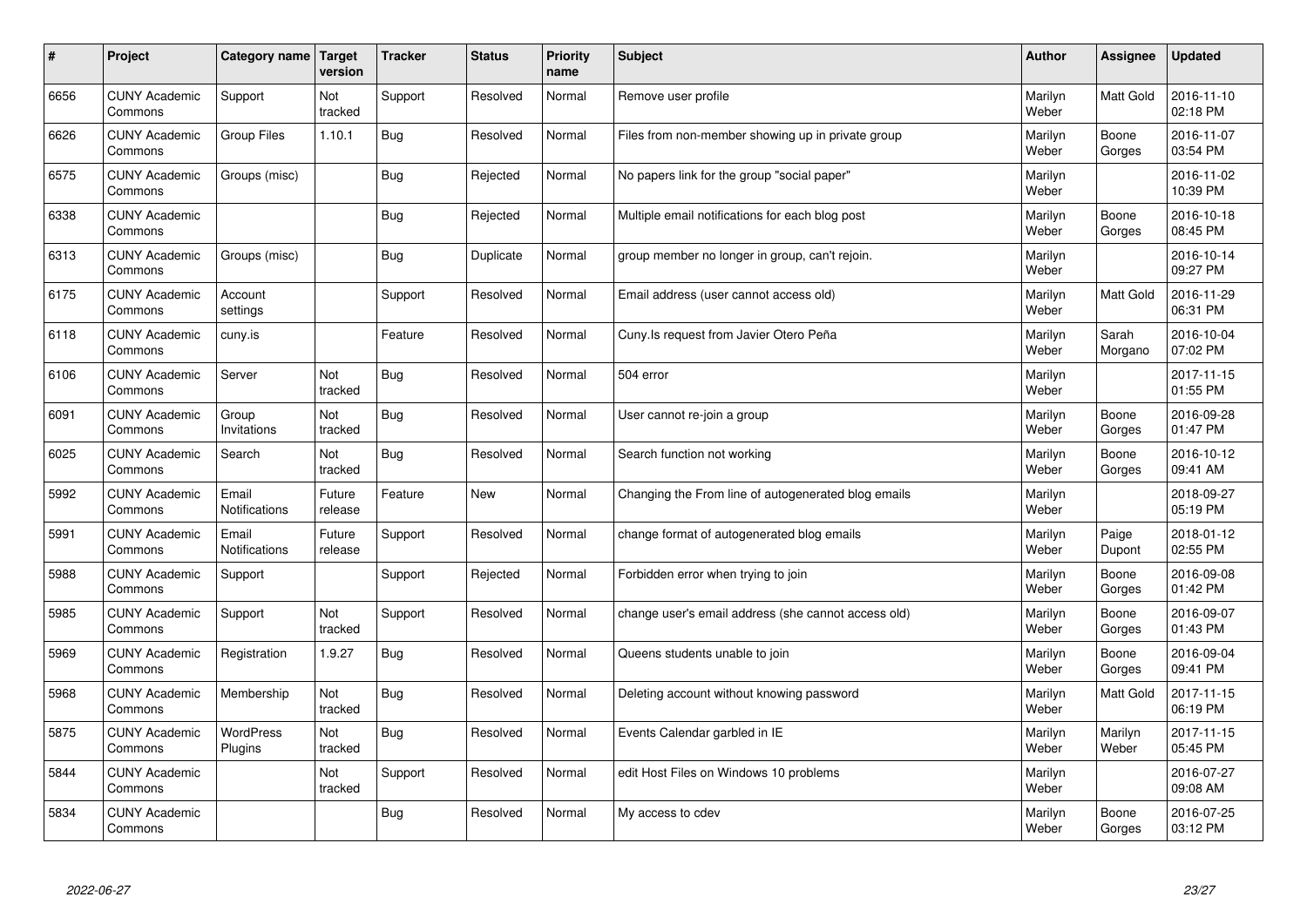| $\sharp$ | Project                         | Category name   Target            | version           | <b>Tracker</b> | <b>Status</b> | <b>Priority</b><br>name | <b>Subject</b>                                                  | <b>Author</b>    | Assignee              | <b>Updated</b>         |
|----------|---------------------------------|-----------------------------------|-------------------|----------------|---------------|-------------------------|-----------------------------------------------------------------|------------------|-----------------------|------------------------|
| 5799     | <b>CUNY Academic</b><br>Commons | <b>Blogs</b><br>(BuddyPress)      | Not<br>tracked    | Feature        | Resolved      | Normal                  | removing one's own access to sites?                             | Marilyn<br>Weber | Boone<br>Gorges       | 2016-07-26<br>01:55 PM |
| 5772     | <b>CUNY Academic</b><br>Commons | Membership                        | Not<br>tracked    | Support        | Resolved      | Normal                  | User email change and forgotten password                        | Marilyn<br>Weber | <b>Matt Gold</b>      | 2017-11-15<br>06:18 PM |
| 5753     | <b>CUNY Academic</b><br>Commons | <b>WordPress</b><br>(misc)        | Not<br>tracked    | Support        | Resolved      | Normal                  | merging blogs and groups                                        | Marilyn<br>Weber | Boone<br>Gorges       | 2016-08-29<br>03:09 PM |
| 5684     | <b>CUNY Academic</b><br>Commons | Group Files                       | Not<br>tracked    | Bug            | Resolved      | Normal                  | Making Group files appear as Blog entries                       | Marilyn<br>Weber | Boone<br>Gorges       | 2017-11-20<br>03:28 PM |
| 5667     | <b>CUNY Academic</b><br>Commons | <b>Public Portfolio</b>           | 1.9.18            | Bug            | Resolved      | Normal                  | publication section on my public portfolio won't update         | Marilyn<br>Weber | Boone<br>Gorges       | 2016-06-12<br>10:19 AM |
| 5657     | <b>CUNY Academic</b><br>Commons | WordPress<br>Plugins              | 1.9.18            | Feature        | Resolved      | Normal                  | Plugin Request - Instagram Feed WD                              | Marilyn<br>Weber | Boone<br>Gorges       | 2016-06-08<br>12:36 PM |
| 5630     | <b>CUNY Academic</b><br>Commons | <b>WordPress</b><br><b>Themes</b> | 1.9.17            | Feature        | Resolved      | Normal                  | Bavota magazine Pro theme                                       | Marilyn<br>Weber | Boone<br>Gorges       | 2016-06-02<br>12:09 AM |
| 5629     | <b>CUNY Academic</b><br>Commons | <b>Public Portfolio</b>           | 1.10.4            | Support        | Resolved      | Normal                  | Title field in profile can't be edited                          | Marilyn<br>Weber |                       | 2016-12-13<br>11:19 AM |
| 5621     | <b>CUNY Academic</b><br>Commons | <b>WordPress</b><br>Plugins       | 1.9.17            | Feature        | Resolved      | Normal                  | Taxonomy plugin request                                         | Marilyn<br>Weber | Boone<br>Gorges       | 2016-06-01<br>11:28 PM |
| 5522     | <b>CUNY Academic</b><br>Commons | WordPress<br>Plugins              | 1.9.15            | Feature        | Resolved      | Normal                  | plugin request                                                  | Marilyn<br>Weber | Boone<br>Gorges       | 2016-05-09<br>10:36 AM |
| 5448     | <b>CUNY Academic</b><br>Commons | Email<br>Notifications            | 1.10.2            | <b>Bug</b>     | Rejected      | Normal                  | garbled CAC activity digests                                    | Marilyn<br>Weber | Raymond<br>Hoh        | 2016-11-20<br>02:38 AM |
| 5436     | <b>CUNY Academic</b><br>Commons |                                   | Not<br>tracked    | <b>Bug</b>     | Resolved      | Normal                  | Trying to change email settings for                             | Marilyn<br>Weber | Boone<br>Gorges       | 2016-04-21<br>10:12 PM |
| 5397     | <b>CUNY Academic</b><br>Commons | Social Paper                      | Future<br>release | Feature        | <b>New</b>    | Normal                  | frustrating to have to enable/disable in SP                     | Marilyn<br>Weber | Samantha<br>Raddatz   | 2016-04-20<br>03:39 PM |
| 5346     | <b>CUNY Academic</b><br>Commons | Toolbar                           | 1.9.11            | Bug            | Resolved      | Normal                  | possible dynamic HTML code bug?                                 | Marilyn<br>Weber | Boone<br>Gorges       | 2016-03-22<br>10:53 AM |
| 5345     | <b>CUNY Academic</b><br>Commons | Social Paper                      | 1.9.17            | Feature        | Rejected      | Normal                  | Plus symbol problem in SP                                       | Marilyn<br>Weber | Christian<br>Wach     | 2016-05-27<br>04:26 AM |
| 5319     | <b>CUNY Academic</b><br>Commons |                                   | Not<br>tracked    | <b>Bug</b>     | Resolved      | Normal                  | <b>Broken URL</b>                                               | Marilyn<br>Weber | Marilyn<br>Weber      | 2017-11-15<br>05:46 PM |
| 5302     | <b>CUNY Academic</b><br>Commons | WordPress<br>Plugins              | 1.9.10            | Feature        | Resolved      | Normal                  | request for WP Gallery Custom Links plug-in                     | Marilyn<br>Weber | Boone<br>Gorges       | 2016-03-11<br>09:20 PM |
| 5282     | <b>CUNY Academic</b><br>Commons | Social Paper                      | Future<br>release | Bug            | New           | Normal                  | Replying via email directs to paper but not individual comment. | Marilyn<br>Weber | Raymond<br><b>Hoh</b> | 2016-03-02<br>01:48 PM |
| 5205     | <b>CUNY Academic</b><br>Commons | Social Paper                      | Future<br>release | Feature        | <b>New</b>    | Normal                  | Social Paper folders                                            | Marilyn<br>Weber |                       | 2016-02-11<br>10:24 PM |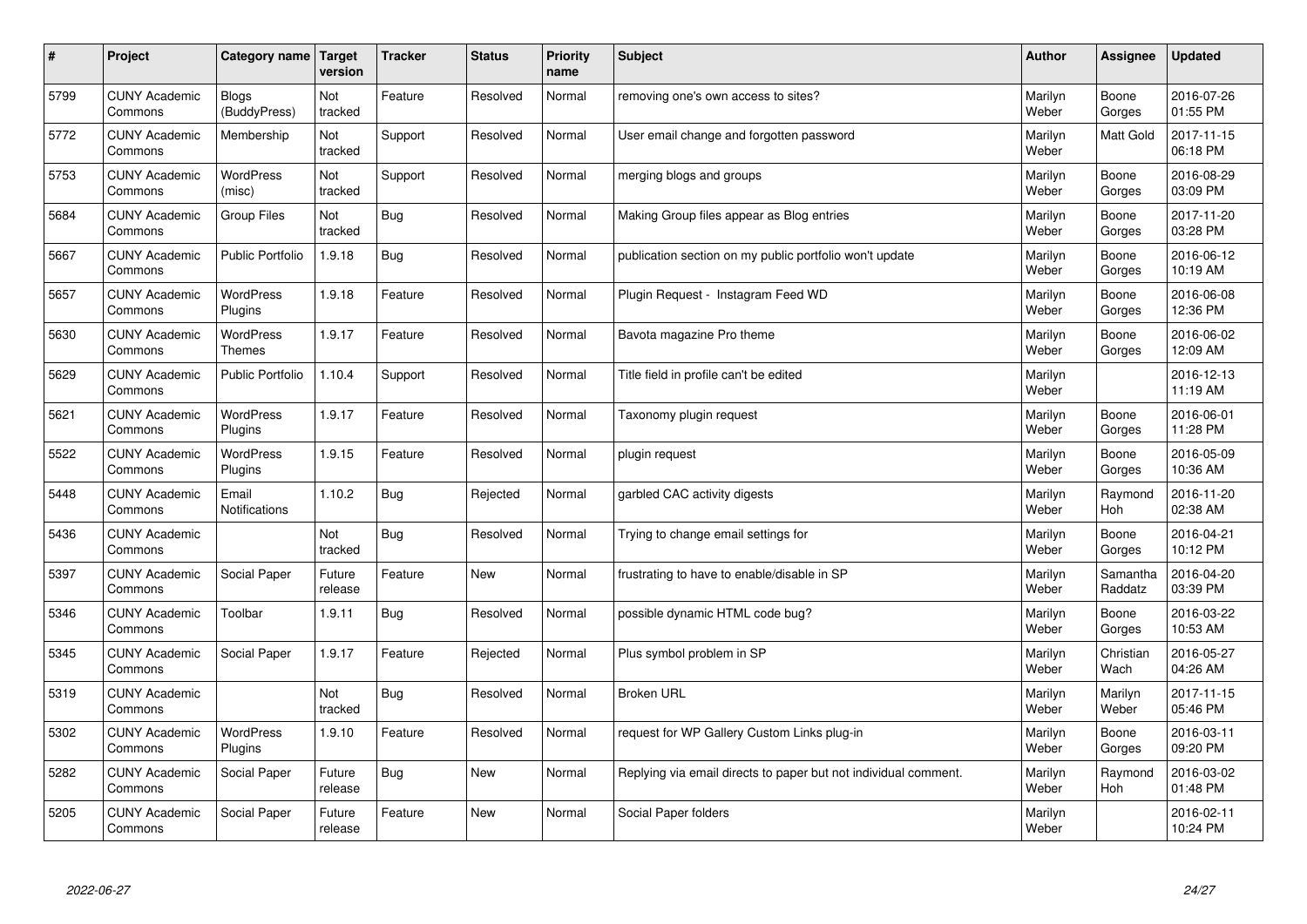| $\pmb{\#}$ | Project                         | Category name                     | Target<br>version | <b>Tracker</b> | <b>Status</b> | <b>Priority</b><br>name | <b>Subject</b>                                              | <b>Author</b>    | Assignee              | <b>Updated</b>         |
|------------|---------------------------------|-----------------------------------|-------------------|----------------|---------------|-------------------------|-------------------------------------------------------------|------------------|-----------------------|------------------------|
| 5199       | <b>CUNY Academic</b><br>Commons | Social Paper                      | Future<br>release | Feature        | <b>New</b>    | Normal                  | add tables to the SP editor                                 | Marilyn<br>Weber |                       | 2016-10-24<br>11:27 AM |
| 5184       | <b>CUNY Academic</b><br>Commons | Social Paper                      |                   | <b>Bug</b>     | Rejected      | Normal                  | Problem linking SP to a group                               | Marilyn<br>Weber | Boone<br>Gorges       | 2016-02-21<br>12:27 PM |
| 5177       | <b>CUNY Academic</b><br>Commons | Toolbar                           | 1.9.6             | <b>Bug</b>     | Resolved      | Normal                  | No "My Papers" tab                                          | Marilyn<br>Weber | Raymond<br><b>Hoh</b> | 2016-01-29<br>08:37 AM |
| 5176       | <b>CUNY Academic</b><br>Commons | <b>Public Portfolio</b>           | 1.9.6             | <b>Bug</b>     | Resolved      | Normal                  | Widgets in Profile not saving                               | Marilyn<br>Weber | Boone<br>Gorges       | 2016-02-01<br>11:07 AM |
| 5083       | <b>CUNY Academic</b><br>Commons | <b>WordPress</b><br>Plugins       | 1.9.5             | Support        | Rejected      | Normal                  | creating a shortcode for the iframe code of the google form | Marilyn<br>Weber | Marilyn<br>Weber      | 2016-01-12<br>04:25 PM |
| 5072       | <b>CUNY Academic</b><br>Commons |                                   |                   | Feature        | Duplicate     | Normal                  | redirect shortcode handler                                  | Marilyn<br>Weber | Boone<br>Gorges       | 2016-01-07<br>12:34 PM |
| 5059       | <b>CUNY Academic</b><br>Commons |                                   | Not<br>tracked    | <b>Bug</b>     | Resolved      | Normal                  | Instagram embed?                                            | Marilyn<br>Weber |                       | 2016-01-26<br>12:05 AM |
| 5037       | <b>CUNY Academic</b><br>Commons | Registration                      | Not<br>tracked    | Support        | Resolved      | Normal                  | Another Forgotten password for user with new email address  | Marilyn<br>Weber | Boone<br>Gorges       | 2015-12-22<br>05:24 PM |
| 5036       | <b>CUNY Academic</b><br>Commons | <b>WordPress</b><br>Plugins       | 1.9.1.1           | Feature        | Resolved      | Normal                  | Embeds request                                              | Marilyn<br>Weber | Boone<br>Gorges       | 2015-12-18<br>10:12 PM |
| 5019       | <b>CUNY Academic</b><br>Commons | Registration                      | Not<br>tracked    | Support        | Resolved      | Normal                  | Forgotten password for user with new email address          | Marilyn<br>Weber | Marilyn<br>Weber      | 2015-12-11<br>04:18 PM |
| 4997       | <b>CUNY Academic</b><br>Commons | WordPress<br>Plugins              | 1.9.4             | Feature        | Resolved      | Normal                  | ability to embed maps from StoryMapJS?                      | Marilyn<br>Weber | Boone<br>Gorges       | 2016-01-07<br>12:34 PM |
| 4965       | <b>CUNY Academic</b><br>Commons | <b>WordPress</b><br><b>Themes</b> | Not<br>tracked    | Feature        | Resolved      | Normal                  | Theme requested                                             | Marilyn<br>Weber | Boone<br>Gorges       | 2016-02-24<br>09:46 PM |
| 4881       | <b>CUNY Academic</b><br>Commons | ZenDesk                           | Not<br>tracked    | <b>Bug</b>     | Resolved      | Normal                  | ZenDesk emails not being sent                               | Marilyn<br>Weber |                       | 2015-12-07<br>01:34 AM |
| 4834       | <b>CUNY Academic</b><br>Commons | Blogs<br>(BuddyPress)             |                   | <b>Bug</b>     | Resolved      | Normal                  | Admin invite problem                                        | Marilyn<br>Weber | Boone<br>Gorges       | 2015-11-13<br>12:25 PM |
| 4831       | <b>CUNY Academic</b><br>Commons | <b>Public Portfolio</b>           | 1.9.4             | Bug            | Resolved      | Normal                  | User cannot update profile                                  | Marilyn<br>Weber | Boone<br>Gorges       | 2016-01-11<br>10:46 PM |
| 4577       | <b>CUNY Academic</b><br>Commons | Registration                      | Not<br>tracked    | <b>Bug</b>     | Resolved      | Normal                  | New users are not getting their email verification          | Marilyn<br>Weber | Boone<br>Gorges       | 2016-01-26<br>03:30 PM |
| 4542       | <b>CUNY Academic</b><br>Commons | WordPress<br>Plugins              | 1.8.10            | <b>Bug</b>     | Resolved      | Normal                  | Emailing group users problem                                | Marilyn<br>Weber | Boone<br>Gorges       | 2015-09-11<br>11:16 AM |
| 4496       | <b>CUNY Academic</b><br>Commons | cuny.is                           | 1.8.9             | Bug            | Resolved      | Normal                  | Quick links broken?                                         | Marilyn<br>Weber | Boone<br>Gorges       | 2015-08-28<br>10:39 AM |
| 4340       | <b>CUNY Academic</b><br>Commons | WordPress -<br>Media              | 1.8.14            | Feature        | Resolved      | Normal                  | embedding a video                                           | Marilyn<br>Weber | Daniel<br>Jones       | 2015-10-20<br>12:01 AM |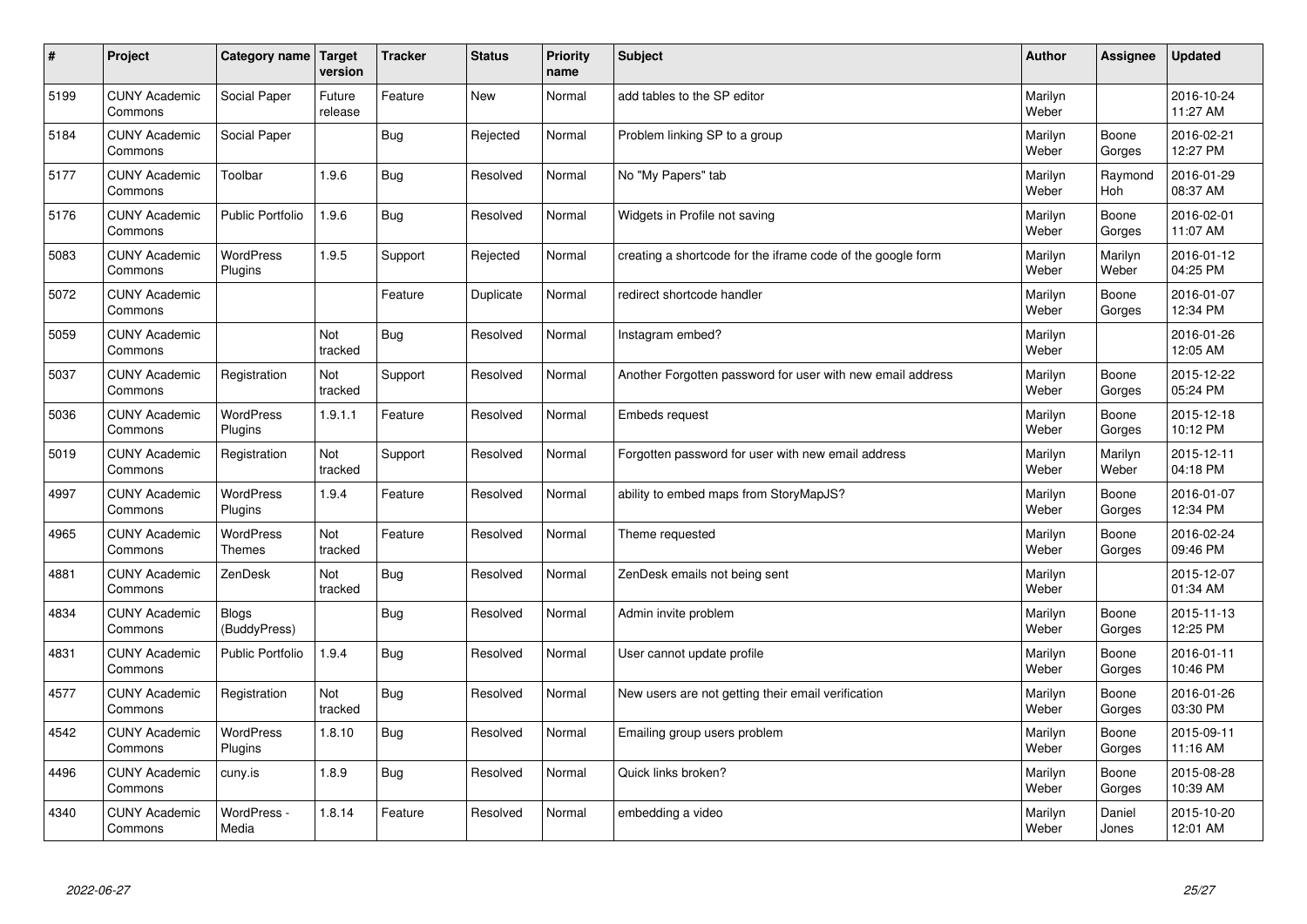| $\sharp$ | Project                         | Category name   Target            | version        | <b>Tracker</b> | <b>Status</b> | <b>Priority</b><br>name | <b>Subject</b>                                        | <b>Author</b>    | Assignee            | <b>Updated</b>         |
|----------|---------------------------------|-----------------------------------|----------------|----------------|---------------|-------------------------|-------------------------------------------------------|------------------|---------------------|------------------------|
| 4102     | <b>CUNY Academic</b><br>Commons | User<br>Experience                | 1.8.1          | Design/UX      | Resolved      | Normal                  | Username rules                                        | Marilyn<br>Weber | Samantha<br>Raddatz | 2015-06-01<br>01:23 PM |
| 4013     | <b>CUNY Academic</b><br>Commons |                                   |                | Bug            | Duplicate     | Normal                  | Math question?                                        | Marilyn<br>Weber |                     | 2015-04-22<br>04:05 PM |
| 4012     | <b>CUNY Academic</b><br>Commons |                                   | 1.7.20         | <b>Bug</b>     | Resolved      | Normal                  | Two users reporting same Forbidden 403 error message. | Marilyn<br>Weber |                     | 2015-05-01<br>08:13 PM |
| 3674     | <b>CUNY Academic</b><br>Commons |                                   |                | Bug            | Rejected      | Normal                  | CBox pagination issue with the Wiki                   | Marilyn<br>Weber |                     | 2014-11-20<br>05:03 PM |
| 3673     | <b>CUNY Academic</b><br>Commons |                                   |                | Bug            | Rejected      | Normal                  | CBox pagination issue with the Wiki                   | Marilyn<br>Weber |                     | 2014-11-20<br>04:08 PM |
| 3620     | <b>CUNY Academic</b><br>Commons | Groups (misc)                     | Not<br>tracked | Bug            | Resolved      | Normal                  | admins of The Group for Group Admins                  | Marilyn<br>Weber |                     | 2014-11-03<br>08:38 AM |
| 3592     | <b>CUNY Academic</b><br>Commons | <b>WordPress</b><br>(Permissions) | Not<br>tracked | Publicity      | Resolved      | Normal                  | Oops - Announcing 1.6!                                | Marilyn<br>Weber | Boone<br>Gorges     | 2014-10-22<br>03:03 PM |
| 3466     | <b>CUNY Academic</b><br>Commons | Membership                        | 1.6.16         | Feature        | Resolved      | Normal                  | restricting undergrad registration                    | Marilyn<br>Weber | Boone<br>Gorges     | 2014-09-18<br>12:02 AM |
| 3197     | <b>CUNY Academic</b><br>Commons | Groups (misc)                     | 1.6.4          | Bug            | Resolved      | Normal                  | trying to set up a hidden group blog with no RSS feed | Marilyn<br>Weber | Boone<br>Gorges     | 2014-05-21<br>09:39 PM |
| 3138     | <b>CUNY Academic</b><br>Commons | Documentation                     | Not<br>tracked | <b>Bug</b>     | Resolved      | Normal                  | Codex documentation                                   | Marilyn<br>Weber | scott voth          | 2016-03-04<br>08:49 AM |
| 3136     | <b>CUNY Academic</b><br>Commons | <b>WordPress</b><br>Plugins       |                | <b>Bug</b>     | Rejected      | Normal                  | The Easy Rotator                                      | Marilyn<br>Weber | Boone<br>Gorges     | 2014-04-01<br>10:26 PM |
| 3116     | <b>CUNY Academic</b><br>Commons | <b>WordPress</b><br>(Permissions) |                | <b>Bug</b>     | Resolved      | Normal                  | Updating the FAQ page                                 | Marilyn<br>Weber | Boone<br>Gorges     | 2014-04-01<br>10:12 PM |
| 3093     | <b>CUNY Academic</b><br>Commons | <b>WordPress</b><br>Plugins       |                | <b>Bug</b>     | Rejected      | Normal                  | Custom Google Maps                                    | Marilyn<br>Weber | Boone<br>Gorges     | 2014-05-02<br>10:52 AM |
| 3071     | <b>CUNY Academic</b><br>Commons | <b>WordPress</b><br><b>Themes</b> | 1.5.22         | Bug            | Resolved      | Normal                  | Twenty Fourteen theme differences                     | Marilyn<br>Weber | Boone<br>Gorges     | 2014-04-01<br>08:18 PM |
| 3041     | <b>CUNY Academic</b><br>Commons | <b>Ground Control</b>             | Not<br>tracked | Publicity      | Resolved      | Normal                  | <b>Ground Control</b>                                 | Marilyn<br>Weber | Chris Stein         | 2016-01-26<br>04:52 PM |
| 3040     | <b>CUNY Academic</b><br>Commons | <b>Ground Control</b>             | Not<br>tracked | Publicity      | Resolved      | Normal                  | <b>Ground Control</b>                                 | Marilyn<br>Weber | Micki<br>Kaufman    | 2016-01-26<br>05:16 PM |
| 3039     | <b>CUNY Academic</b><br>Commons | <b>Ground Control</b>             | Not<br>tracked | Publicity      | Resolved      | Normal                  | <b>Ground Control</b>                                 | Marilyn<br>Weber | Sarah<br>Morgano    | 2016-01-26<br>05:19 PM |
| 3038     | <b>CUNY Academic</b><br>Commons | <b>Ground Control</b>             | Not<br>tracked | Publicity      | Resolved      | Normal                  | <b>Ground Control</b>                                 | Marilyn<br>Weber | Matt Gold           | 2016-01-26<br>05:10 PM |
| 3037     | <b>CUNY Academic</b><br>Commons | <b>Ground Control</b>             | Not<br>tracked | Publicity      | Resolved      | Normal                  | <b>Ground Control</b>                                 | Marilyn<br>Weber | scott voth          | 2016-01-26<br>05:23 PM |